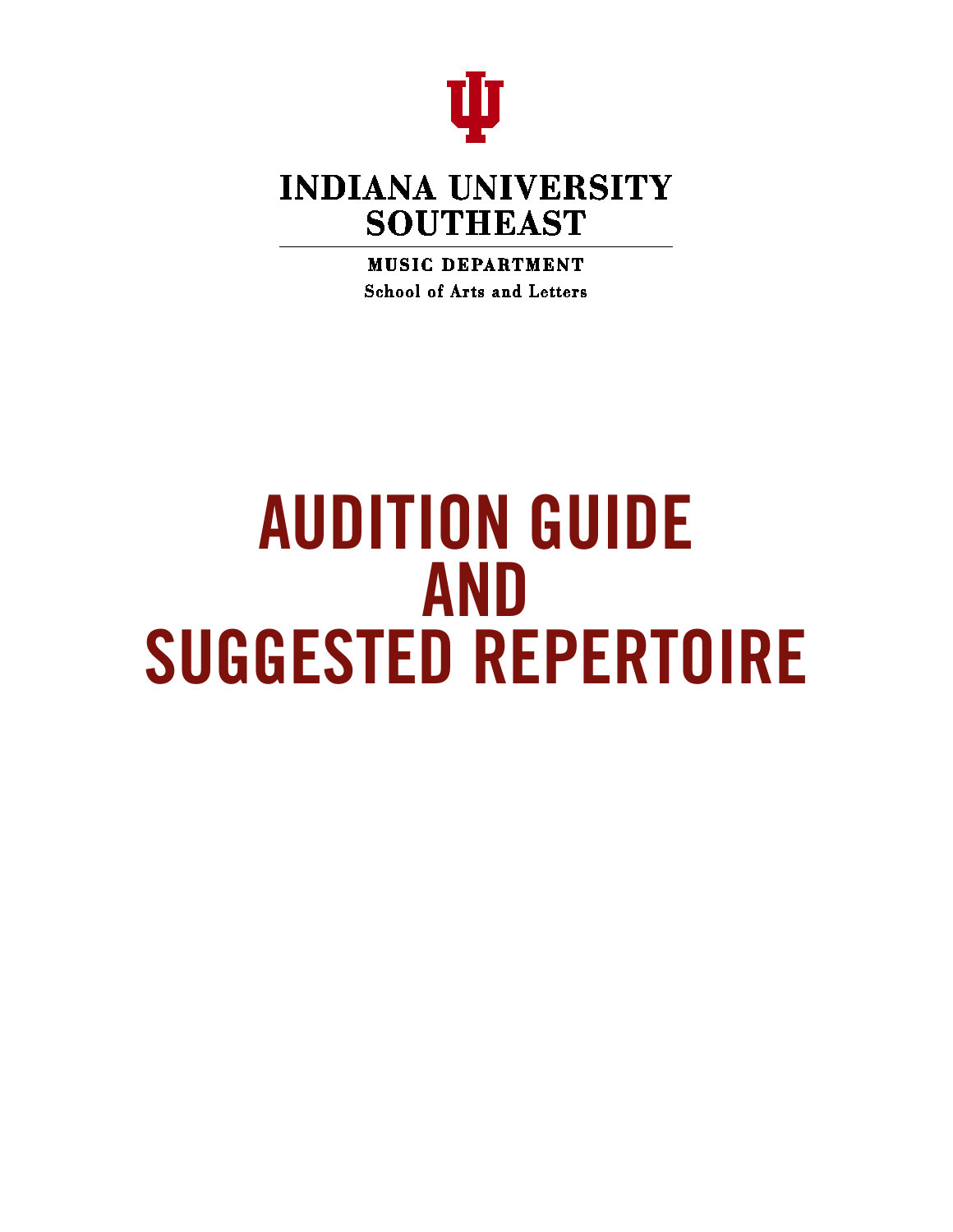#### TABLE OF CONTENTS

| AUDITION REQUIREMENTS AND GUIDE 3 |
|-----------------------------------|
| <b>SUGGESTED REPERTOIRE</b>       |
|                                   |
| <b>STRINGS</b>                    |
|                                   |
|                                   |
|                                   |
|                                   |
| <b>WOODWINDS</b>                  |
|                                   |
|                                   |
|                                   |
|                                   |
|                                   |
|                                   |
| <b>BRASS</b>                      |
|                                   |
|                                   |
|                                   |
|                                   |
|                                   |
| <b>PERCUSSION</b>                 |
|                                   |
|                                   |
|                                   |
|                                   |
|                                   |
|                                   |
|                                   |
| <b>VOICE</b>                      |
|                                   |
|                                   |
|                                   |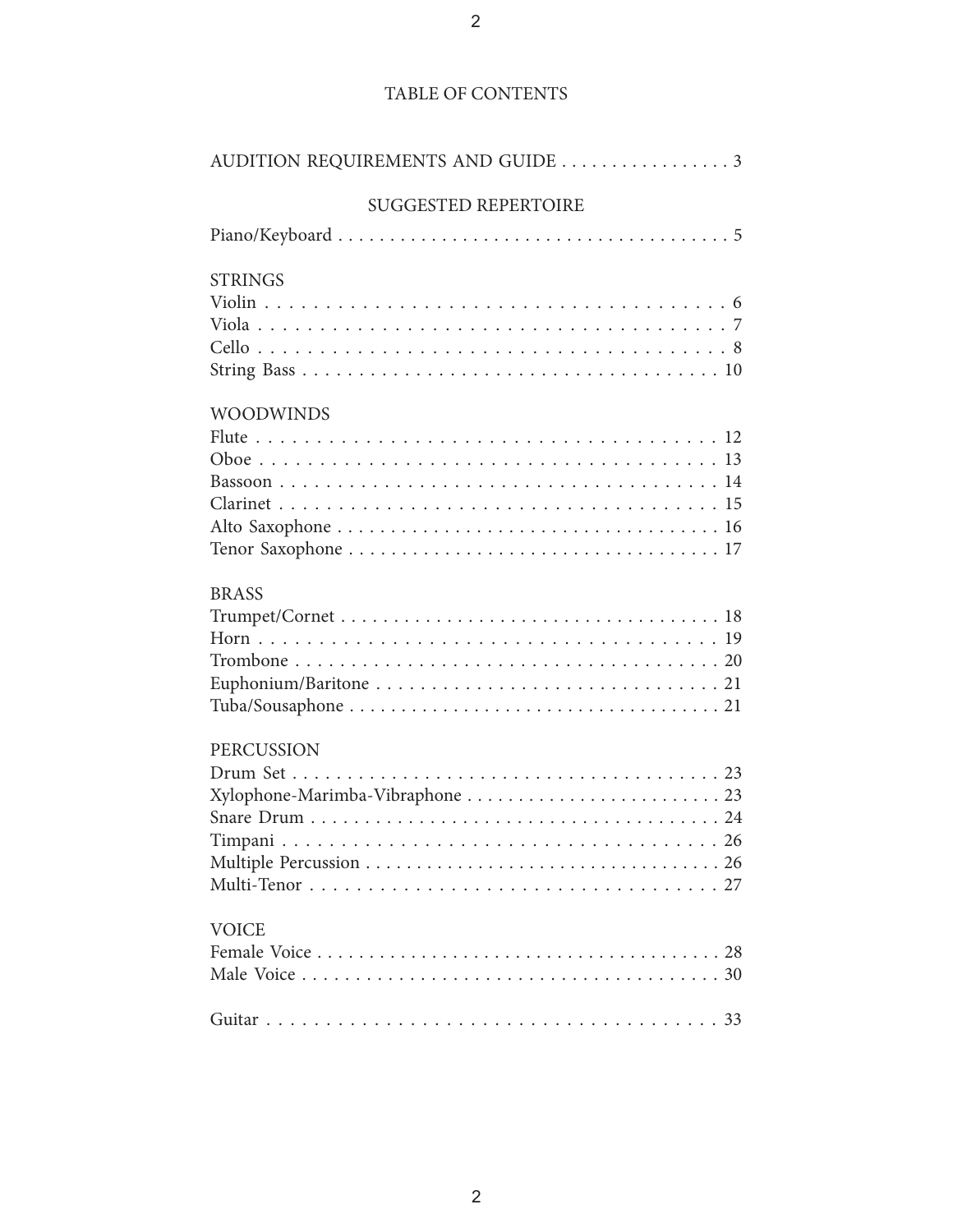The repertoire lists which follow should be used as a guide when choosing audition selections. There are no required selections. However, the following lists illustrate the genres, styles, and difficulty levels of music that is typically expected of a student pursuing a music degree. **Students wishing to pursue the Instrumental or Vocal Performance degrees are strongly encouraged to adhere closely to the repertoire suggestions in this list**. Students pursuing the Sound Engineering, Music Business and Music Composition degrees may select repertoire that is slightly less demanding, but should select compositions that are similar to the selections on this list.

If you have questions about this list or whether or not a specific piece is acceptable audition repertoire, please contact the Music Department at 812.941.2655 or by e-mail at semusic@ius.edu**.**

## AUDITION REQUIREMENTS FOR VARIOUS DEGREE CONCENTRATIONS

All students applying for admission to the Music Department must complete a performance audition regardless of the student's intended degree concentration. However, the performance standards and requirements do vary depending on which concentration the student intends to pursue. Generally speaking, compositions that appear on state Solo & Ensemble contest lists are considered acceptable examples of appropriate audition repertoire.

## **Vocal Performance**

Students should prepare two songs of contrasting style, one preferably in a foreign language. At least one of the songs should be memorized. A selection from musical theatre is acceptable. Voice auditions must be accompanied. Following the presentation of solo material, the candidate will be asked to demonstrate basic pitch and rhythmic sight-reading ability.

#### **Instrumental Performance – Keyboard**

Candidates for the B.A. in Piano or Organ Performance should be prepared to play – either from score or memory – no less than two pieces. They should be varied, both as to period and style. The candidate should also be prepared to play major and minor scales and arpeggios. Some basic pitch matching exercises will be asked of the candidate.

## **Instrumental Performance – Non-Keyboard**

Instrumentalists should prepare two shorter selections in contrasting styles from the standard literature (or one longer work) that best display musical accomplishments. Major scales and chromatic scales may also be requested. Instrumentalists are not required to perform with accompaniment. Percussionists should prepare a snare drum solo and basic rudiments, and either a timpani or mallet instrument solo. Some basic pitch matching exercises will be asked of the candidate.

## **Music Composition**

Acceptance into the Music Composition program (both Composition for the Concert Stage and Composition for Film & Media) is based on both an interview/portfolio review and an audition. **Candidates should perform one representative work on their primary instrument or voice** and also present a portfolio of at least two scores (with recordings, if possible) of their original compositions. Scores should demonstrate the candidate's creativity and ability to realize his or her ideas with accuracy and in accordance to conventional notational practices. Candidates should be able to discuss their influences and music interests as they relate to the field of composition. Some basic pitch matching exercises will be asked of the candidate.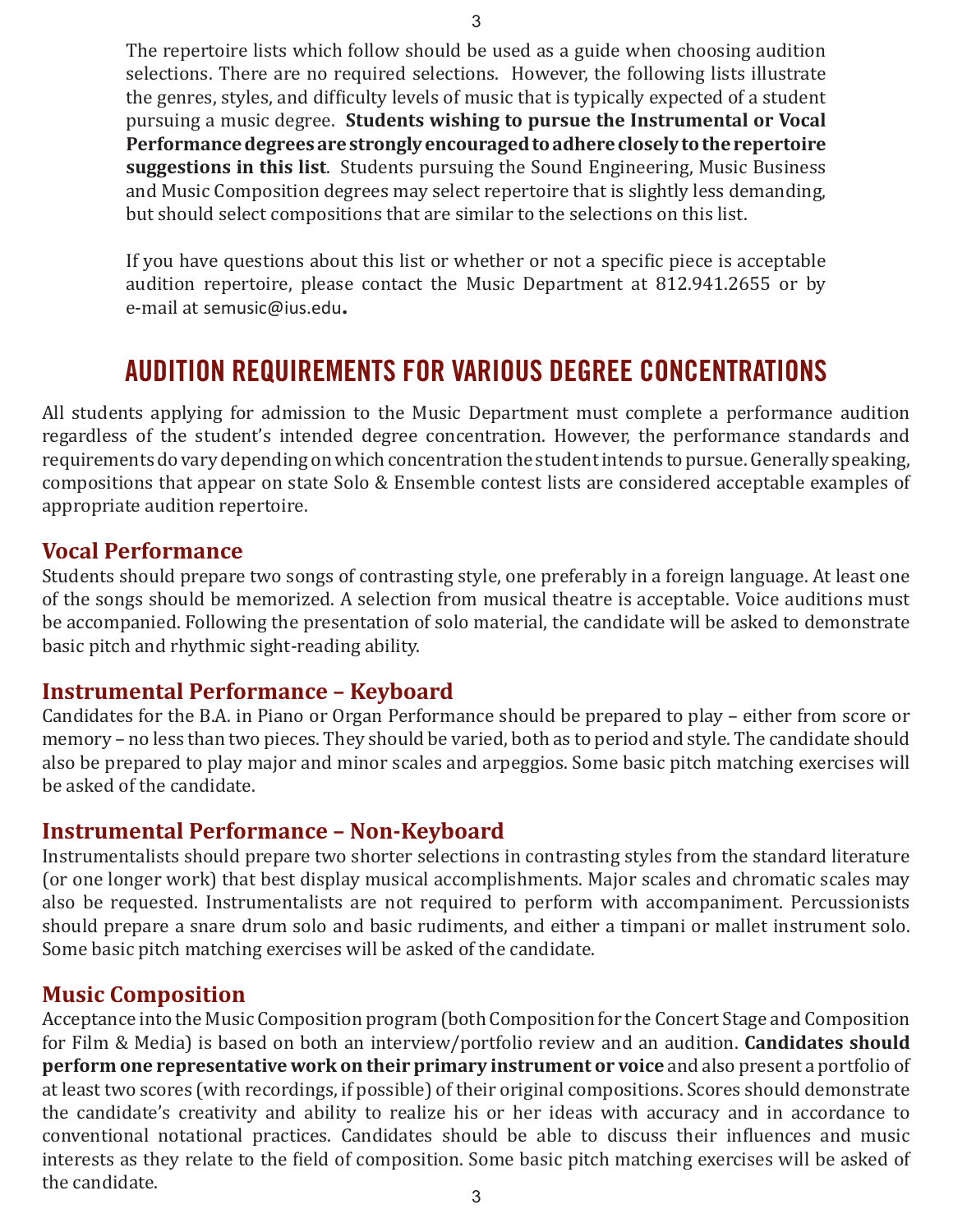## **Music Industry: Sound Engineering**

Acceptance into the Music Industry: Sound Engineering program is based both on an interview and a demonstration of the candidate's fluency on a particular instrument. Because this concentration is not a performance-oriented degree, the level of performance does not need to reflect the same stringent standards. However, since it is a music degree, *we require that candidates have some facility on a musical instrument or voice and can demonstrate basic literacy in conventional music notation*. Candidates should be prepared to discuss reasons why they wish to pursue the technology concentration. Support materials (CD recordings, creative work, past editing projects, etc.) are helpful, but not necessary for admittance into the program. Some basic pitch matching exercises will be asked of the candidate.

#### **Music Industry: Music Business**

Acceptance into the Music Business program consists of both an interview and an audition on the candidate's primary instrument or voice. Because the Music Business concentration is not a performance-oriented degree, the level of performance does not need to reflect the same stringent standards. However, since it is a music degree, *we require that candidates have some facility on a musical instrument or voice and can demonstrate basic literacy in conventional music notation*. Candidates should be prepared to discuss reasons why they wish to pursue the Music Business concentration.

## **Taped/Recorded Auditions**

Students who do not live within a 300-mile radius of Indiana University Southeast may submit a recorded audition. A DVD or video files (.avi, .wmv., .mov., .mp4, .flv) on disc is preferred, but a CD or audio files (.mp3, .wav, .flac) on disc will be accepted. Students who submit a recorded audition may only be provisionally accepted. Students deemed qualified will still be required to perform a live audition at some point prior to the start of the semester.

#### **Accompanists**

Vocal auditions must be accompanied. Accompanied instrumental auditions are preferred, but not required. You must provide your own accompanist if one is needed for your audition. If you need assistance in securing an accompanist, you can view our list of recommended accompanists available on our web site (at www.ius.edu/music/accompanists) and contact them directly. Be advised that you will need to contact an accompanist as far in advance of your audition date as possible. Also, please be aware that you will need to negotiate accompanist fees with the accompanist.

For more information about the audition process, please visit

www.ius.edu/music

or contact the Music Department at 812.941.2655 or e-mail semusic@ius.edu

The following lists are drawn mainly from the Indiana State School Music Association's Solo & Ensemble Contest listings, and are only suggestions regarding the styles and level of difficulty we expect to hear from those auditioning for a music degree.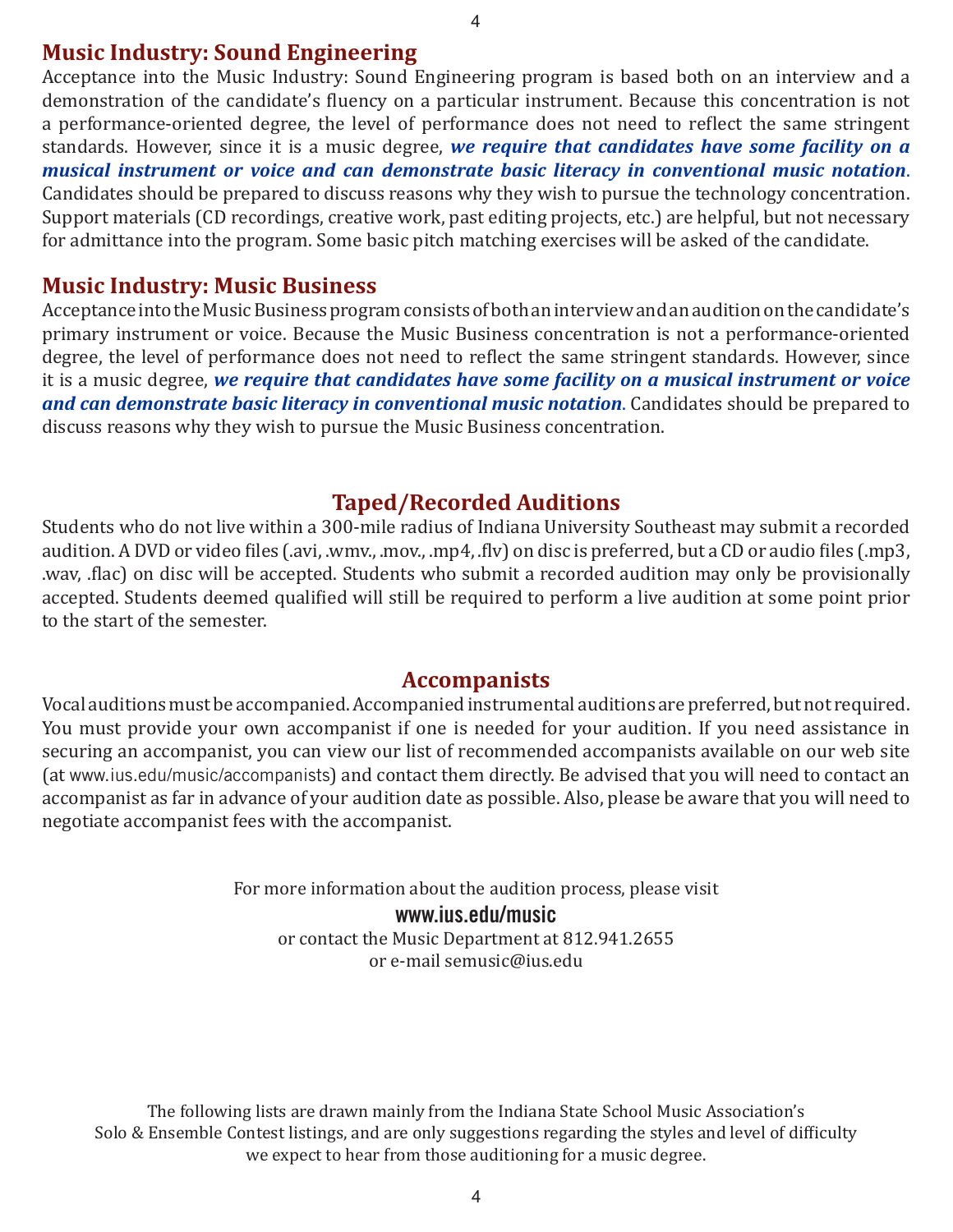## **PIANO/KEYBOARD**

5

| <b>COMPOSER</b>  | <b>TITLE</b>                                                                          |
|------------------|---------------------------------------------------------------------------------------|
| Adler            | Sonata Breve for Piano (1st or 3rd mvt.)                                              |
| Albeniz          | Mallorca, Op. 202                                                                     |
| Bach             | Fantasia in C Minor                                                                   |
| Bach             | Inventions (one Two-Part and one Three-Part)                                          |
| Bach             | Italian Concerto (1st or 3rd mvt.)*                                                   |
| Bach             | Well-Tempered Clavier, Books 1 and 2 (any paired Prelude and Fugue)                   |
| <b>Barber</b>    | Ballade, Op. 46                                                                       |
| Bartók           | Allegro Barbaro                                                                       |
| Bartók           | "Six Dances in Bulgarian Rhythm" from Mikrokosmos Vol. 6 (any 2 dances)               |
| Beethoven        | Six Variations on "Nel cor piu non mi sento"                                          |
| Beethoven        | Sonata, Op. 49, No.1 (complete)                                                       |
| Beethoven        | Sonata, Op. 49, No.2 (complete)                                                       |
| Beethoven        | Sonatas, Op. 2, No.1; Op. 2, No. 2; Op. 2, No. 3; Op. 10, No.1; Op. 10, No.2;         |
|                  | Op. 10, No.3; Op. 13; Op. 14, No.1; Op. 14, No.2 (any first or last mvt. of these)    |
| <b>Brahms</b>    | Ballade, Op. 10, No.1 or Op. 118, No.3                                                |
| <b>Brahms</b>    | Three Intermezzi, Op. 117 (any one from this Opus)                                    |
| <b>Brahms</b>    | Klavierstücke, Op. 118 (any Intermezzo from this Opus)                                |
| <b>Brahms</b>    | Rhapsodies, Op. 79 (No.1 or 2); Op. 119, No. 4 (any one of these listed) $*$          |
| Chopin           | <i>Etudes</i> , Op. 10; Op. 25 (any etude from either, but not the Posthumous etudes) |
| Chopin           | Fantaisie-Impromptu, Op. 66                                                           |
|                  | Mazurkas, Op. 33, No. 4; Op. 50, No.1 or 3 (any one of these listed)                  |
| Chopin<br>Chopin | Nocturnes, Op. 9, No.1 or 2; Op. 27, No.1; Op. 37, No.2; Op. 55, No.1; Op. 72, No.1   |
| Chopin           | Polonaises, Op. 26, No.1 or 2; Op. 40, No.1 or 2                                      |
|                  |                                                                                       |
| Chopin           | Waltzes, Op. 34, No.1; Op. 64, No.2 or 3; Op.69, No.1; Op.70, No.1 or 2               |
| Coleridge-Taylor | Three Fours, Op. 71, No. 6                                                            |
| Copland          | Scherzo Humoristique (The Cat and the Mouse)                                          |
| Debussy          | Deux Arabesques (either one)                                                          |
| Debussy          | <i>Estampes</i> (any one)                                                             |
| Debussy          | Mazurka                                                                               |
| Debussy          | Preludes, Vols. I or II                                                               |
| Debussy          | Suite Bergamasque (any mvt.)                                                          |
| Debussy          | Suite Pour le Piano                                                                   |
| Dett             | Juba Dance from "In the Bottoms"                                                      |
| Gershwin         | Preludes                                                                              |
| Grieg            | March of the Dwarfs, Op. 54, No.3                                                     |
| Grieg            | Wedding Day at Troldhaugen, Op.65, No.6                                               |
| Guion            | The Harmonica Player from "Alley Tunes"                                               |
| Haydn            | Sonatas (any first mvt.)                                                              |
| Kabalevsky       | Sonatina, Op. 13, No.1                                                                |
| Kabalevsky       | Variations, Op. 40, No.1                                                              |
| Khachaturian     | <b>Toccata</b>                                                                        |
| Lecuona          | Malaguena from "Andalusia"                                                            |
| Liszt            | Hungarian Rhapsodies, Nos. 6, 8, 10, 11, 13                                           |
| Liszt            | Liebestraum, No.3 in A-flat                                                           |
| MacDowell        | Witches Dance, Op. 17, No. 2                                                          |
| MacDowell        | Czardas, Op. 24, No. 4                                                                |
| Mendelssohn      | Rondo Capriccioso, Op. 14                                                             |
| Mendelssohn      | Scherzo in E minor, Op. 16, No.2                                                      |
| Mozart           | Rondo in D Major, K. 485                                                              |
| Mozart           | Sonatas (any first or last mvt.)                                                      |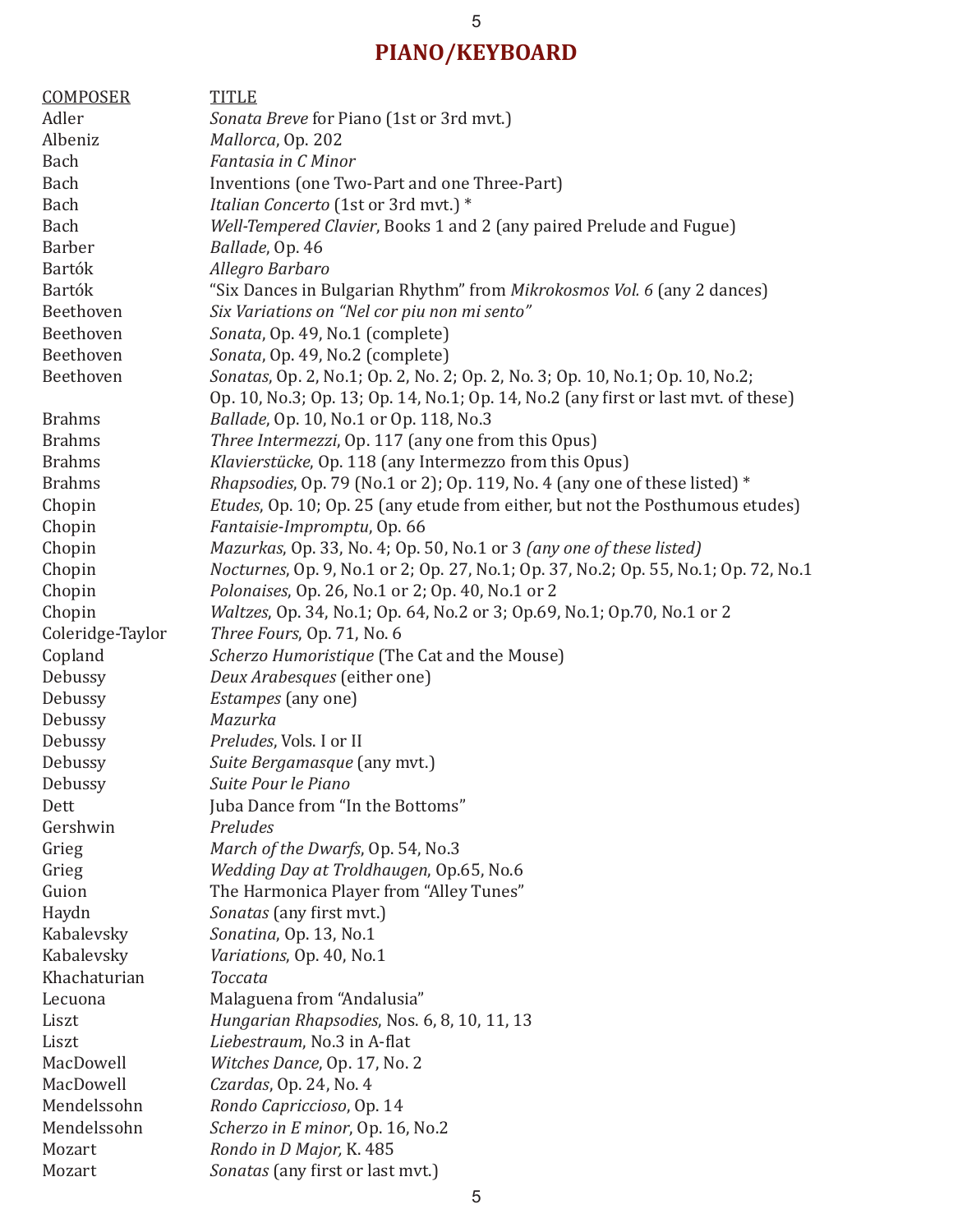## (Piano/Keyboard)

| Sonatina                                                                           |
|------------------------------------------------------------------------------------|
| Mouvements perpetuals                                                              |
| Toccata from "Trois Pieces"                                                        |
| Sonata in E minor (any mvt.)                                                       |
| Prelude in C Major, Op. 12, No.7 from "Episodes"                                   |
| Humoresque, Op. 10, No. 5                                                          |
| <i>Preludes, Op. 23</i> (No. 5 or 6)                                               |
| Four Impromptus, Op. 90                                                            |
| Sonatas (any first myt.)                                                           |
| <i>Fantastic Pieces</i> , Op. 12 (In the Evening, Soaring, Whims, or In the Night) |
| <b>Scenes from Childhood</b>                                                       |
| Lotus Land                                                                         |
| Romance                                                                            |
| Rustle of Spring                                                                   |
| Bagatelles, Op. 5                                                                  |
| Danses Gitanes, Op.55                                                              |
| Piano Preludes (No. 1 or 10)                                                       |
| Toccata II                                                                         |
|                                                                                    |

## **STRINGS**

#### **VIOLIN**

| <b>COMPOSER</b> | <b>TITLE</b>                       |
|-----------------|------------------------------------|
| Accolay, J. B.  | Concerto No. 1 in a minor          |
| Bach, J.S.      | Air on the G String                |
| Bach, J.S.      | Arioso                             |
| Bach, J. S.     | Concerto No. 1 in a minor          |
| Bach, J. S.     | Concerto No. 2 in E Major          |
| Bach, J. S.     | Six Sonatas, BWV 1-1               |
| Bach, J. S.     | Three Sonatas and Three Partitas   |
| Barber, Samuel  | Canzone                            |
| Bartók, B.      | Sonatine                           |
| Bartók, B.      | Roumanian Folk Dances              |
| Beethoven, L    | Concerto in D Major, Op. 61,       |
| Beethoven, L.   | Romance No. 1 in G Major, Op. 40   |
| Beethoven, L.   | Romance No. 2 in F Major, Op. 50   |
| Beethoven, L    | Sonatas                            |
| Beriot, C. de   | Concerto No. 7 in G Major          |
| Beriot, C. de   | Concerto No. 9 in a minor          |
| Beriot, C. de   | Scene de Ballet, Op. 100           |
| Bloch, E.       | Baal Shem (Nigun or Simchas Torah) |
| Bloch, E.       | Melodie                            |
| Brahms, J.      | Concerto in D Major                |
| Brahms, J.      | Three Sonatas (any one, any mvt.)  |
| Brahms, J.      | <b>Hungarian Dances</b>            |
| Bruch, M.       | Concerto in g minor, Op. 26        |
| Bruch, M.       | Kol Nidrei, Op. 47                 |
| Corelli, A.     | Sonatas                            |
| Dancla          | Six Airs Varies Op. 89 and Op. 118 |
| Dvořák, A.      | Concerto in a minor (any mvt.)     |
|                 |                                    |

| Dvořák, A.    | Romance in f minor, Op. 11     |
|---------------|--------------------------------|
| Dvořák, A.    | Sonatina in G Major            |
| Eccles, H.    | Sonata in g minor              |
| Faurè, G.     | Sonata in A Major, Op. 13      |
| Fiocco, J. H. | Allegro                        |
| Franck        | Sonata in A Major              |
| Geminiani, F. | Sonata in c minor              |
| Glazunov, A.  | Concerto in a minor, Op. 82    |
| Glazunov, A.  | Meditation, Op. 32             |
| Handel, G.    | Sonatas 1-6                    |
| Haydn F.J.    | Concerto No. 1 in C major,     |
| Haydn         | Concerto No. 2 in G Major,     |
| Hindemith, P. | Sonata in C Major              |
| Hindemith, P. | Sonata in D, Op. 11, No. 2     |
| Hindemith, P. | Sonata in E Major              |
| Hindemith, P. | Solo Sonata, Op. 31, #1        |
| Hindemith, P. | Solo Sonata, Op. 31, #2        |
| Janácek, L.   | Romance (1879)                 |
| Kabalevsky    | Concerto in C Major, Op. 48    |
| Khachaturian  | Concerto                       |
| Kreisler, F.  | Caprice Viennois               |
| Kreisler, F.  | La Gitana                      |
| Kreisler, F.  | Liebesfreud                    |
| Kreisler, F.  | Liebeslied                     |
| Kreisler, F.  | Praeludium and Allegro         |
| Kreisler, F.  | Recitativo and Scherzo Caprice |
| Kreisler, F.  | Sicilienne and Rigaudon        |
| Lalo, E.      | Symphonie Espagnole            |
| Massenet, J.  | <b>Meditation from Thais</b>   |
|               |                                |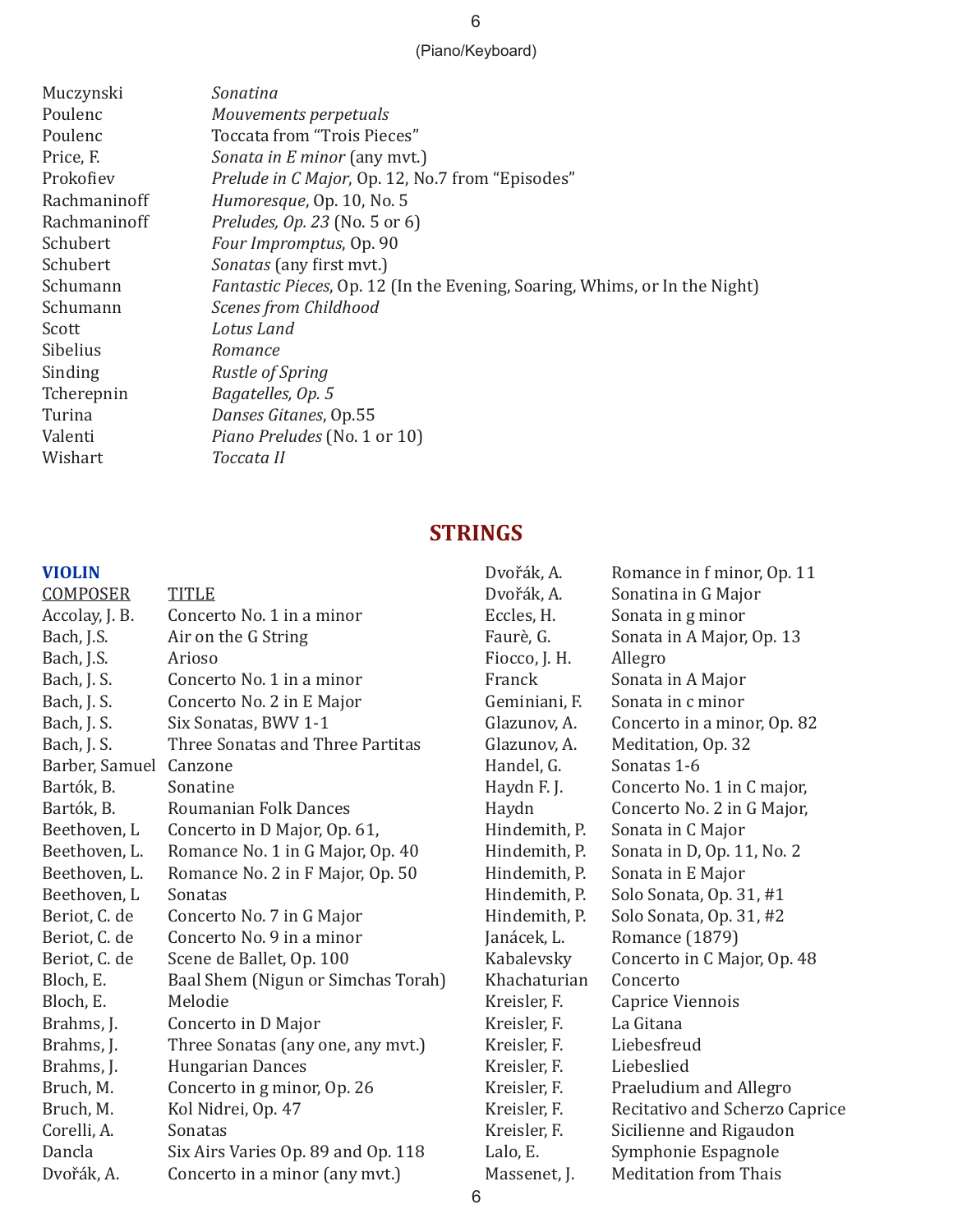*(violin)*

Mendelssohn Concerto in e minor<br>Schubert, F. Three Sonatinas, Op. Schubert, F. Three Sonatinas, Op. 127<br>Schumann Fantasy Pieces. Op. 13 Schumann Fantasy Pieces, Op. 13<br>Schumann Romances. Op. 94 Romances, Op. 94<br>Sonatas Schumann<br>Seitz, F. Seitz, F. Student Concerto No. 1<br>Seitz, F. Student Concerto No. 3 Seitz, F. Student Concerto No. 3<br>Seitz, F. Student Concerto No. 4 Student Concerto No. 4<br>Andantino Shostakovich<br>Sibelius, J. Sibelius, J. Concerto in d minor, Op. 47<br>Sibelius, J. Danse Champers, Op. 106. Sibelius, J. Danse Champers, Op. 106,<br>Sibelius, J. Humoresque, Op. 87, No. 2 Sibelius, J. Humoresque, Op. 87, No. 2<br>Sibelius, J. Religioso, Op. 78, No. 3 Sibelius, J. Religioso, Op. 78, No. 3<br>Sibelius, J. Rigaudon, Op. 78, No. 4 Sibelius, J. Rigaudon, Op. 78, No. 4<br>Sinding, C. Suite in a minor Sinding, C. Suite in a minor<br>Sitt, H. Concertino in e r Sitt, H. Concertino in e minor, Op. 31<br>Smetana Aus der Heimat. No. 2 Smetana Aus der Heimat, No. 2<br>Spohr, L. Concerto No. 2 in d mi Spohr, L. Concerto No. 2 in d minor, Op. 2<br>Spohr, L. Concerto No. 7 in e minor, Op. 38 Spohr, L. Concerto No. 7 in e minor, Op. 38<br>Spohr, L. Concerto No. 8 in a minor, Op. 47 Spohr, L. Concerto No. 8 in a minor, Op. 47<br>Stravinsky, I Danse Russe from "Petrouchka" Stravinsky, I Danse Russe from "Petrouchka"<br>Tartini, G. Sonata in g minor Tartini, G. Sonata in g minor<br>Tchaikowsky Canzonetta from V Tchaikowsky Canzonetta from Violin Concerto<br>Tchaikowsky Concerto in D Major, Op. 35 Tchaikowsky Concerto in D Major, Op. 35<br>Tchaikowsky Melodie, Op. 42, No. 3 Tchaikowsky Melodie, Op. 42, No. 3 Telemann Twelve Sonatas<br>Vieuxtemps Concerto No. 4 i Vieuxtemps Concerto No. 4 in d minor, Op. 31<br>Vieuxtemps Concerto No. 5 in a minor, Op. 37 Vieuxtemps Concerto No. 5 in a minor, Op. 37<br>Vieuxtemps Fantasie Appassionata Vieuxtemps Fantasie Appassionata<br>Vieuxtemps Reverie, Op. 22, No. 3 Vieuxtemps Reverie, Op. 22, No. 3<br>Viotti Concerto No. 22 in a r Viotti Concerto No. 22 in a minor<br>Viotti Concerto No. 23 in G Maior Viotti Concerto No. 23 in G Major<br>Vitali Ciaccona in g minor Vitali Ciaccona in g minor<br>Vivaldi, A 12 Sonatas Vivaldi, A 12 Sonatas<br>Vivaldi, A. Four Seasor Vivaldi, A. Four Seasons<br>Vivaldi, A. Concerto in A Vivaldi, A. Concerto in A Major,<br>Vivaldi, A. Concerto in g minor, Vivaldi, A. Concerto in g minor, Op. 12, No. 1 Wagner Romanze<br>Weber Country D Weber Country Dance<br>Wieniawski Concerto No. 2 Wieniawski Concerto No. 2 in d minor, Op. 22<br>Wieniawski Legende, Op. 17 Wieniawski Legende, Op. 17 Wieniawski Mazurka, Op. 19, No. 1, "Obertass" Wieniawski Polonaise Brilliante in A, Op. 21<br>Wieniawski Polonaise de Concert in D. Op. 4 Wieniawski Polonaise de Concert in D, Op. 4<br>Wieniawski Romance from Concerto in d mir Wieniawski Romance from Concerto in d minor<br>Wieniawski Scherzo-Tarantelle, Op. 16 Wieniawski Scherzo-Tarantelle, Op. 16<br>Wieniawski Romance from Second Con Wieniawski Romance from Second Concerto<br>
Ysave, E. Sonata Op. 27, No. 3 (Ballade) Sonata Op. 27, No. 3 (Ballade)

#### **VIOLA**

Accolay, J. Concerto No. 1<br>Adler. S. Song and Dance Song and Dance

#### *(viola)*

Amram, D. The Wind and the Rain<br>Bach, C. P. E. Solfegietto (arr. Primros Bach, C. P. E. Solfegietto (arr. Primrose)<br>Bach, C. P. E. Sonata in g minor (arr. Prin Bach, C. P. E. Sonata in g minor (arr. Primrose)<br>Bach, J. C. Concerto in c minor (arr. Casades Bach, J. C. Concerto in c minor (arr. Casadesus)<br>Bach, J.S. Air on the G String Air on the G String<br>Arioso Bach, J.S.<br>Bach, J. S. Bach, J. S. Six Sonatas and Partitas for Violin<br>Bach, J. S. Six Suites for Cello Bach, J. S. Six Suites for Cello<br>Bach, J. S. 3 Viola da Gamba S Bach, J. S. 3 Viola da Gamba Sonatas<br>Bach, J. S. 3 Sicilliano (arr. Cazden) Bach, J. S. Sicilliano (arr. Cazden)<br>Bartók, B. An Evening in the Villag An Evening in the Village and Slovak Peasants Dance<br>Concerto Bartók, B.<br>Beethoven, L. Beethoven, L. Cello Sonata in g minor, Op. 5, No. 2<br>Beethoven, L. Notturno in D Major, Op. 42 Beethoven, L. Notturno in D Major, Op. 42<br>Beethoven, L. 2 Romances, Op. 40 & 50 Beethoven, L. 2 Romances, Op. 40 & 50<br>Beethoven, L. Variations on a Theme of Beethoven, L. Variations on a Theme of Mozart<br>Bloch, E. Suite Hebraique Bloch, E. Suite Hebraique<br>Bloch, E. Meditation and F Bloch, E. Meditation and Procession<br>Boccherini, L. Sonata in c minor Boccherini, L. Sonata in c minor<br>Boccherini, L. Sonata No. 3 in G l Boccherini, L. Sonata No. 3 in G Major<br>Boccherini, L. Sonata No. 6 in A Major Boccherini, L. Sonata No. 6 in A Major (arr. Katims)<br>Brahms, J. Sonata in D Major, Op. 78 Brahms, J. Sonata in D Major, Op. 78<br>Brahms, J. Sonata in f minor, Op. 120 Brahms, J. Sonata in f minor, Op. 120, No. 1<br>Brahms, J. Sonata in E Flat Major, Op. 120, Brahms, J. Sonata in E Flat Major, Op. 120, No. 2<br>Brahms, J. Sonatenasatz (Scherzo) Brahms, J. Sonatenasatz (Scherzo)<br>Brahms, I. Waltz, Op. 39, No. 2 Brahms, J. Waltz, Op. 39, No. 2 Lachrymae<br>Kol Nidre Bruch, M. Kol Nidre<br>Bruch, M. Romanze Bruch, M.<br>Carter, E. Carter, E. Elegy (1943)<br>Clark, Rebecca Sonata for Vio Clark, Rebecca Sonata for Viola and Piano Corelli, A. Giga, Sarabanda and Gavotta<br>Corelli, A. Sonata in d minor Op. 5, No. 1 Corelli, A. Sonata in d minor Op. 5, No. 12<br>Corelli, A. Sonata Da Camera (arr. Forbes) Corelli, A. Sonata Da Camera (arr. Forbes)<br>Corelli, A. Sonata in d minor, Op. 5, No. 8 Corelli, A. Sonata in d minor, Op. 5, No. 8<br>Cowell Hymn and Fuguing. Tune No. 7 Cowell Hymn and Fuguing, Tune No. 7<br>Dello Joio, N. Lyric Fantasies Dello Joio, N. Lyric Fantasies<br>Dimitrescu. C. Romanian Peas Dimitrescu, C Romanian Peasant Dance, Op. 15<br>Dittersdorf, K. Sonata in E Flat Dittersdorf, K. Sonata in E Flat<br>Dvořák, A. Bagatelle, Op. 47 Dvořák, A Bagatelle, Op. 47<br>Dvořák, A. Concerto in b mir Dvořák, A. Concerto in b minor, Op. 104 Dvořák, A. Romance, Op. 11 Eccles, H. Sonata in g minor (arr. Katims)<br>Elgar, E. Cello Concerto, Op. 85 (arr. Tert Elgar, E. Cello Concerto, Op. 85 (arr. Tertis)<br>Faurè, G. Elegy, Op. 24 Elegy, Op. 24<br>Fantasy Faurè, G. Fantasy Faurè, G.<br>Faurè, G. Faurè, G. Sicilienne, Op. 78<br>Fiocco Allegro (Suzuki B Fiocco Allegro (Suzuki Book 6)<br>Franck Sonata in A Maior Sonata in A Major<br>Elegy Glazunnov, A.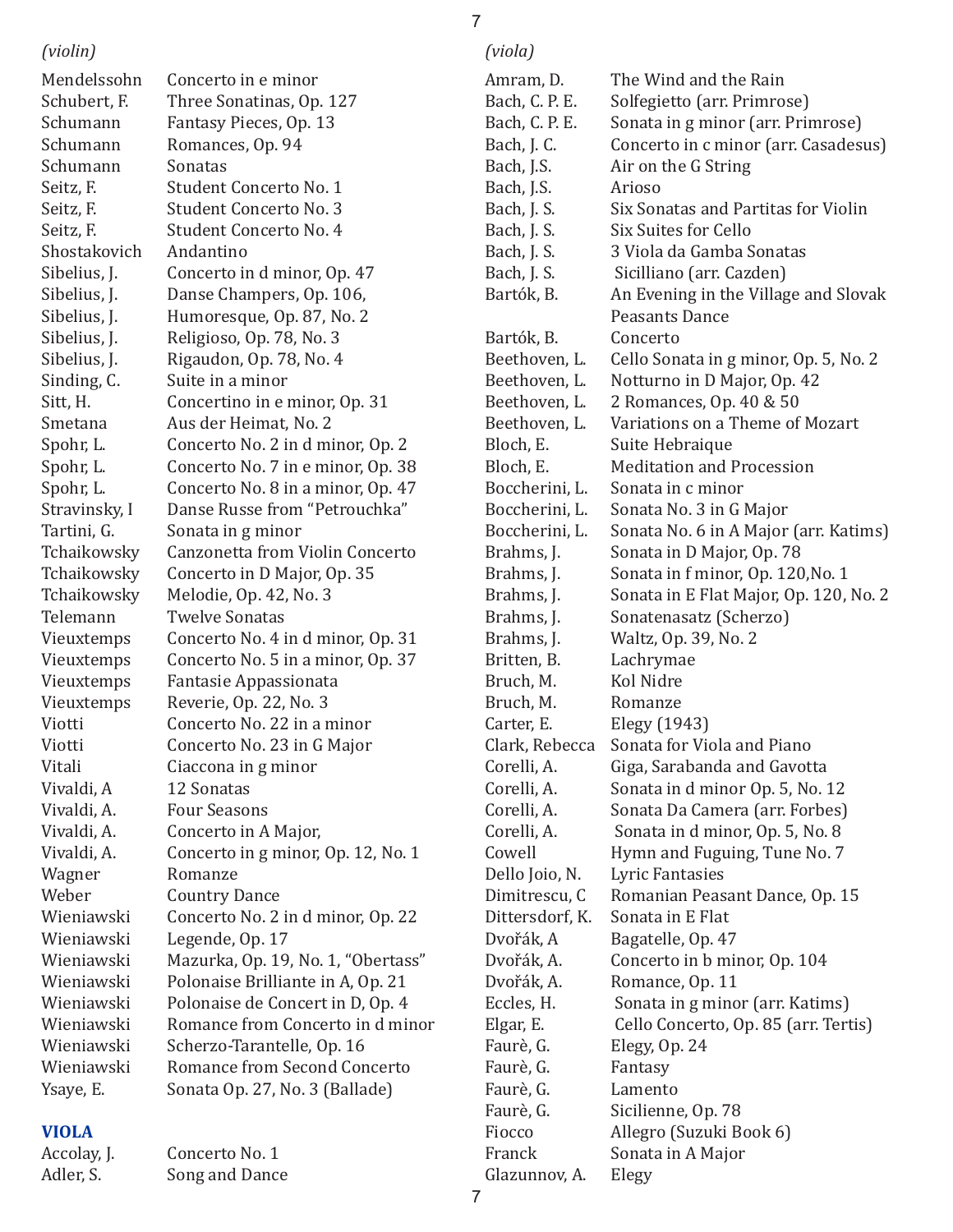*(viola)*

Glinka, M. Sonata in d minor<br>Granados, E. Spanish Dance #5 Granados, E. Spanish Dance #5<br>Granados, E. Spanish Dance #6 Granados, E. Spanish Dance #6<br>Granados, E. Orientale (Spanish Granados, E. Orientale (Spanish Dance #2)<br>Grieg Sonata in a minor. Op. 36 Grieg Sonata in a minor, Op. 36<br>Handel, G. F. Sonata in C Major Handel, G. F. Sonata in C Major<br>Handel, G. F. Sonata in A, Op. 1, Sonata in A, Op. 1, No. 15<br>Sonata No. 3 Handel, G. F.<br>Handel, G. F. Sonata No. 4<br>Sonata No. 5 Handel, G. F. Sonata No. 5<br>Handel, G. F. Sonata No. 6 Handel, G. F.<br>Handel, G. F. Handel, G. F. Sonata No. 10 in g minor<br>Handel, G. F. Concerto in b minor Handel, G. F. Concerto in b minor<br>Handel, G. F. Sonata in e minor Handel, G. F. Sonata in e minor<br>Handel, G. F. Sonata in g minor Sonata in g minor ( arr. Katims)<br>Concerto Handoshkin<br>Haydn, J. Concerto in D Major<br>Meditation Hindemith, P.<br>Hindemith, P. Hindemith, P. Der Schwanendreher<br>Hindemith, P. Sonata (1939) Hindemith, P. Sonata (1939)<br>Hindemith, P. Sonata Op. 11, Hindemith, P. Sonata Op. 11, No. 4<br>Hindemith, P. Sonata, Op. 11, No. 5 Hindemith, P. Sonata, Op. 11, No. 5<br>Hindemith, P. Sonata, Op. 25, No. 4 Sonata, Op. 25, No. 4<br>Trauermusik Hindemith, P.<br>Hoesl. A. Hoesl, A. Suite No. 1 for Solo Viola<br>Hoffmeister Concerto in D Major Hoffmeister Concerto in D Major<br>Holst. G. Lyric Movement Lyric Movement<br>Chahagir Hovhaness, A.<br>Hovhaness, A. Talin Concerto<br>Fantasie Hummel, J.<br>Hummel, J. Hummel, J. Sonata Op. 5, No. 3<br>Joachim, J. Hebrew Melodies, 0 Hebrew Melodies, Op. 9<br>Adagio Kodaly, Z.<br>Kreisler, F. Kreisler, F. Praeludium and Allegro<br>Leclair, J.M. Sonata "Le Tombeau" Leclair, J.M. Sonata "Le Tombeau"<br>Locatelli, P. Sonata in g minor, Op. Locatelli, P. Sonata in g minor, Op. 6, No. 12<br>Loeillet, J. Sonata in B Flat Major Loeillet, J. Sonata in B Flat Major<br>Marais, M. 5 Old French Dances Marais, M. 5 Old French Dances<br>Marcello, B. 5 Sonata in C Major Marcello, B. Sonata in C Major<br>Marcello, B. Sonata in e minor Marcello, B. Sonata in e minor<br>Marcello, B. Sonata in F Major Marcello, B. Sonata in F Major<br>Marcello, B. Sonata in G Major Marcello, B. Sonata in G Major<br>Marcello, B. Sonata in g minor Marcello, B. Sonata in g minor<br>Massenet, J. Meditation from T Massenet, J. Meditation from Thais<br>Mendelssohn Sonata in E Flat Maior Sonata in E Flat Major<br>4 Visages Milhaud, D.<br>Milhaud, D. Sonata No. 1<br>Sonata No. 2 Milhaud, D.<br>Mozart, W. A. Mozart, W. A. Clarinet Concerto in A Major<br>Mozart, W. A. Concerto No. 3 in G Major (K. Mozart, W. A. Concerto No. 3 in G Major (K.216)<br>Mozart, W. A. Divertimento in C Major Mozart, W. A. Divertimento in C Major<br>Mozart, W. A. Courte-Divertimento in I Courte-Divertimento in F Major

## *(viola)*

Mozart, W. A. Sonata in F Major<br>Mozart, W. A. Sonatina in F Majo Mozart, W. A. Sonatina in F Major<br>Mozart, W. A. Sonatina in G Major Mozart, W. A. Sonatina in G Major<br>Mozart, W. A. Sonata in D Major (F Mozart, W. A. Sonata in D Major (K.306)<br>Mozart, W. A. Sonata in e minor (K.304) Mozart, W. A. Sonata in e minor (K.304)<br>Paganini, N. Caprices for Viola Paganini, N. Caprices for Viola<br>Paganini, N. Moto Perpetuo, Op Paganini, N. Moto Perpetuo, Op. 11<br>Persichetti, V. Infanta Marina Persichetti, V. Infanta Marina Pleyel Concerto in D Major, Op. 31<br>Reger, M. Suite No. 1 in g minor Reger, M. Suite No. 1 in g minor<br>Reger, M. Suite No. 2 in D Major Reger, M. Suite No. 2 in D Major<br>Reger, M. Suite No. 3 in e minor Reger, M. Suite No. 3 in e minor<br>Schubert, F. Sonata in a minor (Arq Schubert, F. Sonata in a minor (Arpeggione)<br>Schubert, F. Sonatina in D Major, Op. 137 Schubert, F. Sonatina in D Major, Op. 137<br>Schumann. R. Adagio & Allegro. Op. 70 Schumann, R. Adagio & Allegro, Op. 70<br>Schumann, R. Fairy Tales, Op. 113 Fairy Tales, Op. 113 Seitz, Frederick Concerto #3<br>Severn. E Polish Dance Severn, E Polish Dance<br>Stamitz Concerto in D Stamitz Concerto in D Major, Op. 1<br>Stamitz, C. Sonata in B Flat Major Stamitz, C. Sonata in B Flat Major<br>Tartini. G. Sonata in D Maior Tartini, G. Sonata in D Major<br>Tartini, G. Sonata No. 2 in F N Tartini, G. Sonata No. 2 in F Major<br>Tchaikowsky Nocturne in d minor, Op Nocturne in d minor, Op. 19, No. 4 Telemann, G. P. Concerto in G Major Telemann, G. P. Sonata in D Major Tuthill, B. Sonata<br>Vaughan-Williams Romance Vaughan-Williams Romance<br>Vaughan-Williams Suite-for-Viola Vaughan-Williams<br>Veracini, F.M. Gi Veracini, F.M. Gigue from Sonata in d minor<br>Veracini, F.M. Sonata in e minor Sonata in e minor Vieuxtemps, H. Elegie, Op. 30 Vieuxtemps, H. Sonata in B Flat Major, Op. 36<br>Villa Lobos. H. Aria from Bachianas Brasileiro Villa Lobos, H. Aria from *Bachianas Brasileiras No. 5* Vitali, T. Ciaccona in g minor<br>Vivaldi. A. Concerto in d minor. Vivaldi, A. Concerto in d minor, Op. 3, No. 6<br>Vivaldi, A. Concerto for Viola d'Amore Vivaldi, A. Concerto for Viola d'Amore<br>Vivaldi, A. Sonata in g minor Vivaldi, A. Sonata in g minor Vivaldi, A. Six Sonatas (arr. Primrose) Praeludium<br>Concerto Walton, W.<br>Ward. R. Ward, R. Tarantelle<br>Weber, C. Andante ar Weber, C. Andante and Rondo Ongarese<br>Zelter, K. Concerto in E Flat Major Concerto in E Flat Major

#### **CELLO**

| Bach, J. S. | Arioso, Cantata 156               |
|-------------|-----------------------------------|
| Bach, J. S. | Concerto No. 1 in G Major         |
| Bach, J. S. | <b>Six Suites</b>                 |
| Bach, J. S. | Prelude and Fugue (Kodaly)        |
| Bach, J. S. | Siciliano and Forlane             |
| Bach, J. S. | Suite No. 1, Allemande or Prelude |
| Bach, J. S. | Suite No. 1, Courante             |
|             |                                   |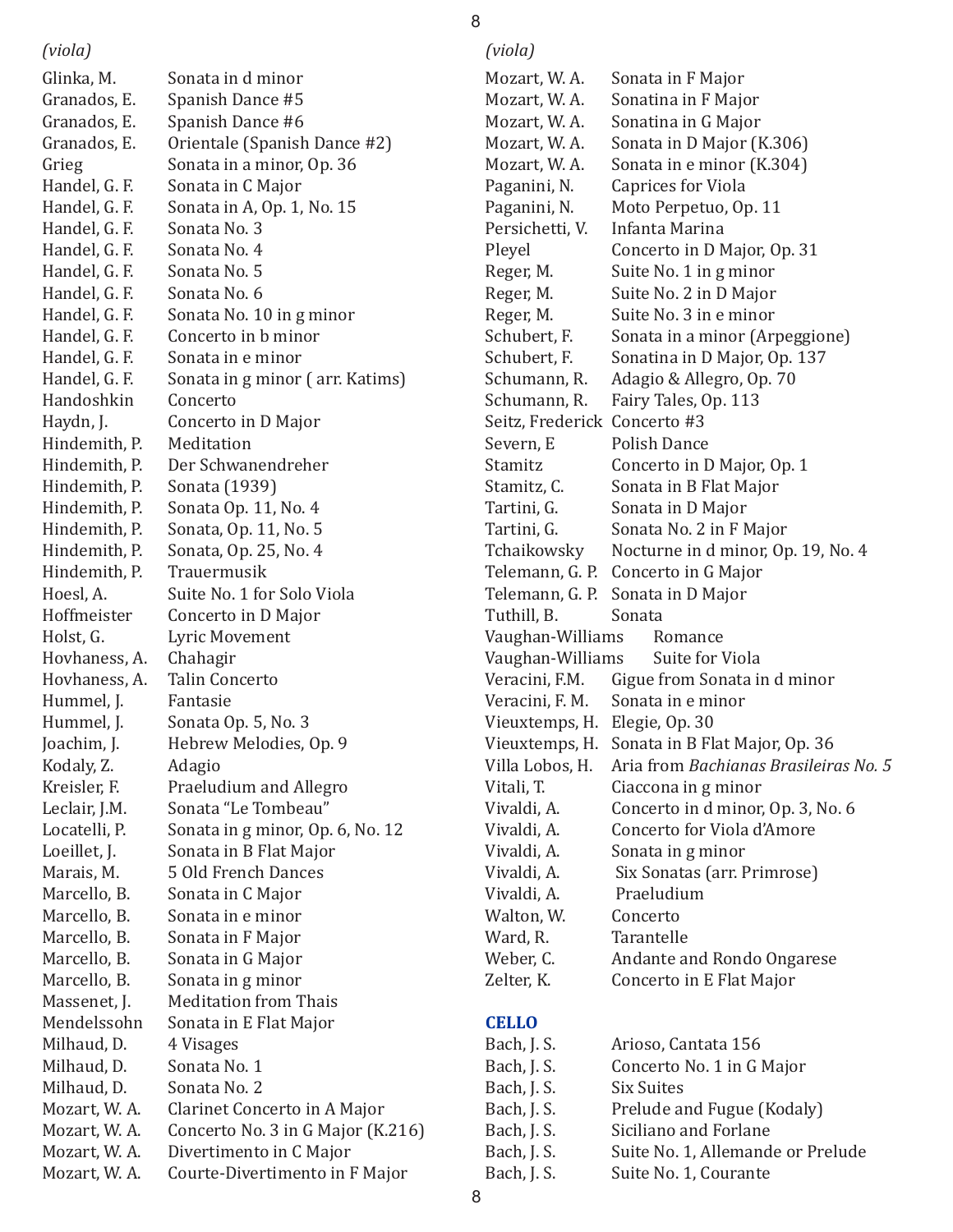#### *(cello)*

| $\mu$ corrected $\mu$ |                                             |
|-----------------------|---------------------------------------------|
| Bach, J. S.           | Suite No. 1, Sarabande                      |
| Bach, J. S.           | Suite No. 3, Bourees 1 & 2                  |
| Bach, J. S.           | Viola da Gamba Sonata No. 1 BWV 1           |
| Bach, J. S.           | Viola da Gamba Sonata No. 2 BWV 1           |
| Bach, J. S.           | Viola da Gamba Sonata No. 3 BWV 1           |
| Beethoven, L.         | Sonatas                                     |
| Beethoven, L.         | Sonatina in d minor                         |
| Beethoven, L.         | Variations                                  |
| Bloch                 | Jewish Song                                 |
| Bloch                 | Prayer                                      |
| Bloch                 | Supplication                                |
| Bloch/Kindler         | <b>Meditation Hebraique</b>                 |
| Boccherini, L.        | Concerto in B Flat Major                    |
| Boccherini, L.        | Concerto No. 3 in G Major                   |
| Boccherini, L.        | <b>Six Sonatas</b>                          |
| Boccherini, L.        | Rondo in C Major                            |
| Boellman, L.          | Variations Symphonique                      |
| Brahms, J.            | Sonata in e minor, Op. 38                   |
| Brahms, J.            | Intermezzo, Op. 118, No. 2 (arr. Kennan)    |
| <b>Brahms</b>         | Sonata in F Major, Op. 99                   |
| Breval, J. B.         | Concertino III in A Major (Rondo)           |
| Breval, J. B.         | Concerto No. 2 in D Major                   |
| Bruch, M.             | Kol Nidrei                                  |
| Bunting, C.           | Danse Caprice                               |
| Corelli, A.           | Grave (Suzuki Cello Book, Vol. 7)           |
| Corelli, A.           | Sonata in d minor                           |
| Debussy, C.           | Romance                                     |
| DeLamarter, E.        | Serenade and Jest (Three Pieces)            |
| Dohnanyi              | Concertpiece in D, Op. 12                   |
| Dvořák, A.            | Concerto in b minor, Op. 104                |
| Eccles, H.            | Sonata in g minor                           |
| Elgar                 | Cello Concerto                              |
| Faurè, G.             | Apres un Reve                               |
| Faurè, G.             | Elegie                                      |
| Faurè, G.             | Sicilienne                                  |
| Filippi, A. de        | Adagio and Scherzo                          |
| Frescobaldi           | Toccata                                     |
| Gabrielli             | <b>Seven Ricercars</b>                      |
| Giovannini, C.        | Romance                                     |
| Glazounow, A.         | Serenade Espagnole                          |
| Goltermann, G.        | Concerto in b minor                         |
| Goltermann, G.        | Concerto No. 4 in G Major                   |
| Goltermann, G.        | Concerto No. 5 in d minor, Op. 76           |
| Granados              | Intermezzo from Goyescas                    |
| Granados              | Playera (Spanish Dance, Op. 5, No. 5)       |
| Grieg, E.             | Sonata in a minor                           |
| Handel, G. F.         | Bourree                                     |
| Handel, G. F.         | Sonata in g minor                           |
| Handel, G. F.         | Allegro (Solos for the Cello Player - Deri) |
| Handel, G. F.         | Sonata in C Major (ed. Jensen)              |
| Haydn, J.             | Concerto in C Major                         |
| Haydn, J.             | Concerto in D Major                         |

#### 9

|--|

Haydn Divertimento<br>Hindemith Three Easy Pi Hindemith Three Easy Pieces<br>Horvit, M. Duo Fantasy (for c Duo Fantasy (for cello & piano) Horvit, M. Lydian Suite (for cello solo)<br>Kabelevsky Concerto, Op. 49 Kabelevsky Concerto, Op. 49<br>Klengel Concerto in C Ma Klengel Concerto in C Major, Op. 7<br>Klengel Concertpiece, Op. 10 Concertpiece, Op. 10<br>Adagio Kodaly, Z. Adagio Kodaly, Z.<br>Kouguell, A. Kouguell, A. Student Concertino in G Major<br>Lalo Concerto in d minor Lalo Concerto in d minor<br>Marcello, B. Sonata in C Major Marcello, B. Sonata in C Major<br>Marcello. B. Sonata in G Maior Marcello, B. Sonata in G Major<br>Marcello, B. Sonata in e minor Marcello, B. Sonata in e minor<br>Marcello, B. Sonata No. 4 in g r Marcello, B. Sonata No. 4 in g minor<br>Marcello, B. Sonata No. 1 in F Major Marcello, B. Sonata No. 1 in F Major<br>Marie, G. La Cinquantaine Marie, G. La Cinquantaine<br>Martini. B. Concerto for Viol Concerto for Violoncello in D Major Mendelssohn Sonatas<br>Mendelssohn Student' Mendelssohn Student's Concerto in D Major, Op. 213<br>Milhaud. D. Concerto for Cello Milhaud, D. Concerto for Cello<br>Picinetti, F. Sonata in C Major Picinetti, F. Sonata in C Major<br>Popper, D. Gavotte in D Major Popper, D. Gavotte in D Major<br>Popper, D. Hungarian Rhapso Hungarian Rhapsody<br>Tarantelle Popper, D. Tarantell<br>Popper, D. Mazurka Popper, D.<br>Popper, D. Popper, D. Spanish Dance, Op. 54, #1<br>Popper, D. Fond Recollections Popper, D. Fond Recollections<br>Prokofiev, S. Concertino, Op. 132 Prokofiev, S. Concertino, Op. 132<br>Reger, M. Caprice in a minor Reger, M. Caprice in a minor<br>Romberg, B. Concerto in D Majo Romberg, B. Concerto in D Major<br>Romberg, B. Sonata in B Flat Majo Romberg, B. Sonata in B Flat Major, Op. 43, No. 1<br>Romberg, B. Sonata in C Major, Op. 43, No. 2 Romberg, B. Sonata in C Major, Op. 43, No. 2<br>Romberg, B. Sonata in e minor, Op. 38, No. 1 Romberg, B. Sonata in e minor, Op. 38, No. 1<br>Saint-Saëns. C. Allegro Appassionato. Op. 43 Saint-Saëns, C. Allegro Appassionato, Op. 43 Concerto No. 1 in a minor<br>The Swan Saint-Saëns, C. Sammartini, G. Sonata in G<br>Schubert, F. Moment Mu Schubert, F. Moment Musical<br>Schumann. R. Concerto in a mir Schumann, R. Concerto in a minor<br>Schumann, R. Fantasy Pieces, Op. 7 Schumann, R. Fantasy Pieces, Op. 73,<br>Seitz, F. Concerto No. 5 Seitz, F. Concerto No. 5<br>Senaille, J. B. Sarabande and Senaille, J. B. Sarabande and Allemande<br>Senaille, J. B. Allegro Spiritoso Senaille, J. B. Allegro Spiritoso<br>Shostakovich Concerto for Celle Shostakovich Concerto for Cello and Orchestra<br>Shostakovich Sonata. On. 40 Sonata, Op. 40<br>Elegy Silversteen, R.<br>Squire, W. H. Bouree, Op. 24 Squire, W. H. Danse Rustique, Op. 20, No. 5<br>Squire. W. H. Tarantelle Squire, W. H.<br>Tartini Tartini Concerto in D<br>Tchaikowsky Chanson Trist **Chanson Triste**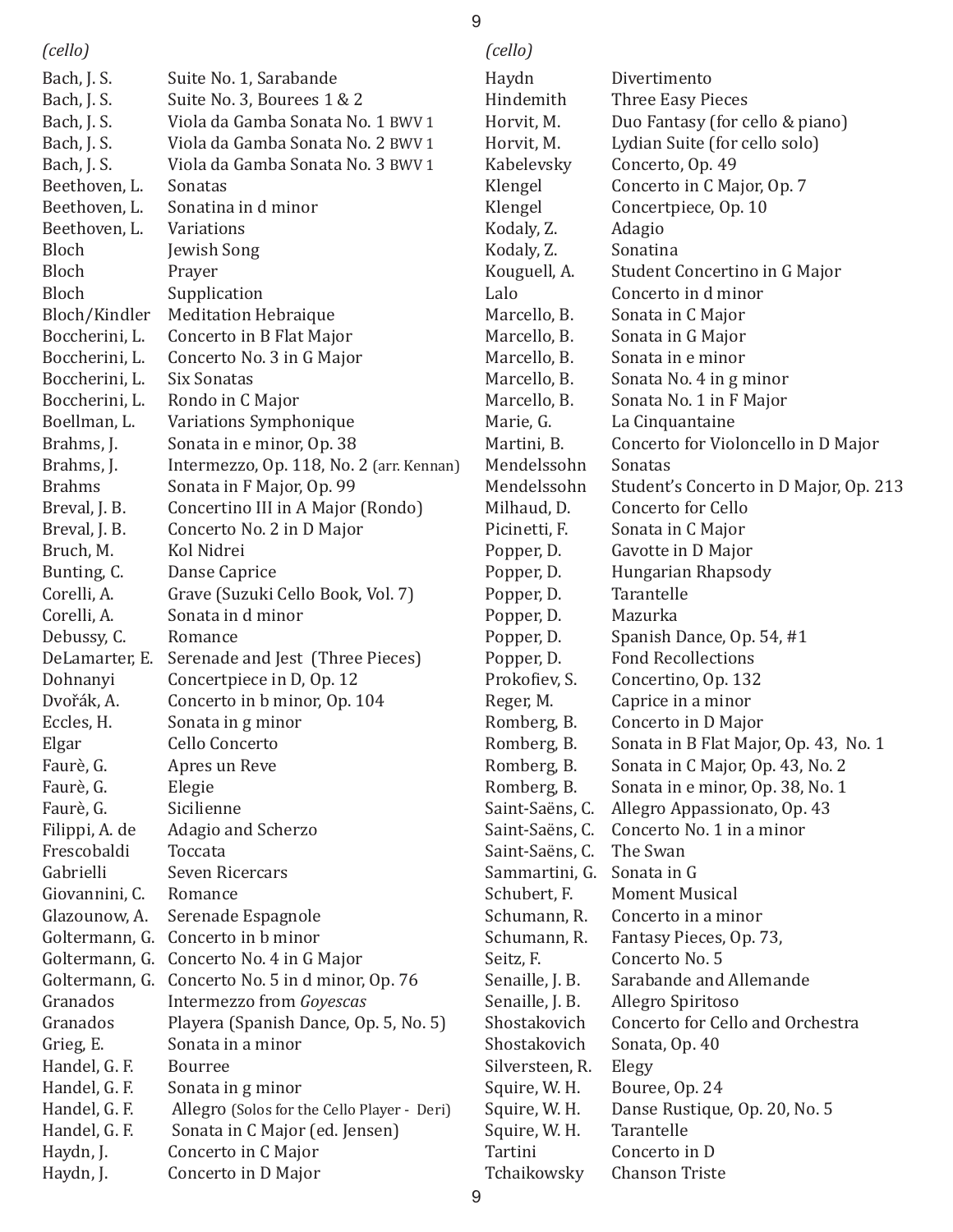#### *(cello)*

| Tchaikowsky  | Variations on a Rococo Theme |
|--------------|------------------------------|
| Valentini    | Sonata in B Flat Major       |
| Valentini    | Sonata in E Major            |
| Veracini     | Sonata in g minor            |
| Vivaldi, A.  | Concertos                    |
| Vivaldi, A.  | Six Sonatas                  |
| Weiner, L.   | Rhapsody                     |
| White, D. A. | Arioso                       |
|              |                              |

#### **STRING BASS**

Aitken, H. Suite for Solo Bass<br>Anderson, A. Sonatina Anderson, A.<br>Antoniotti Antoniotti Adagio and Presto<br>Bach, J. Gamba Sonatas 18 Gamba Sonatas 1 & 2<br>Adagio Bach, J.C.<br>Bach, J.S. Solo Suites Bach, J.S./Vance Musette Bach, J.S./Vance Minuet in D Major Bach, J.S./Vance Minuet in G Major<br>Bach, J.S. Bouree from the T Bach, J.S. Bouree from the Third Suite for Cello<br>Bach, J.S. Gavotte (Zimmerman) Bach, J.S. Gavotte (Zimmerman)<br>Bach, J.S. Menuet in G Major (Zin Bach, J.S. Menuet in G Major (Zimmerman)<br>Bach, W.F. Allegro (ed. Vance) Bach, W.F. Allegro (ed. Vance)<br>Beethoven Contredanse (ed. Va Beethoven Contredanse (ed. Vance)<br>Beethoven Recitative and Choral (ed Beethoven Recitative and Choral (ed. Vance)<br>Beethoven Minuet (ed. Zimmerman) Beethoven Minuet (ed. Zimmerman)<br>Beethoven Sonatina (ed. Zimmerman Beethoven Sonatina (ed. Zimmerman)<br>Beveridge Serenade (ed. Zimmerman) Beveridge Serenade (ed. Zimmerman)<br>Bottesini, G. Concerto #1 in f sharp mino Bottesini, G. Concerto #1 in f sharp minor<br>Bottesini, G. Concerto #2 in b minor  $\frac{B}{B}$  Concerto #2 in b minor Bottesini, G.<br>Bottesini, G. Fantaisie Sonnambula<br>Tarantella Bottesini, G. Tarantella<br>Bottesini, G. Three Arias Bottesini, G. Three A.<br>Bottesini, G. Reverie Bottesini, G.<br>Bottesini, G. Bottesini, G. Concerto in One Movement<br>Bottesini, G. Andante (ed. Zimmerman) ( Bottesini, G. Andante (ed. Zimmerman) GSI<br>Bottesini, G. Elegy (ed. Zimmerman) Bottesini, G. Elegy (ed. Zimmerman)<br>Brahms Waltz (ed. Vance) Brahms Waltz (ed. Vance)<br>Bruch Kol Nidre (ed. Dre Bruch Kol Nidre (ed. Drew)<br>Capuzzi, A. Concerto in D Major Capuzzi, A. Concerto in D Major<br>Chapuis Fantasie Concertante Chapuis Fantasie Concertante<br>Chausson Interlude (ed. Sankev Chausson Interlude (ed. Sankey)<br>Chopin Largo (ed. Drew) Chopin Largo (ed. Drew)<br>Corelli, A. Sonata in c minor Corelli, A. Sonata in c minor<br>Corelli, A. Adagio (Sonata No Corelli, A. Adagio (Sonata No. 5)<br>Corelli, A. Sarabande (ed. Zimme Corelli, A. Sarabande (ed. Zimmerman)<br>Corelli, A. Sonata in d minor Sonata in d minor Couperin L'Epineuse (ed. Sankey<br>Dall'Abaco Grave (ed. Zimmerman) Dall'Abaco Grave (ed. Zimmerman)<br>D'Andrieu Prelude and Allegro (ed. D'Andrieu Prelude and Allegro (ed. Zimmerman)<br>DeFesch Sonata in G Major Sonata in G Major

#### *(string bass)*

Dittersdorf, C. Concerto in E Major<br>Dittersdorf, C. Concerto in E Flat M Dittersdorf, C. Concerto in E Flat Major<br>Dragonetti, D. Andante und Rondo Dragonetti, D. Andante und Rondo<br>Dragonetti, D. Concerto in A Major Concerto in A Major<br>Three Waltzes Dragonetti, D. Three Waltzes Dragonetti, D.<br>Eccles, H. Eccles, H. Sonata in g minor<br>Eisengraber, J. Variations for Con Eisengraber, J. Variations for Contra Bass<br>Elgar Salut d'Amour (ed. Drew) Elgar Salut d'Amour (ed. Drew)<br>Faurè, G. Sicilienne, Op. 78 Faurè, G. Sicilienne, Op. 78<br>Faurè. G. Berceuse (ed. Dre Berceuse (ed. Drew)<br>Elegy Faurè, C.<br>Faurè. G. Faurè, G. (Apres un Reve (ed. Zimmerman)<br>Fesch, W. de (Sonata in G Major Fesch, W. de Sonata in G Major<br>Franchi lntroduction and T Introduction and Tarantelle<br>Toccata Frescobaldi<br>Frescobaldi Frescobaldi Three Canzoni per Basso Solo<br>Gabriel-Marie La Cinquantaine Gabriel-Marie La Cinquantaine<br>Galliard, J. Sonata in F Majo Galliard, J. Sonata in F Major Geissel (Galagio (ed. Zimmerman)<br>Giovannino (Sonata in F Maior Giovannino Sonata in F Major<br>Glière Four Pieces Glière Four Pieces<br>Glière Russian Sail Glière Russian Sailor's Dance (ed. Vance)<br>Gassec Gavotte (ed. Vance) Gossec Gavotte (ed. Vance)<br>Handel. G. Sonata in C Maior Handel, G. Sonata in C Major<br>Handel, G. Andante, Op. 1, #9 Handel, G. Andante, Op. 1, #9 (ed. Sankey)<br>Handel, G. Allegro (ed. Thompson) Handel, G. Allegro (ed. Thompson)<br>Handel, G. Impertinence and Boure Handel, G. Impertinence and Bouree (ed. Vance)<br>Handel, G. Largo (ed. Zimmerman) Handel, G. Largo (ed. Zimmerman)<br>Handel, G. Sonata in c minor (ed. Zi Handel, G. Sonata in c minor (ed. Zimmerman)<br>Handel, G. Sonata in g minor (ed. Zimmerman) Handel, G. Sonata in g minor (ed. Zimmerman)<br>Hauta-aho Rhapsody Hauta-aho Rhapsody Hauta-aho Ode to Rabbath<br>Hindemith, D. Sonata in A Majo Hindemith, D. Sonata in A Major Concerto #1<br>Sonatina Hummel, B. Sonatina<br>Iarnefelt Berceuse Jarnefelt<br>Keyper Romance and Rondo Koussevitzky Andante (Four Pieces)<br>Koussevitzky Concerto, Op. 3 Koussevitzky Concerto, Op. 3<br>Koussevitzky Humoresque (F Koussevitzky Humoresque (Four Pieces) Koussevtizky Valse Miniature (Four Pieces) Chanson Triste (Four Pieces)<br>Epigrams Kodaly, Z.<br>Lalo Lalo Intermezzo (ed. Drew)<br>Lancen, S. Croques (Sketches) Lancen, S. Croques (Sketches)<br>Larsson, L. Concertino Concertino<br>Suite Leuning Lorenzetti Gavotte (ed. Vance)<br>Marcello, B. Sonatas Marcello, B.<br>Massenet, J. Massenet, J. Melodie, Op. 10<br>Medins Valse (ed. Drew) Valse (ed. Drew)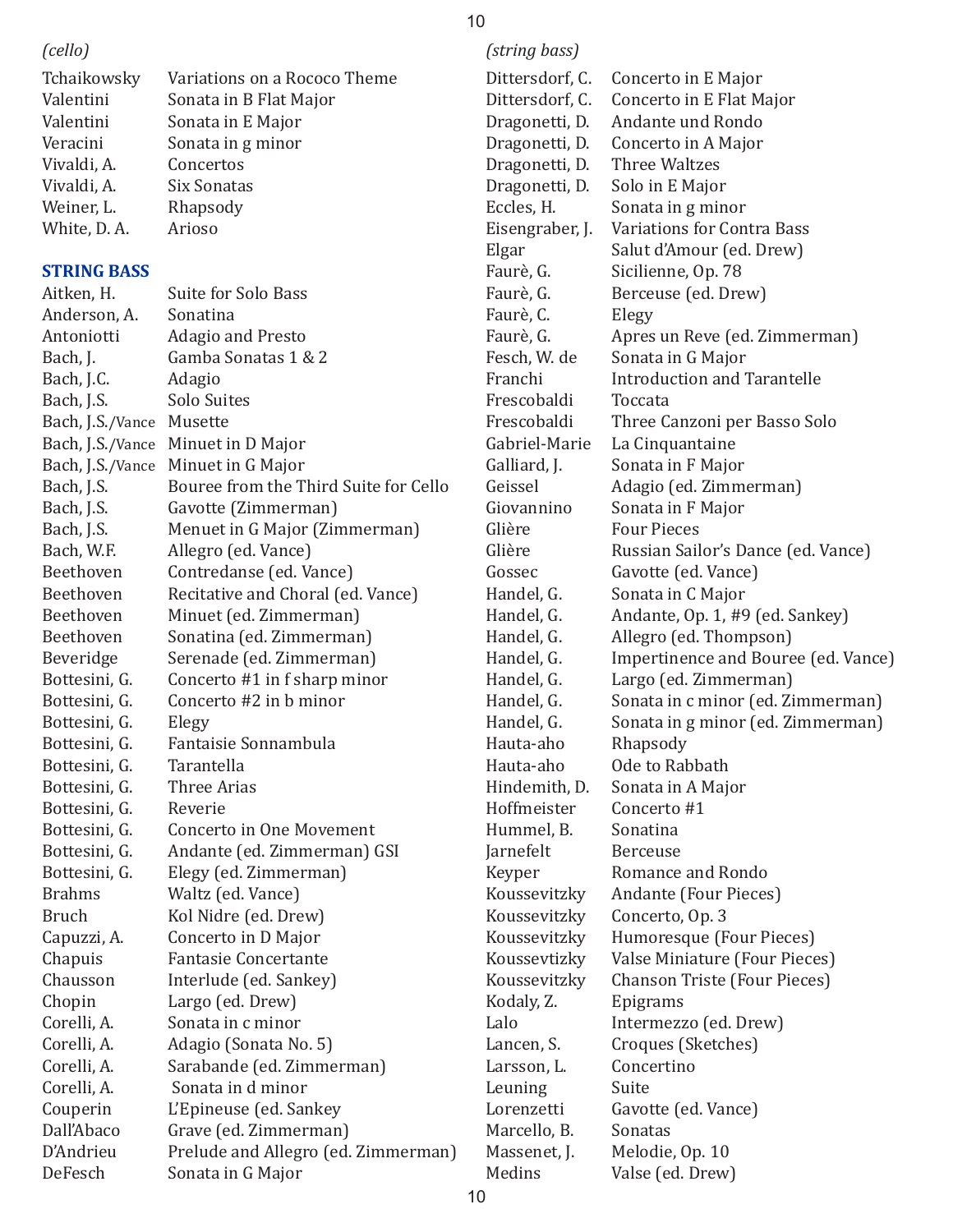#### *(string bass)*

| Mendelssohn     | Song Without Words (ed. Drew)          |
|-----------------|----------------------------------------|
| Merle           | Caballero                              |
| Misek           | Sonata in e minor                      |
| Neher, Patrick  | Serenade (ed. Proto)                   |
| Nielsen         | Fantasy Pieces 1 & 2 (ed. Drew)        |
| Paderewski      | Minuet L'Antique (ed. Vance)           |
| Pergolesi       | Tre Giorni (ed. Vance)                 |
| Pichl           | Concerto                               |
| Pierne          | Piece in g minor (ed. Drew)            |
| Prokofiev       | Romance (ed. Zimmerman)                |
| Proto, F.       | <b>Cadenza and Dance</b>               |
| Proto, F.       | Carmen Fantasy                         |
| Proto, F.       | Sonata "1963"                          |
| Purcell, H.     | Aria                                   |
| Rabbath         | Prades (ed. Proto)                     |
| Rachmaninoff    | Vocalise (ed. Zimmerman)               |
| Rameau          | Tamorin (ed. Sankey)                   |
| Ramsier         | Divertimento Concertante               |
| Ramsier         | Ode to Rabbath                         |
| Ramsier         | <b>Eusebius Revisited</b>              |
| Ramsier         | Three Lyric Pieces                     |
| Ramsier         | <b>Six Early Scriabin Pieces</b>       |
| Raphling, S.    | Lyric Prelude                          |
| Ratez, E.       | Arabesque                              |
| Ratez, E.       | Cantabile                              |
| Ratez, E.       | <b>Menuet Varie</b>                    |
| Ratez, E.       | Novelette                              |
| Ratez, E.       | Parade                                 |
| Romberg         | Sonata in e minor (ed. Sankey          |
| Rueff, J.       | No. 3 of Trois Hommages                |
| Ruggeri, Roger  | Thanatos (ed. Proto)                   |
| Russell, A.     | <b>Buffo Set</b>                       |
| Russell         | Chaconne (ed. Zimmerman)               |
| Saint-Saëns, C. | The Elephant (Carnival of the Animals) |
| Saint-Saëns, C. | Romance (ed. Drew)                     |
| Saint-Saëns, C. | Allegro Appassionato (ed. Sankey)      |
| Scarlatti       | Three Sonatas (ed. Drew)               |
| Schubert        | Flow Gently (ed. Vance)                |
| Schubert        | Sweet Alfon Wiegenlied (ed. Vance)     |
| Schumann        | From Fairy-Tale Pictures (ed. Sankey)  |
| Schumann        | Reverie (ed. Nanny)                    |
| Schumann        | Wild Rider (ed. Vance                  |
| Simandl         | Concerto                               |
| Simandl         | Tempo di Polacco                       |
| Simandl         | <b>Concert Study</b>                   |
| Stravinsky      | Pastorle (ed. Sankey)                  |
| Stevens         | <b>Arioso and Etude</b>                |
| Sydemna, W      | For Double Bass Alone                  |
| Tartini         | Adagio Cantabile (ed. Drew)            |
| Tchaikowsky, P. | Andante Cantabile                      |
| Telemann        | Concerto in G Major                    |
| Telemann        | Sonatas in a minor                     |
|                 |                                        |

#### *(string bass)*

Telemann Sonatas in D Major<br>Telemann Sonatas in e minor Telemann Sonatas in e minor<br>Telemann Vivace (ed. Sankey) Telemann Vivace (ed. Sankey)<br>Thomas Gavotte (ed. Vance) Thomas Gavotte (ed. Vance)<br>Turetzky, B. Suite from the 18th Suite from the 18th Century<br>Concerto Van Hal, J. B.<br>Verdi Verdi Aria from *Rigoletto* (ed. Zimmerman) Vivaldi Solo Suite Number 1<br>Vivaldi Solo Suite Number 2 Vivaldi Solo Suite Number 2<br>Vivaldi Sicilienne (ed. Sanker Vivaldi Sicilienne (ed. Sankey)<br>Vivaldi Sonatas (ed. Sankey or Vivaldi Sonatas (ed. Sankey or Zimmerman)<br>Wagner, R. Die Meistersinger (ed. Isaac) Wagner, R. Die Meistersinger (ed. Isaac)<br>Walker, David Prelude (ed. Proto) Walker, David Prelude (ed. Proto)<br>Walter Blephant's Gavotte Walter Elephant's Gavotte<br>Webster Scherzo (ed. Vance) Webster Scherzo (ed. Vance)<br>Weinstein, M. Contemporary Moda Weinstein, M. Contemporary Modal Solos<br>Widner, I. Fantasie Concertante Widner, I. Fantasie Concertante<br>Zimmerman Seven Baroque Sonata Seven Baroque Sonatas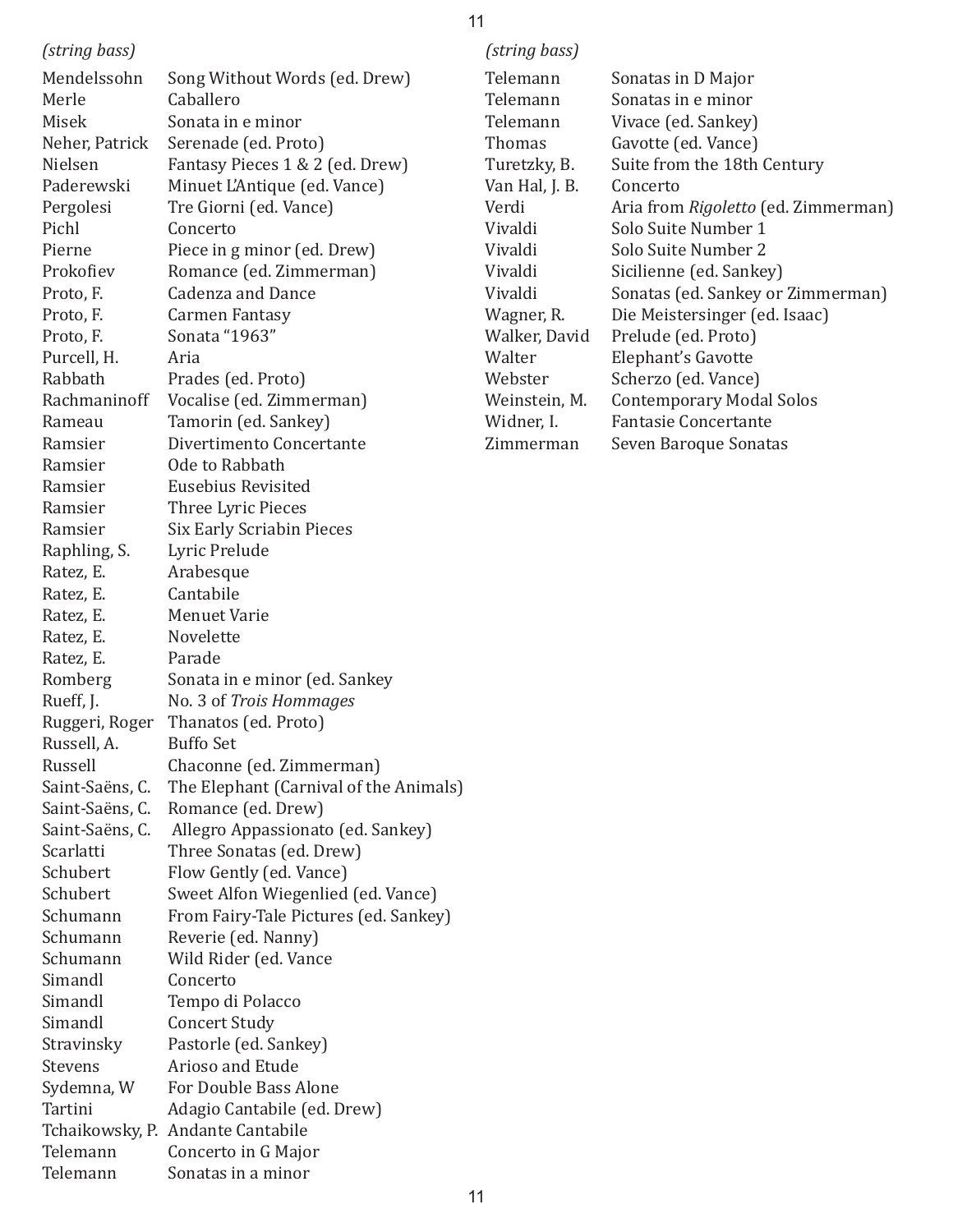## **WOODWINDS**

#### **FLUTE**

Bach, C.P.E. Sonatas<br>Bach, I. S. Sonatas Bach, J. S.<br>Bach, J. S. Polonaise and Badineire<br>Sonata Baker, M.<br>Baksa, R. Baksa, R. Aria Da Capo Nocturne<br>Sonata Bartow, N.<br>Beethoven, L Beethoven, L Serenade, Op. 8<br>Bizet, G. Carmen Fantais Bizet, G. Carmen Fantaisie (ed. Bourne)<br>Blavet, M. Sonata III (La Dherouville) Blavet, M. Sonata III (La Dherouville)<br>Blavet, M. Sonata IV (La Lumagne) Blavet, M. Sonata IV (La Lumagne)<br>Bloch. E. Suite Modale Bloch, E. Suite Modale<br>Blodek, W. Concerto in D Blodek, W. Concerto in D, Op. 27<br>Boehm, T. Andante (First Conce Boehm, T. Andante (First Concerto, Op. 1)<br>Boismortier, J. Sonata in e minor Boismortier, J. Sonata in e minor<br>Briccialdi, G. Carnival of Venice Briccialdi, G. Carnival of Venice<br>Brun Romance, Op. 41 Romance, Op. 41<br>Sonatina Burton, E.<br>Busser, H. Busser, H. Prelude et Scherzo<br>Camus Chanson et Badiner Camus Chanson et Badinerie<br>Caplet, A. Reverie and Petite Val Caplet, A. Reverie and Petite Valse<br>Casella Scherzo from Barcarola Casella Scherzo from Barcarola and Scherzo<br>Casella Sicilienne et Burlesque Casella Sicilienne et Burlesque<br>Chaminade, C. Concertino, Op. 107 Concertino, Op. 107<br>Duo Copland, A.<br>Corrette, M. Corrette, M. Sonate, Op. 13<br>Dahl. I. Variations (Corre Dahl, I. Variations (Couperin Air)<br>Dekker, L. Les nuits d'ete (play mvt. Dekker, L Les nuits d'ete (play mvt. 1 OR mvt. 3)<br>DeLorenzo, L. Scherzino, Op. 18 No. 1 DeLorenzo, L. Scherzino, Op. 18 No. 1<br>de Roxlo, G. [ota No. 3 (from the Spa de Roxlo, G. Jota No. 3 (from the Spanish Suite)<br>Debussy, C. Secon Arabesque DUR, MMU Debussy, C. Secon Arabesque DUR, MMU<br>Dello Joio, N. The Developing Flutist (2 my Dello Joio, N. The Developing Flutist (2 mvts.)<br>Doppler, F. Fantaisie Pastorale Hongroise, O Doppler, F. Fantaisie Pastorale Hongroise, Op. 26<br>Enesco, G. Cantabile and Presto Enesco, G. Cantabile and Presto<br>Faure. G. Fantasie. Op. 79 Faure, G. Fantasie, Op. 79<br>Filas, T. Chanson Filas, T. Chanson<br>Finger, G. Sonata in Finger, G. Sonata in d minor (one slow/one fast mvt.)<br>Fitzgerald, B. Four Gaelic Miniatures (any 2 mvts.) Fitzgerald, B. Four Gaelic Miniatures (any 2 mvts.)<br>Foote, A. A Night Piece Foote, A. A Night Piece<br>Frank, M. Concerto in C Concerto in  $C$  (2 mvts.) Frackenpohl, A. Ballad and Tango Andante et Scherzo<br>Ballade Gaubert, P. Ballade<br>Gaubert, P. Fantasy Gaubert, P. Fantasy<br>Gaubert, P. Madrigal Gaubert, P.<br>Gaubert, P. Nocturne et Allegro<br>Romance Gaubert, P. Gliere/Wummer Melodie, Op. 35, No. 1<br>Godard, B. Allegretto, Op. 116, No. Godard, B. Allegretto, Op. 116, No. 1<br>Godard, B. Valse, Op. 116, No. 3 Valse, Op. 116, No. 3

#### *(flute)*

| Intervention                         |
|--------------------------------------|
| Poem                                 |
| Concertino                           |
| Valse de Concert (La Jiuve)          |
| Sonata in e minor No. 1              |
| Sonata in G Major No. 3              |
| Sonata in C Major No. 4              |
| Sonata in b minor No. 6              |
| Sonata in a minor No. 7              |
| Hanneberg, A.<br>Concertino          |
| Serenade, Op. 35                     |
| In Ireland                           |
| Sonata in G                          |
| Concerto in D Major                  |
| <b>Five Short Pieces</b>             |
| Sonata                               |
| Hoffmeister, F.<br>Concerto in D     |
| Sonata #2 for Flute & Piano          |
| Suite in D, SY 638                   |
| Fantaisie                            |
| Gigue                                |
| Nocturne                             |
| Jeux                                 |
| Night Soliloquy                      |
| Legend                               |
| Sonata in C                          |
| Suite in Ancient Style               |
| Grand Solo No. 1                     |
| Gigue                                |
| Fantasia Brevis                      |
| Sonata in e minor                    |
| Quattro Sonate                       |
| <b>Ballade</b>                       |
| <b>First Sonata</b>                  |
| Twelve Sonatas (#2, #3, or #4        |
| Soliloquy                            |
| Rondo Russo from Concerto in e minor |
| Le Merle Noir                        |
| Sonatine                             |
| The Swiss Shepherd                   |
| Andante from Concerto in D minor     |
| La Flute de Pan No. 3                |
| Andante in C, K315                   |
| Adagio Religioso, K.622              |
| Concerto in D#2                      |
| Concerto in G                        |
| Sonata in D Major, K285              |
| Sonata in A Major, K298              |
| Rondo in D K373                      |
| Sonata in C Major, K285b             |
|                                      |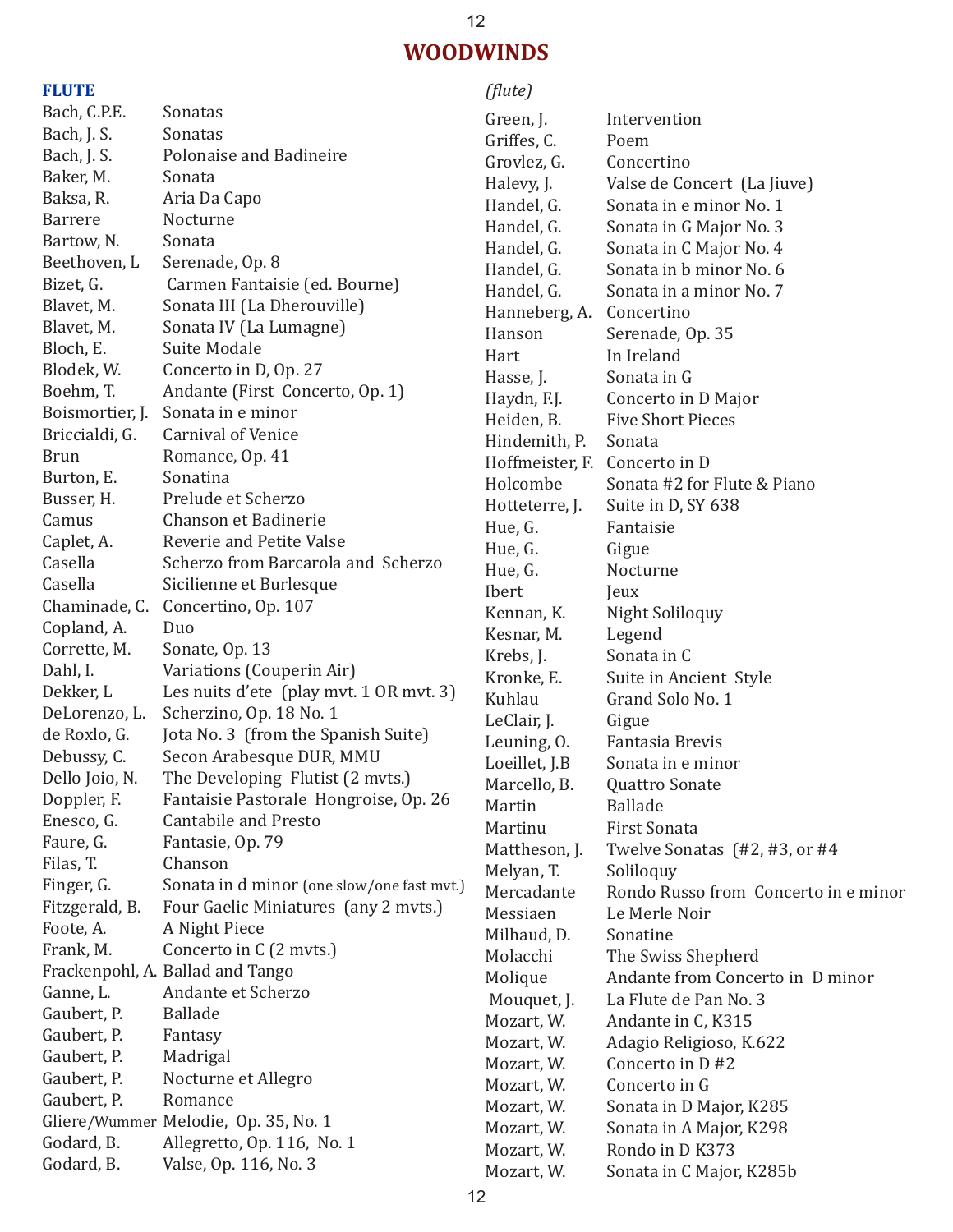#### *(flute)*

Mozart, W. Adagio in B-dur, KV 300k (332)<br>Mozart, W. Andante in F (Concerto in C) Mozart, W. Andante in F (Concerto in C)<br>Mozart, W. Adagio in E Major, K261 Mozart, W. Adagio in E Major, K261<br>Muczynski, R. Sonata, Op. 14 Sonata, Op. 14<br>Suite Nelhybel, V.<br>Pergolesi, G. Pergolesi, G. Concerto in D (1st OR 3rd mvt.)<br>Pergolesi, G. Concerto in G (mvts. 1 OR 3) Pergolesi, G. Concerto in G (mvts. 1 OR 3)<br>Perilhou, A. Ballade (24 pieces-) Ballade (24 pieces-)<br>Prism Perttu, D.<br>Pessard, E. Pessard, E. Bolero, Op. 28, No. 2<br>Piston, W. Sonata for Flute and Piston, W. Sonata for Flute and Piano<br>Platti, G. Sonata in A Platti, G. Sonata in A<br>Platti, G. Sonata in D Sonata in D<br>Sonata Poulenc, F. Sonata<br>Prokofiev Sonata Prokofiev<br>Quantz, J. Quantz, J. Concerto in D No. 17<br>Quantz, J. Concerto in G Quantz, J. Concerto in G<br>Quantz, J. Sonata No. 1 i Quantz, J. Sonata No. 1 in a minor<br>Reinecke Concerto in D Maior. On Reinecke Concerto in D Major, Op. 283<br>Reinecke, C. Sonata "Undine", Op. 167 Reinecke, C. Sonata "Undine", Op. 167<br>Revnolds, V. Sonata for Flute and Pian Reynolds, V. Sonata for Flute and Piano (Scherzo) Suite Antique Saint-Saens, C. Air de Ballet d'Ascania Schocker, Gary Airborne Schocker, Gary Green Places<br>Stamitz, K. Konzert in D-Stamitz, K. Konzert in D-dur<br>Stamitz, K. Concerto in G Ma Stamitz, K. Concerto in G Major<br>Stewart J. Four Dimensions Stewart J. Four Dimensions<br>Taffanel, P. Andante Pastoral Taffanel, P. Andante Pastoral & Scherzettino<br>Taffanel, P. Allegretto (1890) & Allegro (188 Taffanel, P. Allegretto (1890) & Allegro (1885)<br>Taktakishvilli Sonata for Flute and Piano Taktakishvilli Sonata for Flute and Piano<br>Tartini, G. Concerto in G Tartini, G. Concerto in G<br>Telemann, G. Sonata in CM Telemann, G. Sonata in C Major<br>Telemann, G. Concerto in D Maj Telemann, G. Concerto in D Major<br>Telemann, G. Sonata in F Maior (fr Telemann, G. Sonata in F Major (from Four Sonatas)<br>Telemann, G. Sonata in G Major (from Four Sonatas) Telemann, G. Sonata in G Major (from Four Sonatas)<br>Telemann, G. Sonata in c minor (from Four Sonatas) Telemann, G. Sonata in c minor (from Four Sonatas)<br>Telemann, G. Sonata in B-flat Major Telemann, G. Sonata in B-flat Major<br>Telemann, G. Suite in a minor Telemann, G. Suite in a minor<br>Thiele, S. Cantilena and Al Cantilena and Allegro<br>Aubade Vachey, H.<br>Veracini, F. Veracini, F. Sonata Prima<br>Veracini, F. Sonata Secono Veracini, F. Sonata Seconda<br>Verhgy Concerto in d mi Verhgy Concerto in d minor<br>Vivaldi, A. Concerto in G Major, Vivaldi, A. Concerto in G Major, F6, No. 8<br>Vivaldi, A. Sonata No. 6 in g minor Vivaldi, A. Sonata No. 6 in g minor<br>Vivaldi, A. Concerto in D Major ("I Vivaldi, A. Concerto in D Major ("Il Cardellino") Concerto in G Major, No. 16<br>Glimpses White, D.<br>Widor, C. Widor, C. Scherzo (Suite, Op. 34)<br>Widor, C. Romance (Suite, Op. 34) Romance (Suite, Op. 34)

#### **OBOE**

Albinoni Concerto, Op. 7 No. 3 inB-Flat<br>Albinoni Concerto, Op. 7, No. 6 D Major Albinoni Concerto, Op.7, No. 6 D Major<br>Albinoni Concerto, Op. 7, No. 12 in C Albinoni Concerto, Op. 7, No. 12 in C<br>Albinoni Concerto, Op. 9 Albinoni Concerto, Op. 9<br>Arnold. M. Sonatina. Op. 41 Arnold, M. Sonatina, Op. 41<br>Bach, C.P.E. Concerto in E-fla Bach, C.P.E. Concerto in E-flat<br>Bach, C.P.E. Sonata in G minor Bach, C.P.E. Sonata in G minor<br>Bach, J.C. Andante Cantabile Bach, J.C. Andante Cantabile<br>Bach, J.S. Concerto for Oboe Bach, J.S. Concerto for Oboe in F<br>Bach, J.S. Concerto in A Bach, J.S. Concerto in A<br>Bach, J.S. Concerto in D Concerto in D<br>Concerto Barbirolli, J. Concerto<br>Bariller, R. Paysages Bariller, R.<br>Bartók, B. Dudosak (Bagpiper)<br>Concerto Bellini, G.<br>Benda Benda Sonata<br>Berger, J. Sonata Sonata de Camera<br>Serenade Bertain, J.<br>Besozzi Besozzi Sonata in C<br>Bitsch, J. Suite Franca Bitsch, J. Suite Francais<br>Bozza Fantasie Italien Bozza Fantasie Italienne<br>Bozza Fantasie Pastoral. Bozza Fantasie Pastoral, Op. 37 Bozza Sonata<br>Britten, B. Six Met Britten, B. Six Metamorphoses After Ovid, Op. 49<br>Britten. B. Temporal Variations Britten, B. Temporal Variations<br>Bush Northumbrian Impre Northumbrian Impressions<br>Asturias Busser, H.<br>Chedeville, P. Troisieme Sonatille<br>Concerto Cimarosa<br>Colin Colin Les Echoes de Marnes<br>Colin. C. Third Solo De Concert. Third Solo De Concert, Op. 40<br>Concerto Corelli, A.<br>Dallier. H. Fantaisie Caprice<br>Giovialita DeLorenzo<br>Dittersdorf Concerto in G Major<br>Sonata Donizetti Sonata<br>Duttileux, H. Sonata Duttileux, H.<br>Ferling, F.W. Concertino, Op.5 Fischer, J. Concerto in C Major<br>Foret Grave et Allegro Gioo Foret Grave et Allegro Giocosco<br>Francaix, J. L'Horloge de Flore L'Horloge de Flore<br>Sonata #1 Geminiani, G.<br>Gibilaro Gibilaro Four Sicilian Miniatures<br>Grovlez, G. Sarabande et Allegro Grovlez, G. Sarabande et Allegro<br>Guilhaud, G. First Concertino Guilhaud, G. First Concertino<br>Handel. G. Sonata #1 in g m Handel, G. Sonata #1 in g minor<br>Handel, G. Sonata #2 in g minor Handel, G. Sonata #2 in g minor<br>Handel. G. Sonata #3 in F Maior Handel, G. Sonata #3 in F Major<br>Handel, G. Concerto in g minor Handel, G. Concerto in g minor<br>Handel. G. Sonata I in d minor. Handel, G. Sonata I in d minor, Op. 1, No. 2<br>Handel, G. Sonata II in e Minor, Op. 1, No. 4 Handel, G. Sonata II in e Minor, Op. 1, No. 4<br>Handel, G. Sonata III in G Major, Op. 1, No. 7 Sonata III in G Major, Op. 1, No. 7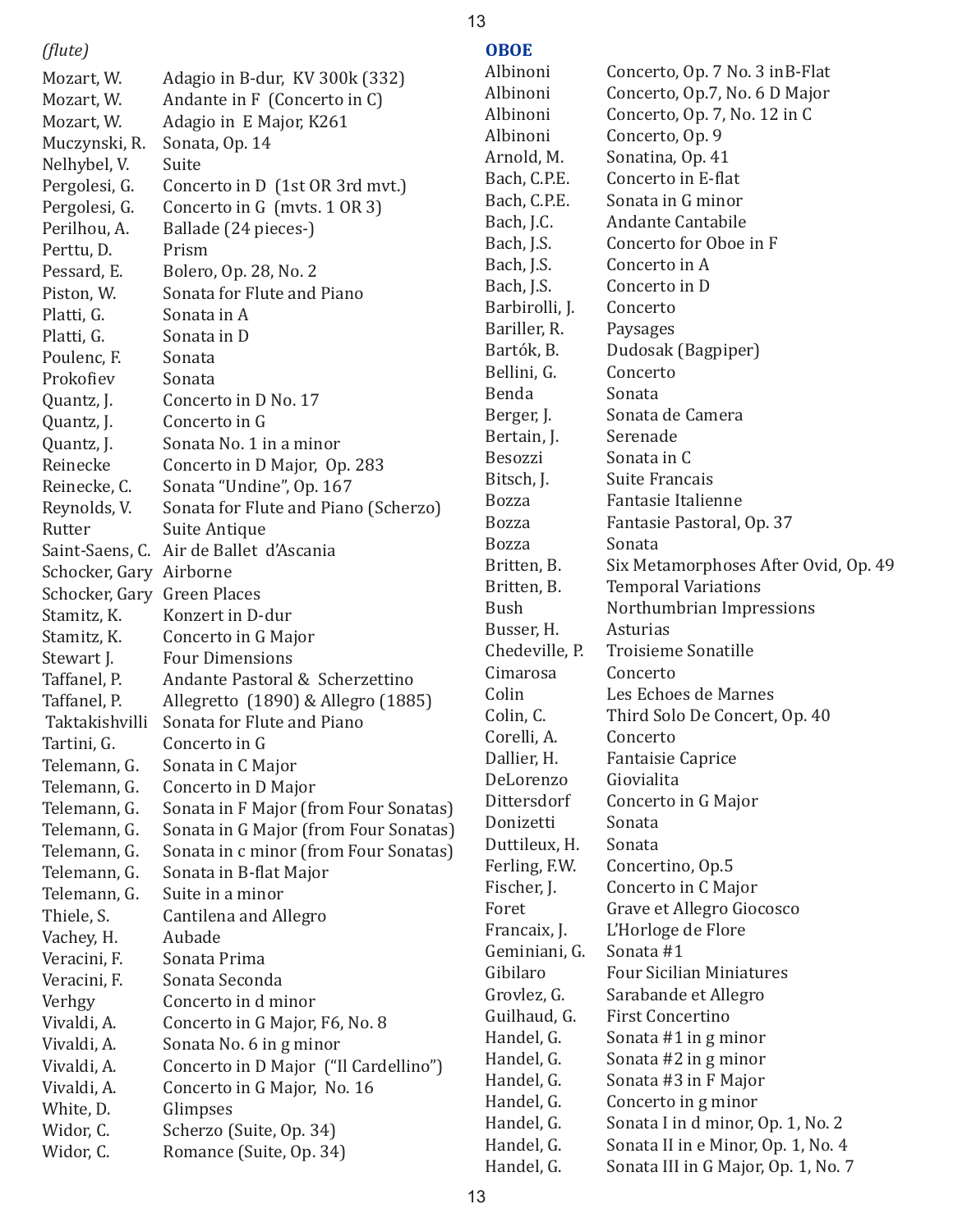*(oboe)*

Handel, G. Sonata IV in C Major<br>Hanson, J. Pastorale Hanson, J.<br>Hasse, J. Hasse, J. Concerto in g minor<br>Haydn, F. Concerto in C Major Concerto in C Major<br>Sonate Hindemith, P.<br>Hummel Hummel Adagio and Variations<br>Hummel Introduction. Theme a Introduction, Theme and Variations in F, Op. 102 Ibert Concertante<br>
Jacob, G. Concerto #2 Concerto #2<br>Sonatina Jacob, G.<br>Jakma, F. Jakma, F. Concertino<br>Kalliwoda Concertino Kalliwoda Concertino in F, Op.110<br>Lefebvre, C. Andante et Allegro Lefebvre, C. Andante et Allegro<br>Lester, J. Romance Exotique Lester, J. Romance Exotique<br>Loeillet, J. Sonata in E, No. 6 Loeillet, J. Sonata in E, No. 6<br>Loeillet, J. Sonata in C Major Loeillet, J. Sonata in C Major<br>Loeillet, J. Sonata in G Major Loeillet, J. Sonata in G Major<br>Marcello, B. Largo and Allegro Marcello, B. Largo and Allegro<br>Marcello, B. Concerto in c mino Marcello, B. Concerto in c minor<br>Mozart, W. Sonata in F Major, K! Mozart, W. Sonata in F Major, KV.370<br>Mozart, W. Concerto in C Major Concerto in C Major<br>Sonatina Mozart, W.<br>Mozart, W. Mozart, W. Concertino (from Oboe Quartet)<br>Mozart, W. Concerto in E flat Major Mozart, W. Concerto in E flat Major<br>Nielsen Two Fantasy Pieces. Op. Two Fantasy Pieces, Op. 2 (also known as Romance and Humoresque) Paladilhe Solo de Concert<br>Penusch Sonata Pepusch<br>Persichetti, V. Persichetti, V. Parable for Solo Oboe (Unacc.)<br>Piston, W. Suite for Oboe and Piano Suite for Oboe and Piano<br>Sinfonia Porpura, N.<br>Poulenc Poulenc Sonata for Oboe and Piano<br>Presser, W. Partita for Oboe Presser, W. Partita for Oboe<br>Ravel Menuet and Riga Menuet and Rigaudon Richardson, A. Rondelay<br>Rosel Mocturne Rosel Nocturne<br>Saint-Saens Sonata Op Saint-Saens Sonata Op. 166<br>Sammartini Concerto #1 Concerto #1<br>Sonata in G Sammartini Sonata in<br>Schouwman Sonatine Schouwman<br>Schuller Sonata for Oboe<br>Colloquy Schwartz, I.<br>Strauss, R. Strauss, R. Oboe Concerto<br>Swan, F. Three Whimsie Three Whimsies<br>Concertino Tapper, A.<br>Telemann, G. Sonata in a minor<br>Sonata Telemann, G.<br>Telemann, G. Telemann, G. Sonata in a minor<br>Telemann, G. Concerto in c minor Telemann, G. Concerto in c minor<br>Telemann, G. Concerto in d minor Telemann, G. Concerto in d minor<br>Telemann, G. Concerto in e minor Concerto in e minor

#### *(oboe)*

| Telemann, G. | Concerto in f minor                            |
|--------------|------------------------------------------------|
| Telemann, G. | Sonata #6 in g minor                           |
| Telemann, G. | Sonata in B Flat                               |
| Telemann, G. | Sonata in G                                    |
| Tomasi, H.   | Concerto                                       |
| Tull, F.     | Concertino                                     |
|              | Vaughan Williams Concerto for Oboe and Strings |
| Vivaldi, A.  | Concerto in a minor                            |
| Vivaldi, A.  | Concerto in C, RV 447                          |
|              | Vivaldi/Pierlot Concerto in c minor            |
| Vivaldi, A.  | Concerto in c minor                            |
| Vivaldi, A.  | Concerto in d minor                            |
| Vivaldi, A.  | Concerto in F Major                            |
| Vivaldi, A.  | Sonata #6 in g minor                           |
| Wellesz, E.  | Suite, Op.76                                   |
| Whitcomb     | Sonata in One Movement                         |
| Wordsworth   | Theme and Variations                           |
| Zwilich, E.  | Concerto                                       |
|              |                                                |

#### **BASSOON**

| Bach, J.C.         | Concerto in B flat Major     |
|--------------------|------------------------------|
| Bach, J.C.         | Concerto in E flat           |
| Besozzi            | Sonata                       |
| <b>Boismortier</b> | Sonata #5                    |
| Bourdeau, E.       | Premier Solo                 |
| Britton, David     | <b>Elegy for Eric Anasco</b> |
| Cascarino, R.      | Sonata                       |
| David              | Concertino                   |
| Devienne, F.       | Sonata in g minor            |
| Dunhill, T.        | Lyric Suite (any 3 mvts.)    |
| Elgar, E.          | Romance, Op. 62              |
| Etler, A.          | Sonate                       |
| Fasch, J.          | Sonata in C Major            |
| Galliard, J.       | Sonata No. 1 (any 3 mvts.)   |
| Galliard, J.       | Sonata No. 2 (any 3 mvts.)   |
| Galliard, J.       | Sonata No. 3 (any 3 mvts.)   |
| Galliard, J.       | Sonata No. 4 (any 3 mvts.)   |
| Galliard, J.       | Sonata No. 5 (any 3 mvts.)   |
| Galliard, J.       | Sonata No. 6 (any 3 mvts.)   |
| Hindemith, P.      | Sonata (play all of mvt. II) |
| Hurlstone, W.      | Sonata in F Major            |
| Jacob, G.          | Concerto (any 1 mvt.)        |
| Kozeluh, J.A.      | Concerto in C Major          |
| Luke, R.           | Concerto for Bassoon & Piano |
| Marcello, B.       | Sonata in a minor            |
| Marcello, B.       | Sonata in C Major            |
| Marcello, B.       | Sonata in e minor            |
| Marcello, B.       | Sonata in G Major            |
| Milde, L.          | Andante and Rondo, Op. 25    |
| Mozart, W.A.       | Concerto in B Flat, K191     |
| Phillips, B.       | <b>Concert Piece</b>         |
| Pierne, G.         | Solo de Concert, Op. 35      |
|                    |                              |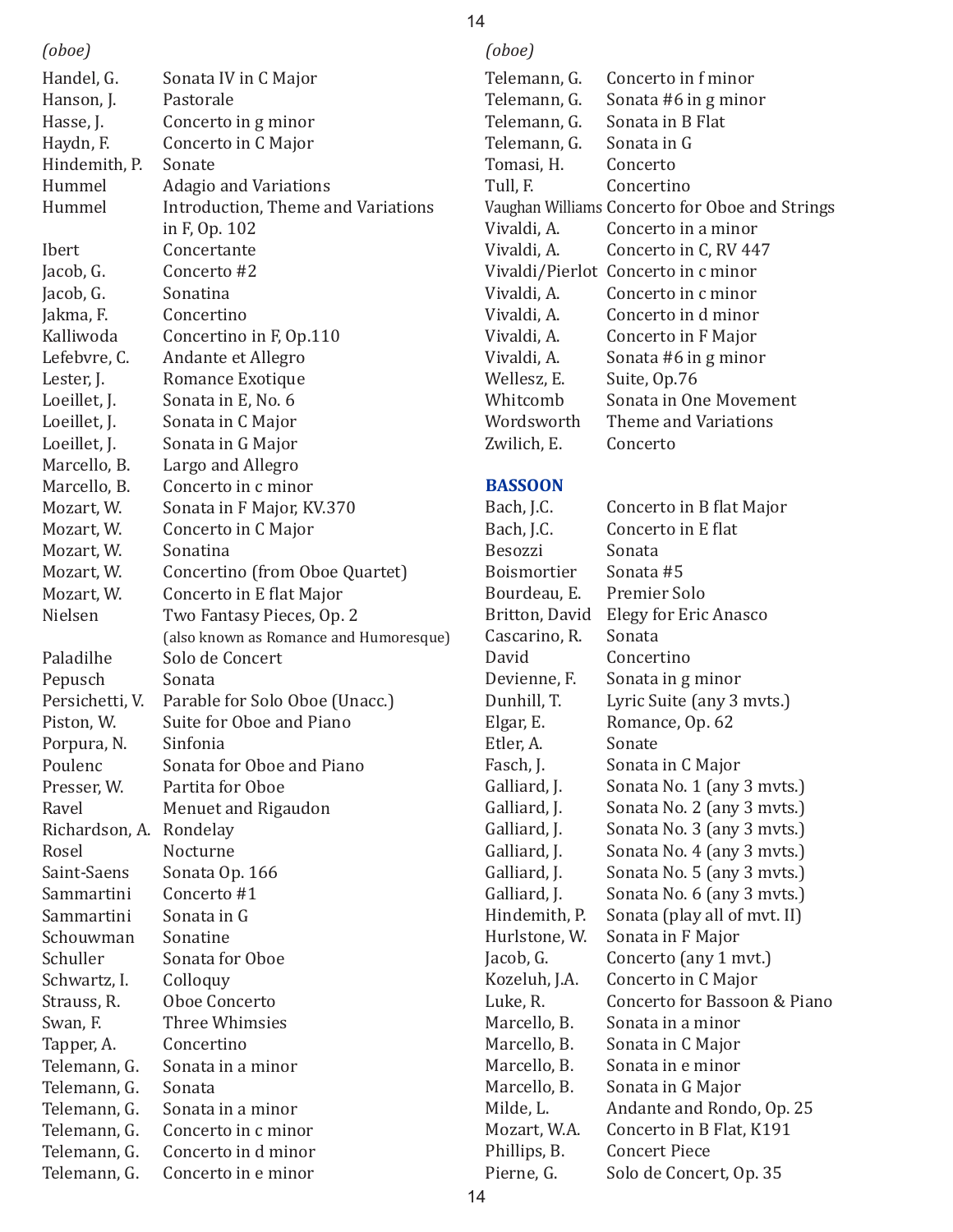## *(bassoon)*

| Spohr, L.                        | Saint-Saens, C. Sonate, Op. 168<br>Adagio, Op.115 |
|----------------------------------|---------------------------------------------------|
| <b>Starokadomsky Four Pieces</b> |                                                   |
| Stamitz, C.                      | Concerto in F Major                               |
| Stevens, H.                      | <b>Three Pieces</b>                               |
| Telemann, G.                     | Sonata in f minor                                 |
| Vivaldi, A.                      | any Concerto                                      |
| Weber, C.                        | Concerto in F Major                               |
| Weber, C.                        | Hungarian Fantasie, Op. 35                        |
| Weissenborn                      | Capriccio, Op. 14                                 |

## **B**b **CLARINET**

| Albinoni       | Concert                                  |
|----------------|------------------------------------------|
| Andre/Bloch    | Dennerlana                               |
| Arnold, M.     | Sonatina                                 |
| Bach, J.S.     | Sonata IV                                |
| Bach, J. S.    | Chaconne                                 |
| Bach, J.S.     | Chromatic Fantasia                       |
| Baermann, C.   | Adagio and Rondo                         |
| Baermann       | Introduction and Polonoise, Op. 25       |
| Baron, M.      | American Gothic                          |
| Bartók, B.     | Sonatine                                 |
| Bavicchi, J.   | <b>Concerto for Clarinet and Strings</b> |
| Bergson, M.    | Luisa Di Montfort (Scene and Air)        |
| Bernstein, L.  | Sonata (1st OR 2nd mvt.)                 |
| <b>Bellini</b> | "I Puritani" Fantasie                    |
| Bordogni       | <b>Four Canzone</b>                      |
| Bousquet, F.   | Solo de Concours                         |
| <b>Bozza</b>   | Bucolique                                |
| Bozza          | Claribel                                 |
| <b>Bozza</b>   | <b>Fantasie Italiene</b>                 |
| Brahms, J.     | Sonata #1 in f minor, Op. 120, No.1      |
| Brahms, J.     | Sonata #2 in E flat, Op. 120             |
| Busoni         | Concertino                               |
| Cahuzac, L.    | Cantilene                                |
| Cahuzac, L.    | Concertino                               |
| Cahuzac, L.    | Fantasie Varie Sur Un Campetre           |
| Cahuzac, L.    | Pastorale Cevenole                       |
| Cahuzac, L.    | Variations sur un air du pays d'oc       |
| Cailliet, L.   | Caprice Sentimental                      |
| Cailliet, L.   | Fantasie                                 |
| Campo, F.      | Kinesis                                  |
| Cardew         | Scherzo                                  |
| Cavallini, E.  | <b>Adagio and Tarantelle</b>             |
| Corelli, A.    | Sonata                                   |
| Corelli, A.    | Adagio and Gigue                         |
| Danzi          | Sonata in B flat                         |
| Davis/Ayres    | Sonata in g minor                        |
| Debussy        | Premier Rhapsody                         |
| Dello Joio     | Concertante                              |
| Delmas         | Fantasie Italien                         |
| Dere/Hite      | <b>Andante and Scherzo</b>               |

## *(clarinet)*

| Deutsch, H.   | Soliloquy (Unacc.)                    |
|---------------|---------------------------------------|
| Devienne, F.  | Deuxieme Sonate                       |
| D'Ollone      | <b>Fantasie Orientale</b>             |
| Donizetti     | Concertino                            |
| Dubois, P.    | Concerto                              |
| Dunhill       | <b>Phantasy Suite</b>                 |
| Escudie       | Fantasie                              |
| Finzi         | Concerto                              |
| Finzi         | <b>Five Bagatelles</b>                |
| Gal, H.       | Sonata for Clarinet and Piano, Op. 84 |
| Gagnebin      | Fantasie                              |
| Gaubert, P.   | Fantasie                              |
| Giampieri, A. | Fantasia                              |
| Grovlez       | Concertino                            |
| Grovlez       | Lemento et Tarantelle                 |
|               |                                       |
| Haddad, D.    | Andante and Allegro                   |
| Hahn, R.      | Sarabande and Theme Varie             |
| Handel        | Sonata in F#3                         |
|               | Handel, G /Lurie Sonata in F Major    |
|               | Handel, G /Lurie Sonata in G minor    |
| Haydn         | Concerto                              |
| Heiden, B.    | Sonatina                              |
| Heine, S.     | Sonata, Op. 13                        |
| Hindemith, P. | Sonata for Clarinet & Piano           |
| Holmes, A.    | Fantasie                              |
| Horovitz, J.  | Two Majorcan Pieces                   |
| Jacob, G.     | Mini Concerto                         |
| JeanJean, P.  | Arabesques                            |
| JeanJean, P.  | <b>Clair Matin</b>                    |
| JeanJean, P.  | Scherzo Brillante                     |
| Kardos, I.    | Solo Sonata for Clarinet              |
| Kunc, B.      | Pastorale Fantasy (Unacc.)            |
| Laderman, E.  | Sonata for Clarinet and Piano         |
| LeBoucher     | Ballade in Re mineur                  |
| LeClair, J.   | Musette and Scherzo                   |
| LeFebvre, C.  | <b>Fantasie Caprice</b>               |
| LeFebvre, C.  | Andante & Allegro                     |
| Litaizie      | Recitatif et Theme Varie              |
| Manevich      | Concerto                              |
| Martino, D.   | A Set for Clarinet                    |
| Martinu, B.   | Sonatine                              |
| Marty, G.     | Premier Fantasy                       |
| Klose, H.E.   | 5th Air Varie                         |
| Krein, M.     | <b>Two Pieces</b>                     |
| Kreisler, A.  | Sonatina                              |
| Krenek, E.    | Suite                                 |
| Krommer, F.   | Concerto (mvt. 1)                     |
| Mazellier     | <b>Fantasy Ballet</b>                 |
| Meister       | Erwinn                                |
| Mendelssohn   | Allegro for Clarinet                  |
| Messager, A.  | Solo de Concours                      |
| Milhaud       | Duo Concertante                       |
|               |                                       |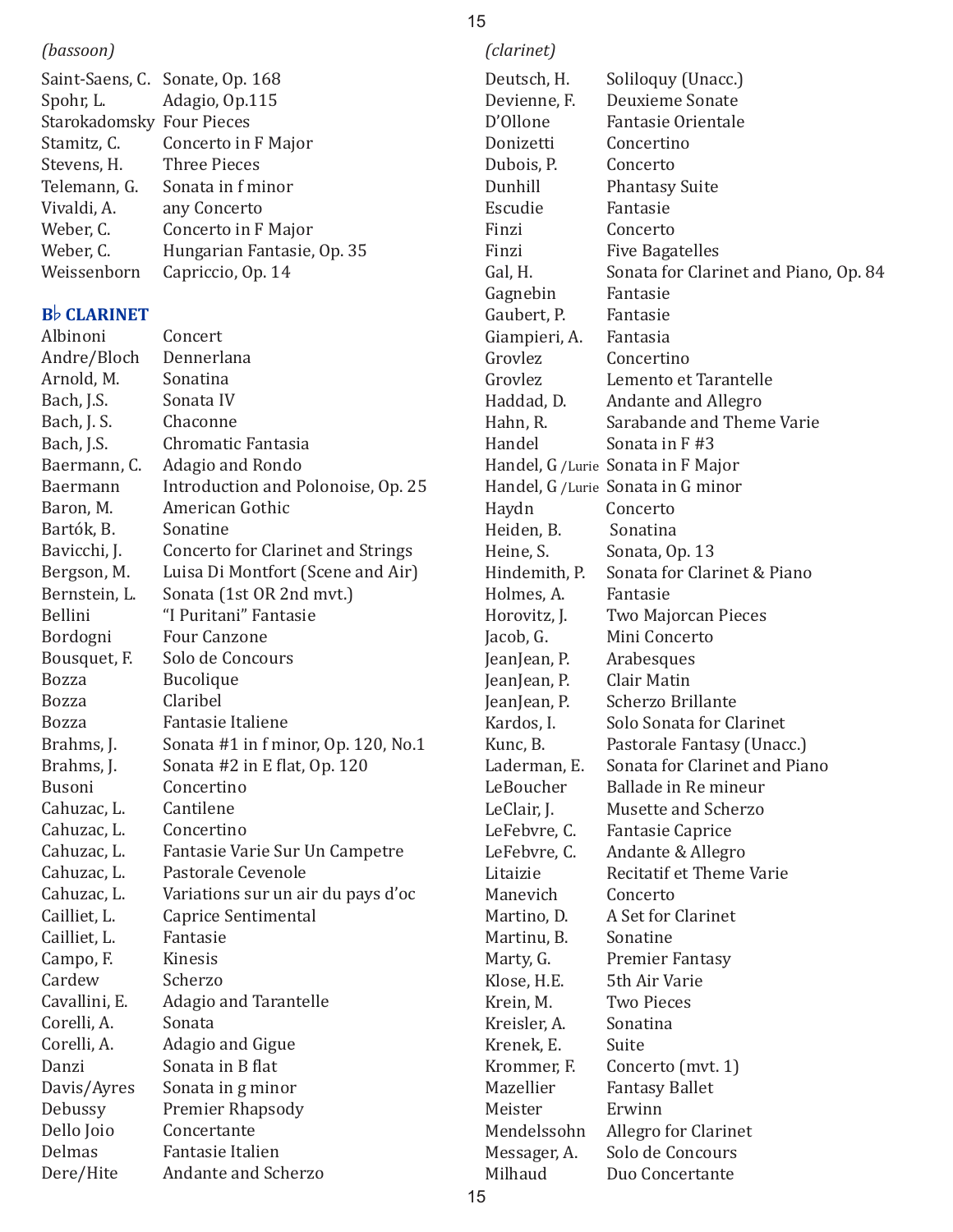*(clarinet)*

Milhaud, D. Scaramouche<br>Milhaud, D. Sonatine Milhaud, D.<br>Mouquet, J. Mouquet, J. Solo de Concours<br>Mozart, W. Clarinet Quintet ( Mozart, W. Clarinet Quintet (Divertimento K.581) Mozart, W. Concerto K.622<br>Mozart. W. Divertimento K. Mozart, W. Divertimento K581<br>Mozart, W. Grand Duo for Clari Mozart, W. Grand Duo for Clarinet and Piano K581<br>Muczynski Time Pieces (myt. 1) Muczynski Time Pieces (mvt. 1)<br>Niverd. L. Piece Romantique Piece Romantique<br>Burlesca Noble, H.<br>Osborne. W. Rhapsody (Unacc.)<br>Ballad Perminov<br>Perrier Perrier Sonatas & Etudes (Unacc.)<br>Picheran, E. Reverie (Also known as "R Picheran, E. Reverie (Also known as "Reflections")<br>Pierne Canzonetta On. 19 Pierne Canzonetta Op. 19<br>Pierne Andante Scherzo Pierne Andante Scherzo<br>Pillin. B. Sonata for Clarine Pillin, B. Sonata for Clarinet and Piano<br>Pleyel, I. Clarinet Concerto Clarinet Concerto<br>Allegretto Porpora, N.<br>Poulenc Poulenc Sonata for Clarinet and Piano<br>Ouet. L. Petite Piece Quet, L. Petite Piece<br>Rabaud, H. Solo de Cone Solo de Concours Raymond, L. Design<br>Reed. A Rahoon Reed, A<br>Richens, J. Prelude and Dance Rieding/Collis Introduction & Allegro<br>Rossini. G. Introduction. Theme an Rossini, G. Introduction, Theme and Variations<br>Rozsa, M. Sonatina (Number 1 OR 2) Rozsa, M. Sonatina (Number 1 OR 2)<br>Rytel, P. Romans Op. 16 Romans Op. 16 Saint-Saens, C. Sonate Pour Clarinet<br>Weber C. Concertina Concertina<br>Sonatina Scbmidt, W<br>Shostakovich Shostakovich Fantastic Dances<br>Seitz/Hite Concert Piece Op Concert Piece Op. 13<br>Suite Shchedrin, R.<br>Spohr, L. Spohr, L. Concerto #1, Op. 26<br>Spohr, L. Concerto #2 Op. 57 i Spohr, L. Concerto #2 Op. 57 in E flat<br>Spohr, L. Concerto #3 in F Major Spohr, L. Concerto #3 in F Major<br>Spohr, L. Fantasy and Variations Fantasy and Variations on a Theme by Danzi, Op. 8 Stamitz, K. Clarinet Concerto #3 in B flat Major<br>Stamitz, K. Concerto in E flat Stamitz, K. Concerto in E flat<br>Stamitz, K. Concerto in F Stamitz, K. Concerto in F<br>Stark, R. Concerto Op. Concerto Op. 50<br>Rhapsody Steinert, A.<br>Stravinsky, I. Stravinsky, I. Three pieces (Unacc.)<br>Weber. C. 0uintet. Op. 34 Weber, C. Quintet, Op. 34<br>Sutterrneister Capriccio (Unac Sutterrneister Capriccio (Unacc.)<br>Swain. F. Rhapsody Rhapsody<br>Sonatine Szalowski<br>Telemann Telemann Sonata in c minor<br>Tomasi. H. Sonatine Attique ( Sonatine Attique (Unacc.)

#### *(clarinet)*

| Tuthill    | Fantasy Sonata                          |
|------------|-----------------------------------------|
| Weber, C.  | Concertina                              |
| Weber, C.  | Concerto $#1$ , Op. 73                  |
| Weber, C.  | Concerto #2, Op. 74                     |
| Weber, C.  | Concerto #2, Op. 74                     |
| Weber, C.  | Fantasia and Rondo, Op. 34              |
| Weber, C.  | Grand Duo for Clarinet and Piano Op. 48 |
| Weber, C.  | Grand Quintetto, Op. 34                 |
| Weber, C.  | Introduction, Theme, and Variations     |
| Weber, C.  | Variations, Op. 33                      |
| Widor, C.  | Introduction and Rondo                  |
| Wilder, A. | Sonata for Clarinet and Piano           |
| Zambarano  | Neapolitan Tarantella                   |
|            |                                         |

#### **ALTO SAXOPHONE**

Absil Fantasie-Caprice<br>Anderson Sonata Anderson Bach (Mule 91) Sonata No.4 Bach (Mule 92) Sonata No. 6 Bach/Londeix Suite No. 1 (Unacc.) Bach/Teal Sicilienne and Allegro Arioso and Presto<br>Tarantelle Beaucarnp<br>Belov Fantasie Hongroise<br>Serenade Bencriscutto<br>Benson Benson Aeolian Song (Concertina)<br>Bilik. I. Concertina Bilik, J. Concertina<br>Bonneau Caprice en f Caprice en forme de valse (Unacc.)<br>Concerto Bonneau Conce<br>Bonneau Suite Bonneau Suite<br>Bozza Ana Bozza<br>Bozza Bozza Concertino<br>Bozza Fantasie Ita Bozza Fantasie Italienne<br>Bozza Improvisation et C Bozza Improvisation et Caprice<br>Bozza Piece Breve (Unacc.) Bozza Piece Breve (Unacc.)<br>Bozza Pulcinella Bozza Pulcinella<br>Bozza Tarantelle Bozza Tarantelle<br>Bozza/Hite Divertisser Bozza/Hite Divertissement Prerniere Suite<br>Gavambodi 2 Charpentier<br>Corelli Corelli Suite in B Flat<br>Creston Concerto Concerto Creston Sonata, Opus 19<br>Creston Rhapsody (play Creston Rhapsody (play with cuts)<br>Debussy Rhapsody Rhapsody<br>Syrinx Debussy<br>Del Borgo Sonata No. 1<br>Sonatina Delden, V Demersseman Camival of Venice Denisov<br>Dubois Dubois Concerto Concertstuck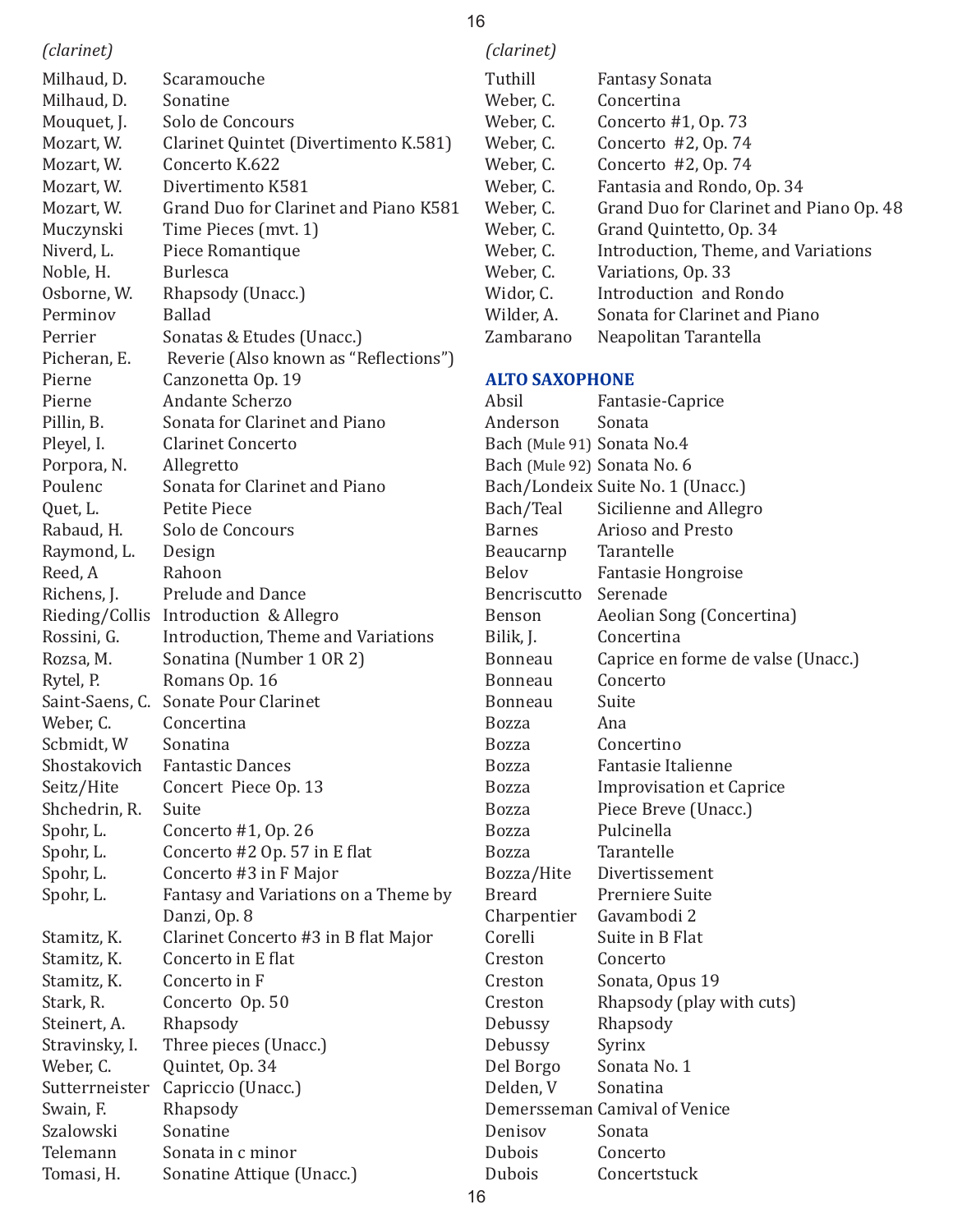*(alto saxophone)*

Dubois Divertissement<br>Dubois Dix Figures Dubois Dix Figures<br>Dubois Pieces Chara Dubois Pieces Characteristiques #1<br>Dubois Pieces Characteristiques #2 Dubois Pieces Characteristiques #2<br>Dubois Pieces Characteristiques #4 Dubois Pieces Characteristiques #4<br>Dubois Pieces Characteristiques #5 Pieces Characteristiques #5<br>Sonate Eychenne<br>Fiocco Allegro<br>Air for Alto Frackenpohl<br>Frackenpohl Frackenpohl Rhapsody for Solo Saxophone<br>Francaix Cing Danses Exotiques **Cinq Danses Exotiques**<br>Concerto Glazmmov Concerto<br>Gotkovskv Brilliance Gotkovsky<br>Gurewich Gurewich Capriccio<br>Gurewich Concerto i Gurewich Concerto in e minor<br>Gurewich Fantasy in f minor Gurewich Fantasy in f minor<br>Handel Adagio and Allegro Handel Adagio and Allegro<br>Harbison San Antonio San Antonio<br>Duo Hartley<br>Hartley Hartley Petite Suite<br>Haydnffeal Gypsy Rond Gypsy Rondo<br>Minuet Haydnffeal<br>Heiden Heiden Diversion<br>Heiden Fantasia C Fantasia Concertante<br>Solo Heiden Solo<br>Heiden Sonata Heiden Sonata<br>Hindernith Sonata Hindernith<br>Husa Elegie et Rondeau<br>Aria Ibert<br>Ibert Ibert Concertiino da camera<br>Ilhert Ilher Ilher Ibert L'Age d'or<br>Iturralde Suite Helle Iturralde Suite Hellenique<br>Iacob Rhapsody Rhapsody<br>Sonata Jacobi<br>Jolivet **Jolivet** Fantasie Impromptu<br> **Ioly** Cantilene and Dance Joly Cantilene and Dance<br>Koechlin Fifteen Etudes Koechlin Fifteen Etudes<br>Kreisler Two Impressio Kreisler Two Impressions<br>Lantier Allegro, Arioso, et Lantier Allegro, Arioso, et Finale<br>Lantier Euskaldllllak Sonata Lantier Euskaldllllak Sonata<br>Lantier Sicilielllle Lantier Sicilielllle<br>Larsen Holy Rolle Holy Roller<br>Concerto Larsson<br>Lecail Lecail Fantasie Concertante<br>LeFebvre Aridante and Allegro LeFebvre Aridante and Allegro Lllllde Sonata<br>Maurice Tableau Tableaux de provence<br>Dance Milhaud<br>Milhaud Scaramouche Mondonville Sonata No.6<br>Mozart/Teal Rondo in D Mozart/Teal Rondo in<br>Muczynski Concerto Muczynski

#### *(alto saxophone)*

| Muczynski      | Sonata                         |
|----------------|--------------------------------|
| Noda, Ryo      | Improvisation (Unacc.)         |
| Noda, Ryo      | Mai (Unacc.)                   |
| Orrego         | Salas-Quattro Liriche          |
| Pascal         | Sonatine                       |
| Persichetti    | Parable                        |
| Piazzolla      | Tango Etudes                   |
| Pieme/Gee      | Canzonetta                     |
| Rabaud/Gee     | Solo de Concours               |
| Ravel          | Piece en Fonne de Habanera     |
| Robert, Lucie  | Cadenze                        |
| Rorern         | Picnic on the Marne            |
| Rueff          | Concertino Op. 17              |
| Rueff, Jeanine | Chanson et Passepied           |
|                | Rueff, Jeanine Sonata (Unacc.) |
| Schurnann      | <b>Three Romances</b>          |
| Tcherepnine    | <b>Sonatine Sportive</b>       |
| Tomasi         | <b>Ballade</b>                 |
| Tomasi         | Concerto                       |
| Tomasi         | <b>Introduction and Dance</b>  |
| Tull           | Sarabande and Gigue            |
| Tuthill        | Sonata                         |
| Walters        | Episode                        |
| Weber/Davis    | Concertino                     |
| Whitney        | Rumba                          |
| Worley         | Sonata I                       |
| Yoshimatsu     | <b>Fuzzy Bird Sonata</b>       |
| Zambarano      | Neapolitan Tarantella          |

#### **TENOR SAXOPHONE**

| Anderson         | Sonata                               |
|------------------|--------------------------------------|
| Andrieu          | Concertino                           |
| Andrieu          | Rondo Caprice                        |
| Aubert           | Gigue                                |
| Bach/Davis       | Allegro from Sonata No. 3 in g minor |
| Bach/Gee         | Sonata No.4                          |
| Bach/Harle       | Sonata in g minor                    |
| <b>Bellllett</b> | Concerto in g minor                  |
| Bergson          | Scene and Air                        |
|                  | Boni/Voxrnan Largo and Allegro       |
| Bonneau          | Caprice en Forme de Valse            |
| Bozza            | Improvisation et Caprice (Unacc.)    |
| Bozza            | Piece Breve (Unacc.)                 |
| Caravan          | Improvisation                        |
| Cohen            | Introduction and Czardas             |
| Cunningham       | Trigon                               |
| Diniou           | Hora Staccato                        |
| Di Pasquale      | Sonata                               |
| Frackenpohl      | Rhapsody                             |
| Frackenpohl      | Sonata                               |
| Gailliard        | Sonata No. 4                         |
| Gould            | Diversions                           |
|                  |                                      |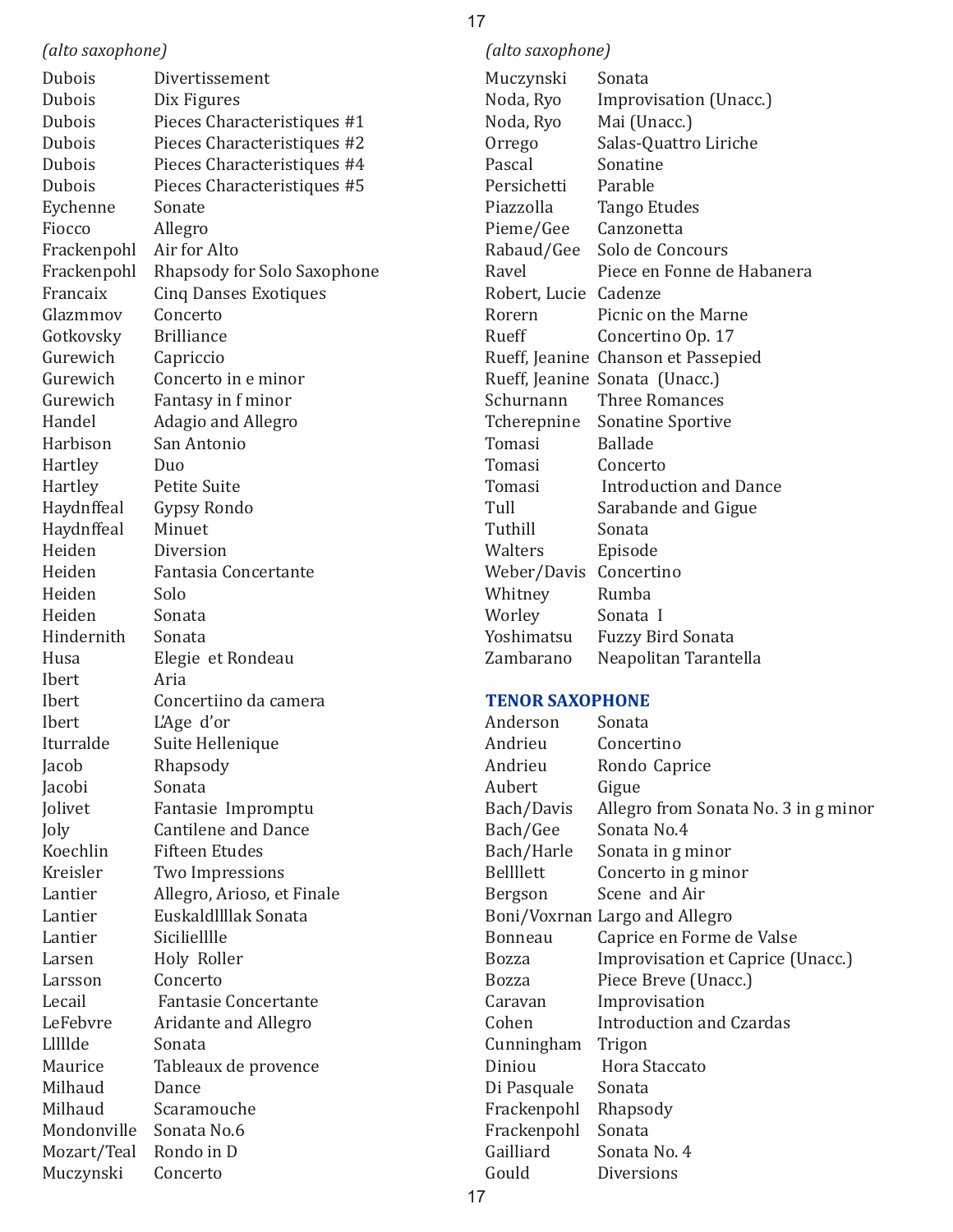### *(tenor saxophone)*

| Granados<br>Guilhaud<br>Handel/Ban | Playera, Op. 4 No.5<br>First Concertina<br>Allegro |
|------------------------------------|----------------------------------------------------|
| Handel/Gee                         | Adagio and Allegro                                 |
| Handel/Gee                         | Andante and Allegro                                |
| Hartley                            | Concertina                                         |
| Hartley                            | Poem                                               |
| Hartley                            | Sonata                                             |
| Lacome                             | Rigaudon                                           |
| LeClair                            | Dance Provencale                                   |
| Martin                             | <b>Ballade</b>                                     |
| Monti                              | Czardas                                            |
| Mosakowski                         | Spanish Dance No. 2                                |
| Ostransky                          | <b>Ballet Impressions</b>                          |
| Ostransky                          | <b>Contest Caprice</b>                             |
|                                    |                                                    |

#### *(tenor saxophone)*

| Paul        | <b>Estillian Caprice</b> |
|-------------|--------------------------|
| Platti      | Sonata in G Major        |
| Porpora     | Sinfonia                 |
| Presser     | Sonatina                 |
| Saint-Saens | Allegro Appasionata      |
| Schmidt     | Sonatina                 |
| Singelee    | Concerto No. 1           |
| Singelee    | Solo de Concert          |
| Stein       | Sonata                   |
| Tuthill     | Concerto                 |
| Tuthill     | Sonata                   |
| Vasilenko   | Rhapsodie Orientale      |
| Villa-Lobos | Fantasia                 |
| Wyman       | Rainfall                 |
|             |                          |

## **BRASS**

*(trumpet & cornet)*

#### **TRUMPET & CORNET**

| Addison          | Concerto                        |
|------------------|---------------------------------|
| Alary            | Morceau de Concours             |
| Alexius          | Sonatina                        |
| Arban            | 14 Characteristic Studies       |
| Arban            | <b>Carnival of Venice</b>       |
| Armenian         | <b>Four Improvisations</b>      |
| Arnold, M.       | Concerto                        |
| Arutiunian       | Aria et Scherzo                 |
| Arutiunian       | Concerto,                       |
| Arutiunian       | <b>Concert Scherzo</b>          |
| Bach             | Hungarian MelodiesPPM           |
| <b>Balay</b>     | Andante et Allegretto           |
| Balay            | Prelude et Ballade              |
| <b>Barat</b>     | Andante et Scherzo              |
| <b>Barat</b>     | Fantaisie en Mi Bol             |
| <b>Bellstedt</b> | La Mandolinata                  |
| <b>Bellstedt</b> | Napoli,                         |
| Beversdorf       | Sonata (1st or 3rd mvt.)        |
| <b>Bitsch</b>    | Fantasietta                     |
| <b>Bitsch</b>    | <b>Quatre Variations</b>        |
| Bloch, E.        | Proclamation                    |
| <b>Bohme</b>     | Concerto in F                   |
| Bohrnstedt       | Concerto                        |
| Bozza            | <b>Badinage</b>                 |
| <b>Bozza</b>     | Caprice                         |
| Bozza            | Concertino (1st or 3rd mvt.)    |
| Bozza            | Rustiques                       |
| <b>Buesser</b>   | Andante et Scherzo              |
| Chance           | CredoBHI                        |
| Charlier         | Solo de Concours #1 or #2       |
| Charlier         | <b>36 Etudes Transcendantes</b> |
| Clarke           | <b>Bride of the Waves</b>       |
|                  |                                 |

| Clarke         | <b>Carnival of Venice</b>              |
|----------------|----------------------------------------|
| Clarke         | From the Shores of the Mighty Pacific  |
| Clarke         | Sounds from the Hudson                 |
| Clarke         | Southern Cross                         |
| Clarke         | Stars in a Velvety Sky                 |
| Clarke         | The DebutanteWIT                       |
| Clergue        | Sarabande et RigaudonHLM               |
| Cools          | Solo de Concours                       |
| <b>DeBoeck</b> | Allegro                                |
| Dello Joio     | Sonata                                 |
| Desencios      | Incantation, Threne et Danse           |
| Dubois         | Concertino (Trumpet in C)              |
| Enesco         | Legend                                 |
| Ewazen         | Concerto (1st or 2nd mvt.)             |
| Ewazen         | Sonata (1st or 3rd mvt.)               |
| Fitzgerald     | Rondo Capriccio                        |
| Fitzgerald     | <b>Scherzo and Finale</b>              |
| Runolfsson     | Sonata                                 |
| Frackenpohl    | Sonatine                               |
| Frackenpohl    | Trumpetude, based on Etude II of Arban |
| Francaix       | Sonatine (any mvt.) (Trumpet in C)     |
| Gabaye         | <b>Boutade</b>                         |
| Gabaye         | Feu d'Artifice                         |
| Gabaye         | Sonatine (1st mvt. only)               |
| Giannini       | Concerto (1st or 3rd mvt.)             |
| Goedicke       | <b>Concert Etude</b>                   |
| Goedicke       | Concerto, Op. 41                       |
| Goeyens        | <b>Introduction and Scherzo</b>        |
| Gotkovsky      | Concertino (1st or 3rd mvt.)           |
| Gregson        | Concerto (any mvt.)                    |
| Hartley        | Concertino (any 2 mvts.)               |
| Hartley        | Sonatina (1st or 3rd mvt.)             |
|                |                                        |

18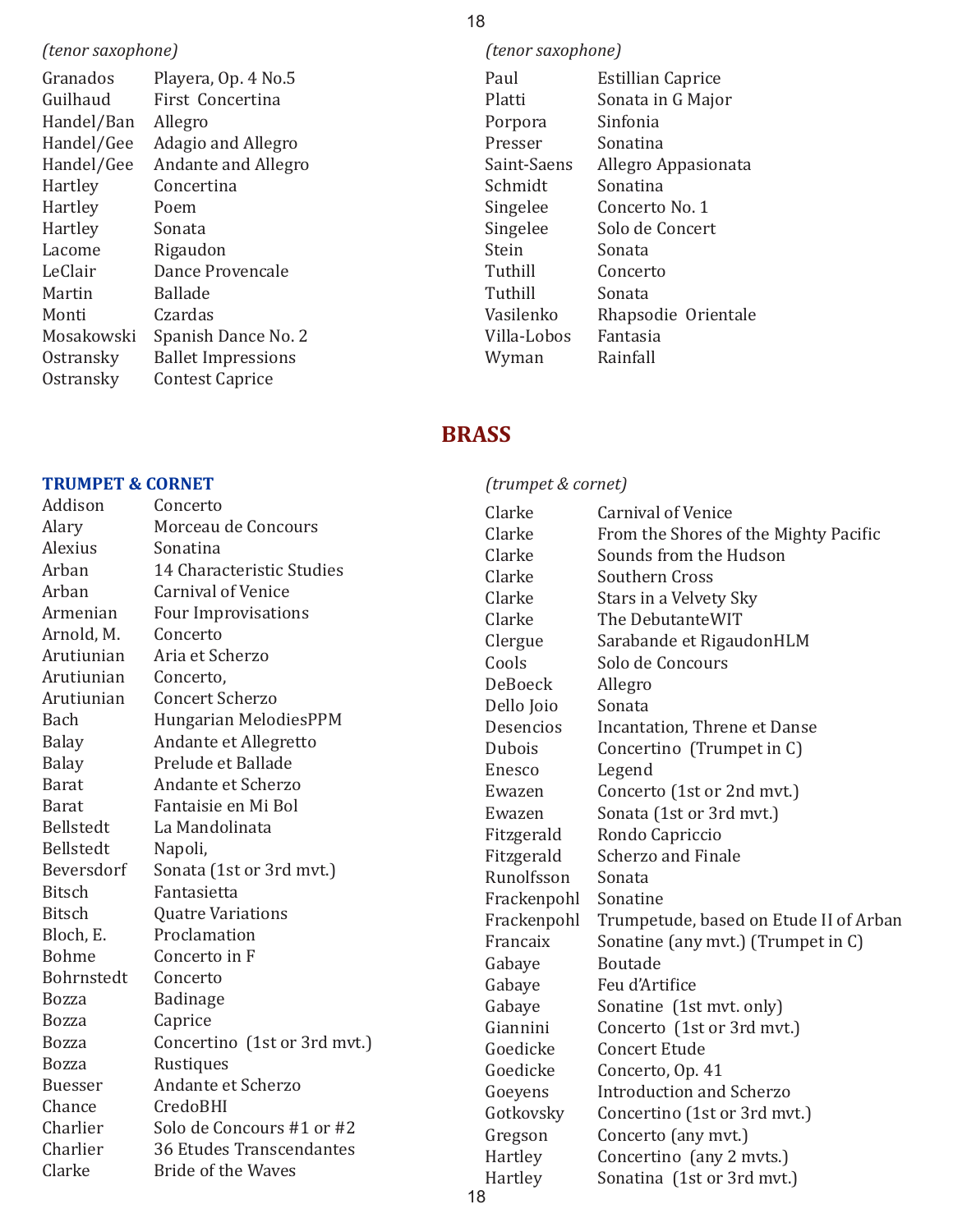## *(trumpet & cornet)*

| Haydn                | Concerto in E-flat (1st or 3rd mvt.)             |
|----------------------|--------------------------------------------------|
| Hering               | Concertino                                       |
| Hindemith            | Sonata for Trumpet and Piano                     |
| Honegger             | Intrada                                          |
| Hubeau               | Sonata                                           |
| Hubschmann           | Sonatina                                         |
| Hue/Mager            | Solo de Concert                                  |
| Hummel, J.           | Concerto                                         |
| Jongen               | Concertino                                       |
| Kaminski             | Concertino                                       |
| Kennan               | Sonata                                           |
| Ketting              | Intrada (Unaccomp.)                              |
| Kreisler             | Sonatina                                         |
| Latham               | Suite for Trumpet                                |
| Lecail               | Concerto Romantique                              |
| Mendez               | Scherzo in d minor                               |
| Molineaux            | Sonata in Two Movements                          |
| Neruda               | Concerto (Include 2 mvts.)                       |
| <b>Nestico</b>       | Portrait of a Trumpet                            |
| Niverd               | Aria et Toccata                                  |
| Pakhmutova           | Concerto for Trumpet and Orchestra               |
| Peeters              | Sonata                                           |
| Pennequin            | Morceau de Concert                               |
| Petit                | Premier Etude de Concours                        |
| Pilss                | Concerto                                         |
| Pilss                | Sonate for Trompete                              |
| Planel               | Concerto (1st or 3rd mvt.)                       |
| Porrino              | Concertino                                       |
| Presser              | Suite for Trumpet                                |
| Purcell              | Sonata                                           |
| Reed                 | Ode for Trumpet                                  |
| Riisager             | Concertino                                       |
| Runolfsson           | Sonata                                           |
| Savard               | Morceau de Concours                              |
|                      |                                                  |
| Schmidt, F.<br>Senee | Suite Op. 133                                    |
|                      | Concertino<br><b>Willow Echoes</b>               |
| Simon                | <b>Carnival of Venice</b>                        |
| <b>Staigers</b>      |                                                  |
| <b>Stevens</b>       | Sonata                                           |
| Thome                | Fantaisie                                        |
| Thomson              | At the Beach                                     |
| Tomasi, H.           | Concerto                                         |
| Torelli              | Concerto in D                                    |
| Tull                 | Three Bagatelles                                 |
| Turrin               | Caprice                                          |
| Uber                 | Petite Rhapsody                                  |
| Uber                 | Springfall (unaccomp.)                           |
|                      | Vannetelbosch 20 Etudes Melodiques et Techniques |
| Villette             | Concertino                                       |
| Walters              | Episode                                          |
| Walters              | <b>Fantasy for Trumpet</b>                       |
| Welcher              | <b>Nocturne and Dance</b>                        |

## *(trumpet & cornet)*

| White, Donald Sonata         |
|------------------------------|
| Concertino                   |
| Concerto                     |
| Fantasie, Theme & Variations |
|                              |

#### **FRENCH HORN**

| Abbott, A.       | Alla Caccia                             |
|------------------|-----------------------------------------|
| Adler            | Sonata                                  |
|                  | Albrectsberger Concerto in B-Flat Major |
| Hindemith        | Sonate in E-flat (Alto Horn)            |
| Arivnian         | Concerto                                |
| Bach             | Chorale Prelude for Horn & Piano        |
| Beckel           | The Glass Bead Game                     |
| Beethoven        | Horn Sonata, Op. 17                     |
| <b>Berthelot</b> | Freres Jacques                          |
| Beversdorf       | Sonata for Horn and Piano               |
| Bitsch           | Variations                              |
| Borroff, E.      | Sonata                                  |
| Bozza            | Chant Lointain                          |
| Bozza            | En Foret                                |
| Bozza            | En Irland                               |
| Bozza            | Sur Les Cimes                           |
|                  | Brahms/Jones Scherzo (Solo Album)       |
| <b>Brouwer</b>   | Sonata for Horn & Piano                 |
| <b>Butts</b>     | Andante and Allegro                     |
| Chabrier         | Larghetto                               |
| Cherubini        | <b>Two Sonatas</b>                      |
| Cioffari, R.     | <b>Festive Rondo</b>                    |
| Clerisse         | <b>Chant Sans Paroles</b>               |
| Cooke            | Rondo in B flat                         |
| Corelli          | Sonata in F Major                       |
| Danzi            | Concerto in E-flat                      |
| Defaye           | Alpha                                   |
| Donato           | Sonata (3rd mvt.)                       |
| Dukas            | Villanelle (Jones Solo Album)           |
|                  | Frackenpohl Largo and Allegro           |
| Frackenpohl      | Three Movements for Solo Horn (unacc.)  |
| Glazounov        | Reverie, Op. 24                         |
| Gliere           | Concerto in B-flat Major, Op. 91        |
| Gliere           | Intermezzo                              |
| Gliere           | Nocturne, Op. 35, No. 10                |
| Gliere           | Romance, Op. 35 No. 6                   |
| Gliere           | <b>Valse Triste</b>                     |
| Goedicke         | Allegro from Concerto Op. 40            |
| Gottwald         | Fantasie Heroique                       |
| Grapp            | Sonatine                                |
| Grazoli          | Adagio                                  |
| Haddad           | Adagio and Allegro for Horn             |
|                  | Handel/Jones I See a Huntsman           |
| Ridout           | Concertino                              |
| Telemann         | Suite No. 1                             |
| Haydn            | Concerto No. 2                          |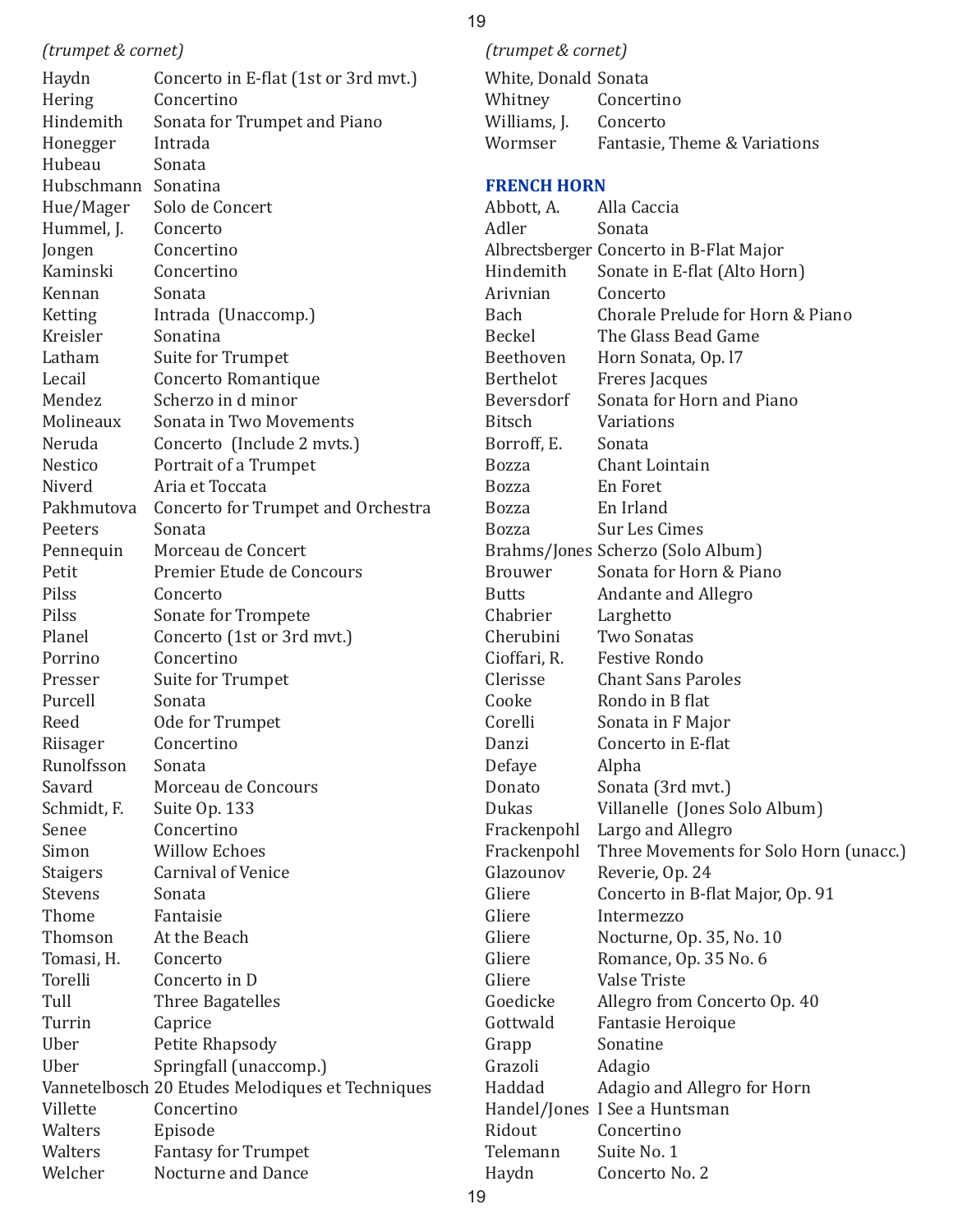#### *(French horn)*

Haydn, M Concerto No. 1<br>Heiden Concerto Heiden Concerto<br>Heiden Sonata fo Sonata for Horn and Piano<br>Concerto Hindemith Concer<br>Hindemith Sonata Hindemith<br>Hindemith Hindemith Sonate in E-flat (Alto Horn)<br>Horvit Chaconne and Burlesque Horvit Chaconne and Burlesque<br>
Iacob Concerto Concerto<br>Romanza Koetsier, J.<br>Koetsier, J. Scherzo Brillante<br>Sonatina Koetsier, J.<br>Kopprasch Kopprasch Russian Dance<br>Kreisler Sonatina Kreisler Sonatina<br>Kryukov Italian Rh Kryukov Italian Rhapsody, Op. 65<br>Labor/Jones Theme and Variations Labor/Jones Theme and Variations<br>Larsson Concertino. Op. 45 Concertino, Op. 45<br>Concerto Mercadante Concerto<br>Mihalovici Episode Mihalovici<br>Mozart, W. Mozart, W. Concerto No. 1<br>Mozart, W. Concerto No. 2 Mozart, W. Concerto No. 2<br>Mozart. W. Concerto No. 3 Mozart, W. Concerto No. 3<br>Mozart, W. Concerto No. 4 Mozart, W. Concerto No. 4<br>Mozart. W. Concert Rondo Mozart, W. Concert Rondo<br>Nelhybel Scherzo Concer Nelhybel Scherzo Concertante<br>Neuling Bagatelle Neuling Bagatelle<br>Nielsen Canto Ser Nielsen Canto Serioso<br>Ostransky Two Outdoor 9 Ostransky Two Outdoor Scenes<br>Piantoni Air de Chasse Air de Chasse<br>Elegie Poulenc<br>Reinecke Reinecke Notturno, Op. 112<br>Rheinberger Sonata in E-Flat M Rheinberger Sonata in E-Flat Major<br>Ries Introduction and Rond Ries Introduction and Rondo<br>Buesser Piece in E Flat On. 55 Buesser Piece in E Flat Op. 55<br>Rosetti, A. Concerto in E-Flat Ma Rosetti, A. Concerto in E-Flat Major<br>Saint-Saens Morceau de Concert Saint-Saens Morceau de Concert<br>Saint-Saens Romance. Op. 36 Saint-Saens Romance, Op. 36<br>Scarmolin Romance and All Scarmolin Romance and Allegro<br>Schumann Adagio and Allegro Schumann Adagio and Allegro<br>Senaille Sarabande and Alle Senaille Sarabande and Allemande<br>Strauss. F. Concerto. Op. 8 Strauss, F. Concerto, Op. 8<br>Strauss. F. Les Adieux Strauss, F. Les Adieux<br>Strauss, F. Nocturno C Nocturno Op. 7<br>Andante Strauss, R.<br>Strauss, R. Strauss, R. Concerto No. 1, Op. 11<br>Strauss, R. Concerto No. 2 Concerto No. 2<br>Concerto Thatcher<br>Tomasi Tomasi Chant Corse<br>Tomasi Danse Profai Tomasi Danse Profane<br>Uber Summer Noctu Uber Summer Nocturne<br>Weber Concertino, Op. 45 Concertino, Op. 45 Weber/Laude Romanze Appassionata<br>Weigel Main Sketches Main Sketches

#### *(French horn)*

| Sonata No. 1 for Horn and Piano |
|---------------------------------|
| Sonata No. 2 for Horn and Piano |
| Sonata No. 3 for Horn and Piano |
|                                 |

#### **TROMBONE**

Arutiunian Concerto<br>Bach/Krane Bach for Bach/Krane Bach for Trombone Barat Andante et Allegro<br>Barat Piece en mi bémol ( Barat Piece en mi bémol (tenor clef)<br>Bassett Sonata (any 2 myts.) Bassett Sonata (any 2 mvts.)<br>Beethoven Rondo Op. 17 Beethoven Rondo Op. 17<br>Berghmans La Femme A E Berghmans La Femme A Barbe<br>Blazevich Concert Piece No. 5 Blazevich Concert Piece No. 5<br>Blazevich Concerto No. 2 Blazevich Concerto No. 2<br>Boda Sonatina Boda Sonatina<br>Bozza Ballade Bozza Ballade<br>Brown Sonata Brown Sonata<br>Buesser Piece in Piece in E Flat Op. 55<br>Sonatine Castérède<br>Cesare Cesare La Hieronyma<br>Cimera Concerto Cimera Concerto<br>Clerisse Prelude e Clerisse Prelude et Divertissement<br>Coker Concerto for Tenor-Bass Ti Coker Concerto for Tenor-Bass Trombone<br>Cowell Hymn and Fuguing Tune Cowell Hymn and Fuguing Tune<br>Croce Solo de Concours Croce Solo de Concours<br>David Concertino David Concertino<br>Davis Desert Star Desert Star<br>Sonata Davison Sonat<br>de Guide Suite de Guide Suite<br>De la Nux. P. Concert Piece De la Nux, P.<br>DeLuca. I. Beautiful Colorado Demerssman Cavatina<br>Dodgson Solitaire Dodgson Solitaire (unaccomp.)<br>Dondoyne Cantabile et Caprice Dondoyne Cantabile et Caprice<br>Dubois Cortege (tenor clef) Dubois Cortege (tenor clef)<br>Dubois Deux Marches (teno Dubois Deux Marches (tenor clef)<br>Dubois Sonatine-Impromptu Dubois Sonatine-Impromptu<br>Dutilleux Choral Cadence et Fus Dutilleux Choral Cadence et Fugato<br>Ewazen. E. Sonata for Trombone Ewazen, E. Sonata for Trombone<br>Gabrielli Ricercare Gabrielli Ricercare<br>Galliard Sonatas N Galliard Sonatas No. 1<br>Galliard Sonatas No. 2 Galliard Sonatas No. 2<br>Galliard Sonatas No. 3 Galliard Sonatas No. 3<br>Galliard Sonatas No. 4 Galliard Sonatas No. 4<br>Galliard Sonatas No. 5 Galliard Sonatas No. 5<br>Galliard Sonatas No. 6 Galliard Sonatas No. 6<br>Gaubert Morceau Sym Morceau Symphonique<br>Sonata George Sonata<br>Giffels Sonata Giffels<br>Gregson Trombone Concerto<br>Concert Gröndahl<br>Guilmant Morceau Symphonique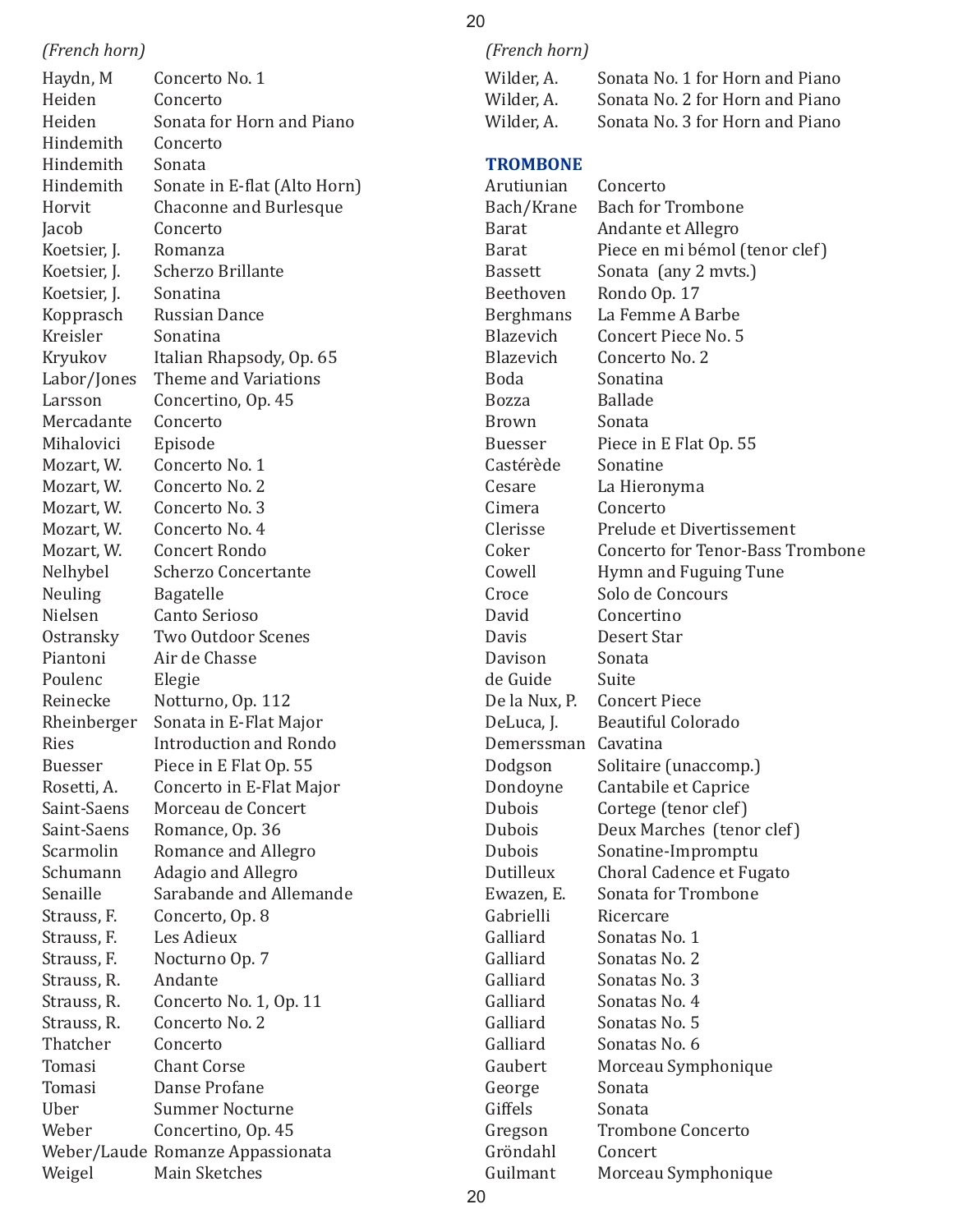## *(trombone)*

Handel/Powell Sonata No. 3<br>Hartley Sonata Conce Hartley Sonata Concertante<br>Hindemith Sonata for Trombon Sonata for Trombone<br>Sonatina Hutchison<br>Jacob Jacob Concerto for Trombone<br>Iacobi Meditation Meditation<br>Fantasy Johnson<br>Jones Jones SonatinaCRS<br>Kelly, B. Sonatina Sonatina<br>Sonata Kelly, R.<br>Koetsier Koetsier Sonatina Op. 58/1<br>Kreisler Sonatina Kreisler Sonatina<br>Larsson Concertir Larsson Concertino<br>Leclercq First Concer First Concertino Marcello/Fote Sonata III<br>McKay Concert So Concert Solo Sonatine<br>Sonata McKay Sonata<br>Monaco Sonata Monaco<br>Morel Piece in Fa mineur Mozart/Ernst Concert Rondo K.371<br>Nelhybel Suite for Trombone an Suite for Trombone and Piano Nowakowsky Concertino Ostransky<br>Poot Poot Etude de Concert<br>Presser Sonatina Sonatina Pryor/Cimera Air Varie Blue Bells of Scotland<br>Annie Laurie Pryor/Smith Annie Laurence and Sonatine Ragwitz<br>Rimsky Rimsky Korsakoff-Concerto<br>Ropartz Andante and Allegro Ropartz Andante and Allegro<br>Rousseau Piece Concertante Rousseau Piece Concertante<br>Rueff Rhansodie Rhapsodie<br>Cavatine Saint-Saëns<br>Salzedo Salzedo Piece Concertante<br>Sanders Sonata in E flat Sonata in E flat<br>Sonatine Serocki<br>Smith Annie Laurie<br>Sonata Stevens<br>Stevens Stevens Sonatina<br>Stojowski Fantasie Stojowski Fantasie (tenor clef)<br>Sulek Sonata "vox Gabrieli" Sonata "vox Gabrieli"<br>Sonata Takacs Sonata<br>Trowbridge Chromatica Trowbridge<br>Uher Uber Evensong, Op. 64<br>Ilber Sonatina Uber Sonatina<br>Uber Summer Uber Summer Nocturne<br>Wagenseil Konzert Music Wagenseil Konzert Music<br>Watson Sonatina Sonatina<br>Sonata Whear Sonata<br>White D. Sonata White, D.

#### **EUPHONIUM OR BARITONE**

21

| Bach, Jan              | Concert Variations for Euphonium and<br>Piano |
|------------------------|-----------------------------------------------|
| Barat, J.E.            | <b>Introduction and Dance</b>                 |
| <b>Boccalari</b>       | Fantasia di Concerto for Euphonium and        |
|                        | Piano                                         |
| Capuzzi, A.            | <b>Andante and Rondo</b>                      |
| Clinard, F.L.          | Sonata for Euphonium Alone                    |
| Curnow, J.             | Rhapsody for Euphonium                        |
| Curnow, J.             | Symphonic Variants for Euphonium and          |
|                        | Piano                                         |
| Fiocco                 | Aria and Rondo                                |
| Gallaher, C.           | Sonata for Euphonium and Piano                |
| Gaubert                | Cantabile et Scherzetto                       |
| George                 | Sonata for Baritone Horn                      |
| Haddad, D.             | <b>Suite for Baritone</b>                     |
| Horovitz               | Euphonium Concerto                            |
| Jacob, Gordon Fantasia |                                               |
| Kryl                   | <b>King Carneval</b>                          |
| Mozart/Ernst           | Sonatina                                      |
| Schumann               | 5 Pieces, Op. 102                             |
| Simon                  | <b>Miss Blue Bonnet</b>                       |
| Sparke, P.             | Pantomime                                     |
| Spears                 | Rondo Capriccioso                             |
| Strauss, R.            | Horn Concerto #1                              |
| Telemann               | Sonata in f minor                             |
| Uber                   | Sonata for Euphonium                          |
| Uber                   | Sonatina                                      |
| White                  | Lyric Suite                                   |
| Wilder                 | Sonata for Euphonium                          |

#### **TUBA-SOUSAPHONE**

| Arnold, M.          | Fantasy (unaccomp.)              |
|---------------------|----------------------------------|
| Arutiunian          | Concerto                         |
| Bach/Bell           | Air and Bouree                   |
| Bach./Cooley        | Sonata in Eb                     |
| <b>Bartles</b>      | Scherzo for Tuba & Wind Ensemble |
| Barat               | Introduction and Dance           |
| Beethoven           | Variations on the Theme of       |
|                     | "Judas Maccabaeus" (BBb)         |
| <b>Bencriscutto</b> | Concertino for Tuba & Piano      |
| <b>Bennett</b>      | Voice of the Viking              |
| Bernstein           | Waltz for Mippy III              |
| Beversdorf          | Sonata for Bass Tuba & Piano     |
| Boda                | Sonatina for Tuba & Piano        |
| Britton, D.         | Elegy for Eric Anasco            |
| <b>Broughton</b>    | Sonata                           |
| Buchtel             | Introduction and Rondo (BBb)     |
| Capuzzi             | Andante and Rondo                |
| Castérède           | Sonatine                         |
| Catozzi             | Beelzebub (E Flat)               |
| Clark, H.L.         | <b>Twilight Dreams</b>           |
| Dedrick, C.         | Touch of Tuba                    |
|                     |                                  |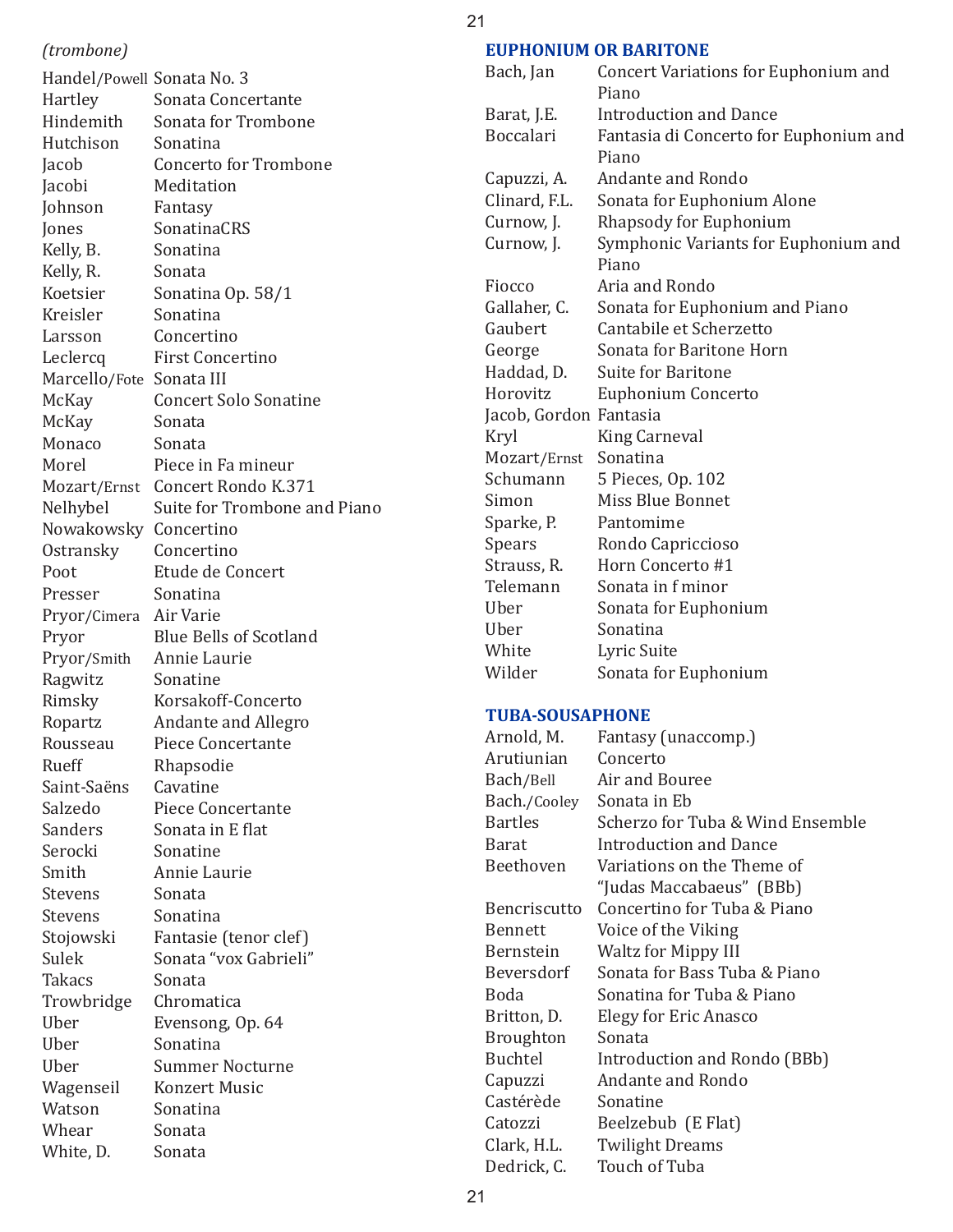#### *(tuba-sousaphone)*

| Diercks, J.               | Variations on Theme of Gottschalk               |
|---------------------------|-------------------------------------------------|
| Desmond                   | The Sea Gong                                    |
| Frackenpohl               | Concertino for Tuba                             |
| Frackenpohl               | Sonata for Tuba                                 |
| Frackenpohl Tubatunes     |                                                 |
|                           | Frackenpohl Variations (The Cobblers Bench)     |
|                           | Gabrieli/Morris Ricercar (Unaccomp.)            |
| Galliard/Jacobs Sonata #5 |                                                 |
| Galliard/Jacobs Sonata #6 |                                                 |
| Gregson                   | Tuba Concerto                                   |
| Grundman                  | Tuba Rhapsody                                   |
| Haddad                    | Suite for Tuba                                  |
| Haddad                    | <b>Two Pieces</b>                               |
| Handel                    | Allegro from Concerto in f minor                |
| Handel/Bell               | Judas Maccabeus                                 |
| Handel/Bell               | Variations on a Theme from                      |
|                           | Judas Maccabeus                                 |
|                           | Handel/Harvey Honor and Arms                    |
| Handel/Morris Sonata #6   |                                                 |
| Hartley                   | Aria for Tuba and Piano                         |
| Hartley                   | Concertino for Tuba                             |
| Hartley                   | Music for Tuba Solo (Unaccomp.)                 |
| Hartley                   | Sonata                                          |
| Hartley                   | Sonatina for Tuba and Piano                     |
| Hartley                   | Suite for Unaccompanied Tuba                    |
|                           | Haydn/Bowles First Mvt. from Sonata No. 7       |
| Hindemith                 | Sonate                                          |
| Hogg                      | Sonatina for Tuba and Piano                     |
| Holmes, G.                | <b>Carnival of Venice</b>                       |
| Holmes, G.                | Emmet's Lullaby                                 |
| Holmes, P.                | Lento                                           |
| Jacob, G.                 | <b>Tuba Suite</b>                               |
| Jaffe                     | <b>Centone Buffo Concertante</b>                |
| Jager, R.                 | Concerto for Bass Tuba and Band                 |
| Koetsier, J.              | Concertino Op. 77                               |
| Koetsier, J.              | Sonatina Op. 57                                 |
|                           | Labor, J./Jones Theme & Variations              |
| Lebedev                   | Concert Allegro                                 |
| Lebedev                   | Concerto in One Movement                        |
|                           | Mahler/PerantoniLieder Eines Fahrenden Gesellen |
| Marcello                  | Sonata No. 1                                    |
| Marcello                  | Sonata No. 5                                    |
| McKay                     | Suite for Bass Clef Instruments                 |
| Mitsuoka.                 | Whales                                          |
| Mozart/Jones              | Rondo Horn Quintet, K407                        |
|                           | Mozart/Morris SerenadeSHA                       |
| Muczynski                 | Impromptus for solo tuba (Unaccomp.)            |
| Mueller                   | <b>Concert Music for Bass Tuba</b>              |
| Mueller                   | <b>Praeludium Chorale Variations</b>            |
|                           | and Fugue                                       |
| Nelhybel                  | <b>Concert Piece</b>                            |
| Nelhybel                  | Suite for Tuba and Piano                        |
|                           |                                                 |

#### *(tuba-sousaphone)*

| Ostrander              | Concert Piece in Fugal Style                          |
|------------------------|-------------------------------------------------------|
| Painpare               | <b>Concert Piece</b>                                  |
| Parkhurst              | Variations on a Temperance Theme                      |
| Payne                  | Sonata for Tuba and Piano                             |
| Persichetti            | Parable for Solo Tuba (unaccomp.)                     |
| Persichetti            | Serenade No. 12 for Tuba                              |
| Plog, A.               | <b>Three Minatures</b>                                |
| Premru                 | Concerto for Tuba & Orch.                             |
| Presser                | Capriccio for Tuba and Band                           |
| Presser                | Concerto for Tuba and Strings                         |
| Presser                | <b>Minute Sketches</b>                                |
| Presser                | Rondo                                                 |
| Presser                | Second Sonatina                                       |
| Presser                | Suite for Tuba                                        |
| Purcell                | Arise Ye Subterranean Winds                           |
| Ross                   | Tuba Concerto                                         |
| Rossini/Hume           | Una Voce M'Ha Colpito                                 |
| Shaughnessy            | Concertino                                            |
| Sear                   | Sonata for Tuba (unaccomp.)                           |
| Sear                   | Sonatina for Tuba                                     |
| Shostakovich           | Polka (Solos for the Tuba Player)                     |
| Spillman               | Concerto                                              |
| Spillman               | Four Greek Preludes (unaccomp.)                       |
| <b>Stevens</b>         | Sonatina                                              |
| Swann                  | Two Moods for Tuba                                    |
| Tcherepnine            | Andante                                               |
| Telemann               | <b>Andante and Allegro</b>                            |
| Telemann               | Adagio and Allegro                                    |
| Troje/Miller           | Sonatina Classica                                     |
| Uber                   | Evensong                                              |
| Uber                   | Legend of the Purple Hills                            |
| Uber                   | Legend of the Sleeping Bear                           |
| Uber                   | Romance                                               |
| Uber                   | Sonatina                                              |
| Vaughn                 | Concertpiece No. 1 for Tuba and Piano                 |
|                        | Vaughan-Williams Concerto for Bass Tuba and Orchestra |
| Vivaldi                | Concerto in a minor                                   |
| Vivaldi                | Praeludium                                            |
|                        | Vivaldi/Morris Sonata No. 3 in a minor                |
| Vivaldi/SwansonAllegro |                                                       |
| Walters                | Concertante                                           |
| Wilder                 | Sonata for Tuba and Piano                             |
| Wilder                 | Suite No. 1 for Tuba and Piano                        |
| Williams               | Concerto No. 2                                        |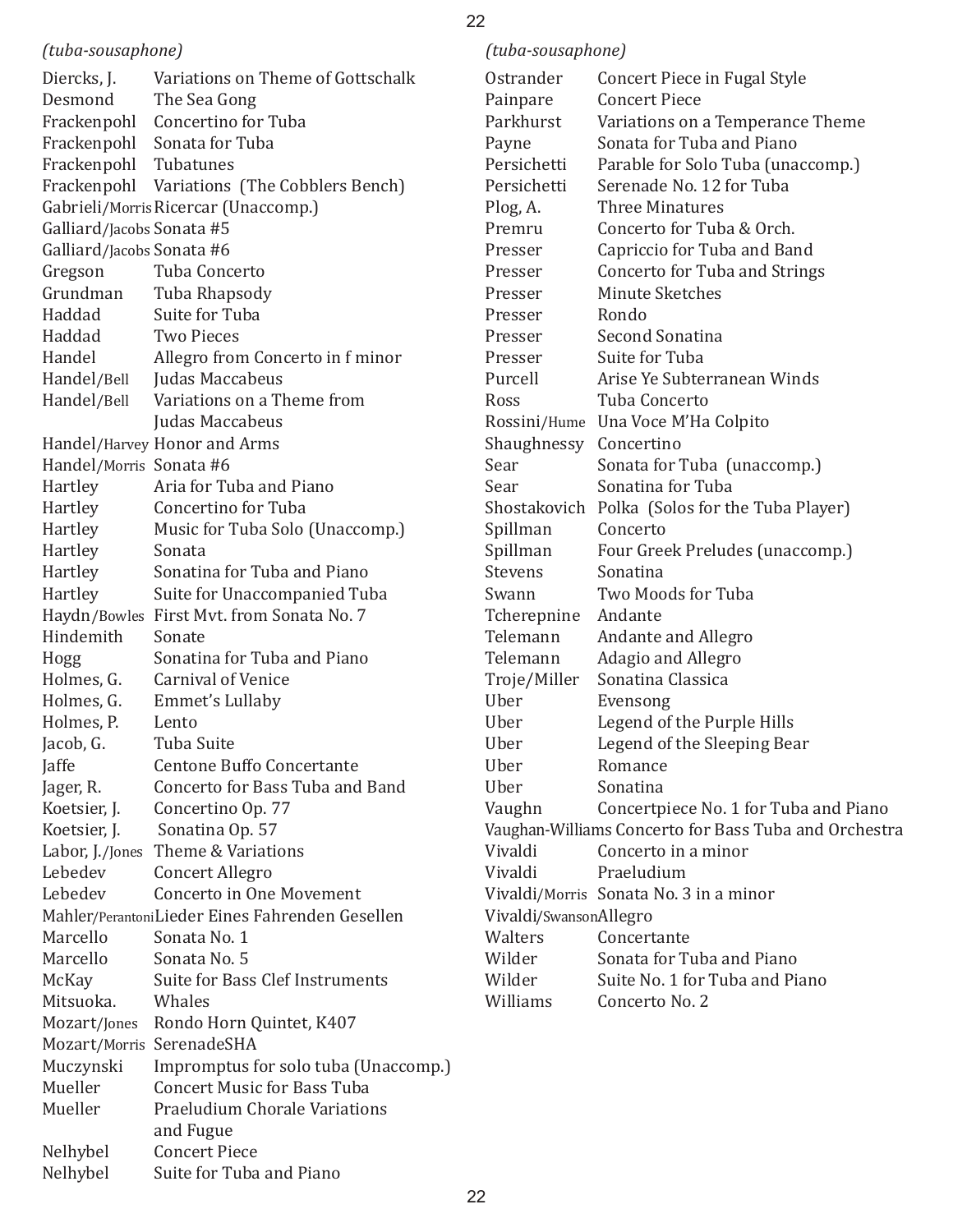## **PERCUSSION**

#### **DRUM SET**

| <b>Boursault</b>        | Dechiffrages pour Batterie, Book 2       |
|-------------------------|------------------------------------------|
| Elias, S.               | Sieve's Tweed                            |
| Fink, R.                | Drum Set Suite                           |
| Henry, A.               | C.K.                                     |
| Holmquist, J.           | Drum Set Etudes, Book III                |
| Houllif, M              | Afro Cuban                               |
| Houllif, M.             | Ain't It Rich                            |
| Houllif, M.             | Con Fusion                               |
| Houllif, M.             | El Vino                                  |
| Houllif, M.             | Geneology                                |
| Houllif, M.             | Homage                                   |
| Houllif, M.             | Just For the Funk Of It                  |
| Houllif, M.             | Philly                                   |
| Houllif, M.             | Reggae Rock                              |
| Houllif, M.             | Rudimentary, My Dear Watson              |
| Houllif, M.             | Samba ly                                 |
| Houllif, M.             | Shufflin' Feat                           |
| Kastuck S.              | <b>Syncopated Swing KAS</b>              |
| Keezer, R.              | Chop City                                |
| Kettle, R.              | Blue Rondo a la Max                      |
| Kettle, R.              | For Philly Joe (9 Solos for Drum Set)    |
| Kettle, R.              | Folk Cycle (9 Solos for Drum Set)        |
| Kettle, R.              | Metric Variations (9 Solos for Drum Set) |
| Kettle, R.              | Snavelying (9 Solos for Drum Set)        |
| Kettle, R.              | Sonant XVII (9 Solos for Drum Set)       |
| Kettle, R.              | Trebling (9 Solos for Drum Set)          |
| LaRosa, M.              | Drum Set Etude #2                        |
| LaRosa, M.              | Rhapsody for Solo Drum Set               |
| Morey, C.               | All Set                                  |
| Nearpass, J.            | <b>BCR</b>                               |
| Nearpass, J.            | Dave's Samba                             |
| Paul, D.                | Bossa Bop                                |
| Paul, D.                | 50                                       |
| Paul, D.                | For Pete's Sake                          |
| Paul, D.                | Hang Ten                                 |
| Paul, D.                | $3/4$ Bop                                |
| Snider, L.              | To Rock For Admiral Shunk                |
| Stephans, M. Downside   |                                          |
|                         | Thompson, R. Blakey's End (Jazz Solos)   |
| Thompson, R. Elvin Like |                                          |
| Thompson, R. Max's Mode |                                          |
| Thompson, R. Tony's Way |                                          |
| White, E.               | Two Sketches                             |

#### **XYLOPHONE - MARIMBA - VIBRAPHONE**

| Abe, K. | Frogs                         |
|---------|-------------------------------|
| Abe, K. | Dream of the Cherry Blossoms  |
| Abe, K. | Michi                         |
| Abe, K. | Works for Marimba (any piece) |
| Albeniz | Asturias Leyenda              |
|         |                               |

#### *(xylophone - marimba - vibraphone)*

| Bach/Hatch     | Fugue II (Bach for the Marimba)                    |
|----------------|----------------------------------------------------|
| Bach/Hatch     | Little Two Part Fugue                              |
| Bach/Hatch     | <b>Two Part Invention</b>                          |
|                | Bach/Goldenberg Violin Concerto in A Minor         |
| Bach/Gastyne   | Gigot (Vibe) (Partita in B Flat Major)             |
| Bach/Moore, J. | Air for the G String                               |
| <b>Bach</b>    | Sonata in E Minor<br>(Masterpieces for Marimba)    |
| Bach/Moore, J. | Chorale: Kom Susser Tod                            |
| Bach/Payson    | Two Part Invention No. 4                           |
| Bach, J. S.    | Concerto in A Minor                                |
| Bach/Moore, J. | Brandenberg Concerto No. 2                         |
| Bach/Moore, J. | Fugue from Sonata in A Minor                       |
| Bach/Moore, J. | Jesu, Joy of Man's Desiring                        |
| Bach/Moore, J. | Presto from Sonata in G Minor                      |
| Bach/Moore, J. | Toccata from Toccata and Fugue in D Minor          |
| Basta, J.      | Concerto for Marimba and Orchestra                 |
| Bernadin, P.   | Sonata for Vibes and Piano                         |
| Boo, M.        | Pieces of R (a four mallet solo)                   |
| Breuer, H      | <b>Back Talk</b>                                   |
| Breuer, H.     | Bit O'Rhythm                                       |
| Breuer, H.     | <b>Encore Elise</b>                                |
| Breuer, H.     | Happy Hammers                                      |
| Breuer, H.     | The 1908 Rag                                       |
| Breuer, H.     | On The Woodpile                                    |
| Breuer, H.     | Powder Puff                                        |
| Brown, T.      | Alone (Mallets in Mind)                            |
| Brown, T.      | Cuernevaca (Mallets in Mind)                       |
| Brown, T.      | Dahoon (Suite for Percussion)                      |
| Brown, T.      | Inagua (Mallets in Mind)                           |
| Brown, T.      | Latin Chiffon (Mallets in Mind)                    |
| Brown, T.      | Marimbato (Mallets in Mind)                        |
| Brown, T.      | Mexican Murals (any piece)                         |
| Brown, T.      | Rhumballade (Mallets in Mind)                      |
| Brown, T.      | Samba Sonic (Mallets in Mind)                      |
| Brown, T.      | Summer Scene (Mallets in Mind)                     |
| Brown, T.      | Sun Shadows (Vibe)                                 |
| Brown, T.      | Sunday Trolley (Mallets in Mind)                   |
| Brown, T.      | Time Has Come (Mallets in Mind)                    |
| Burritt, M.    | October Night (marimba solo)                       |
| Burton, G.     | Ajax Men of Science (Vibe)                         |
| Burton, G.     | Catapult (Vibe)                                    |
| Burton, G.     | Enihs (Vibe)                                       |
| Burton, G.     | A Singing Song (Vibe)                              |
| Burton, G.     | The Sunset Bell (Vibe)                             |
|                |                                                    |
|                | Chopin/Musser Valse Brillante                      |
| Clementi, M.   | Spiritoso (Vibe)<br>Concertino for Marimba         |
| Creston, P.    |                                                    |
|                | Debussy/Miller First Arabesque for Vibes and Piano |
|                | Debussy/Miller 2nd Arabesque for Marimba and Piano |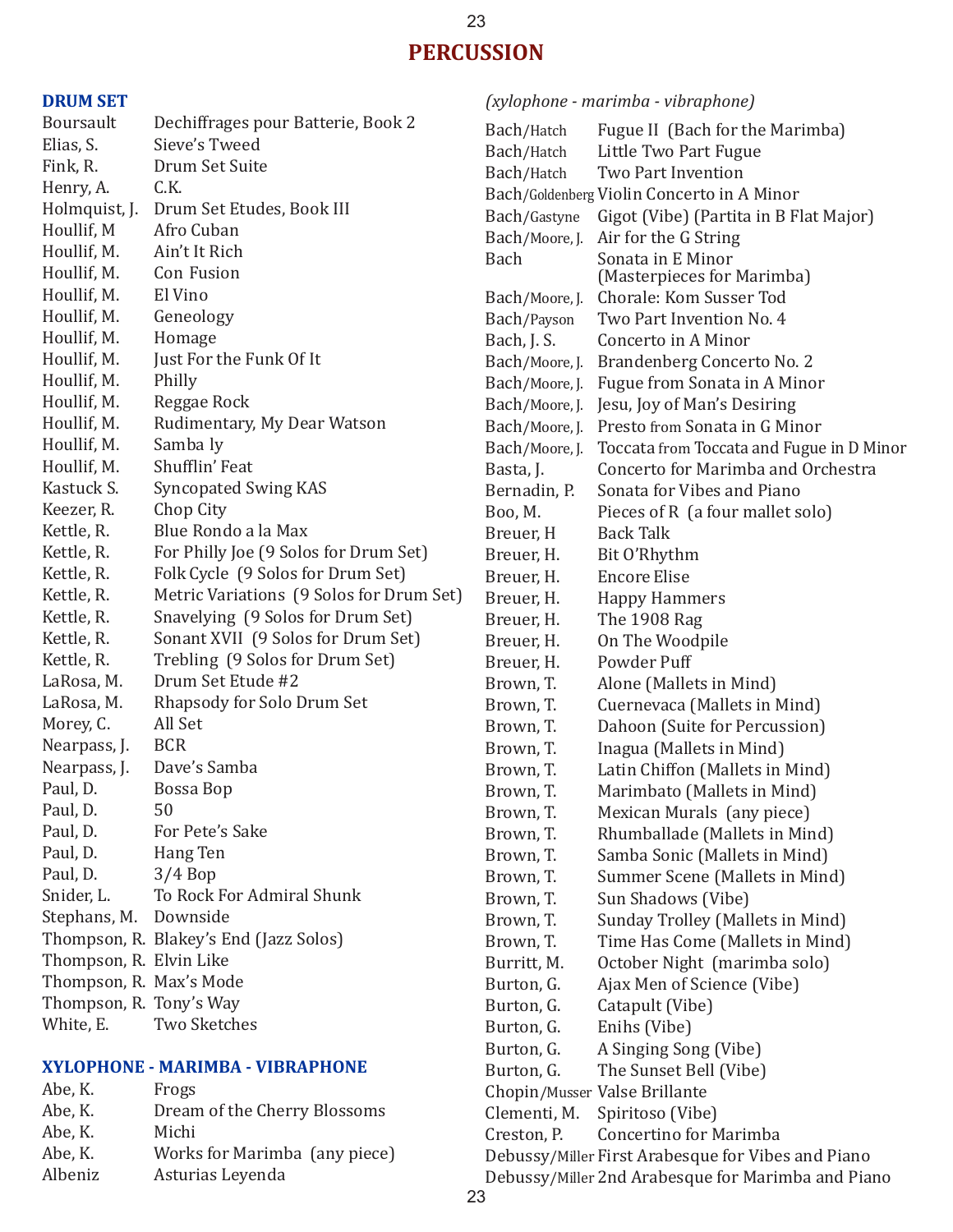#### *(xylophone - marimba - vibraphone)*

| De Lancey, C.              | Rosewood Blues MPM                               |
|----------------------------|--------------------------------------------------|
| De Ponte, N.               | <b>Concertino for Marimba</b>                    |
| De Pue, W.                 | Sonata Primitif                                  |
| Diemer, E. L.              | Toccata for Marimba (Unaccompanied)              |
| Dinicu                     | Hora Staccato                                    |
| Dorn, B.                   | Step after Step                                  |
| Eyles/Werle                | The Golden Age of Xylophone                      |
| Feldman, V.                | Danny Boy (Vibe)                                 |
| Fink, S.                   | Concertino for Vibraphone                        |
| Frackenpohl                | Introduction and Romp for Marimba                |
|                            | and Piano                                        |
| Frazeur, T.                | The Quiet Place for Marimba and Piano            |
| Frazeur, T.                | Rondo for Marimba and Piano                      |
| Gomez, A.                  | Rain Dance                                       |
| Green, G. H.               | <b>Waltz Brillante</b>                           |
| Green, G. H.               | <b>Dotty Dimples</b>                             |
| Green, G. H.               | <b>Fluffy Ruffles</b>                            |
| Green, G. H.               | <b>Chromatic Fox Trot</b>                        |
| Green, G. H.               | <b>Cross Corners</b>                             |
| Green, G. H.               | Jovial Jasper                                    |
| Green, G. H.               | Log Cabin Blues                                  |
| Green, G. H.               | <b>Rainbow Ripples</b>                           |
| Green, G. H.               | The Ragtime Robin                                |
| Green, G. H.               | The Whistler                                     |
| Green, G. H.               | <b>Triplets</b>                                  |
| Green, J.                  | Xylophonia                                       |
| Hatch, E.                  | Furioso and Valse in D minor                     |
| Haydn/Finkel               | Divertimento (Vibe)                              |
| Herold                     | Zampa Overture                                   |
| Houllif, M.                | Casper's Dance                                   |
| Houllif, M.                | Contemplation for Vibraphone                     |
| Houllif, M.                | Estudios #1<br>6 para marimba                    |
| Houllif, M.                | Mist (Vibe)                                      |
| Houllif, M.                | Samba (marimba solo)                             |
|                            | Hovhaness, A. Fantasy on Japanese Woodprints     |
| Hulling, C.                | A Collection of Marimba Solos                    |
| Immerso, J.                | Viaggo per Marimba                               |
| Irvin, L.                  | Two Etudes for Marimba                           |
| Kraus, P.                  | Jan                                              |
| Kraus, P.                  | Just Flippin'                                    |
|                            | Kreisler/Green Caprice Vienois                   |
|                            | Kreisler/Green Tambourin Chinois                 |
| Kreisler/Green Liebesfreud |                                                  |
|                            | Kuhlau/Finkel Allegro from Sonatina No. 1 (Vibe) |
| Kurka, R.                  | Concerto for Marimba and Orchestra               |
| Kuzell, C.                 | Six Little Pieces for Marimba                    |
| Lang, M.                   | Etude #1 and 5                                   |
| Lang, M.                   | Etude #2, 7, 9                                   |
| Larrick, G.                | Marie, A Four Mallet Rag for Marimba             |
| Lecuona, E.                | Gitanerias                                       |
| 1Lecuona, E.               | Malaguena                                        |
| Lipner, A.                 | Solo Jazz Vibraphone Etudes                      |
|                            |                                                  |

#### *(xylophone - marimba - vibraphone)*

| Liszt/Edwards | Rhapsodie Fantasie                       |
|---------------|------------------------------------------|
| Mayuzumi      | Concertino for Xylophone and Orchestra   |
| Miki, M.      | "Time"                                   |
| Molenhof, B.  | A Dancer At Heart                        |
| Molenhof, B.  | From Music of the Day                    |
| Molenhof, B.  | From New Works for New Times             |
| Molenhof, B.  | Kleine Albstadt                          |
| Monkman, J.   | Parody TSP                               |
| Monti, V.     | Csardas                                  |
| Musser, C.    | Etude in A Fllat, Op. 6, No. 2,          |
| Musser, C.    | Etude in C Major, Op. 6, No. 10,         |
| Musser, C.    | Prelude, Op. 11, No. 3,                  |
| Musser, C.    | Etude in B, Op. 6, No. 9,                |
| Nearpass, J.  | <b>Border Song</b>                       |
| Nearpass, J.  | Childlike                                |
| Peters, M.    | Sonata Allegro for Marimba and Piano     |
| Peters, M.    | Theme and Variations                     |
| Peters, M.    | Three Pieces for Three Mallets           |
| Peters, M.    | Waves (marimba solo)                     |
| Peters, M.    | Yellow After the Rain for Marimba        |
| Pitfield      | Sonata                                   |
| Rosauro, N.   | <b>Concert for Marimba and Orchestra</b> |
| Rosauro, N.   | Sonata The Periods of Life               |
| Rosauro, N.   | Suite Popular Brasileira                 |
| Samuels, D.   | Footpath (marimba solo)                  |
|               | Schubert/QuickMarche Militaire           |
| Sholle, E.    | The Brook BPC                            |
| Sifler, P.    | Marimba Suite                            |
| Skoog, D.     | <b>Water and Fire</b>                    |
| Smadbeck      | <b>Rhythm Song</b>                       |
| Smith, S.     | Suite Moderne<br>(marimba solo)          |
| Spencer, J.   | After the Storm                          |
| Spencer, J.   | Ask (vibraphone solo)                    |
| Spencer, J.   | Fire Elves (marimba solo)                |
| Spencer, J.   | Icecream (marimba solo)                  |
| Spencer, J.   | <b>Mountain Stream</b>                   |
| Steinquest    | Radford Rag                              |
| Stout, G.     | Andante and Allegro                      |
| Stout, C.     | <b>Astral Dance</b>                      |
| Stout, G.     | Elegy                                    |
| Stout, G.     | Two Mexican Dances for Marimba           |
| Tanner, P.    | Sonata for Marimba and Piano             |
| Ukena, T.     | Tempest                                  |
| Ulrich        | Suite No. 1 (Marimba, Unaccompanied)     |
| Virich        | Suite No. 1 (Finale)                     |
| Watson, W.    | Recital Suite for Marimba                |

#### **SNARE DRUM SOLOS**

| Abel, A.    | Hi Ho Simpson  |
|-------------|----------------|
| Abel, A.    | Jennifer's Jog |
| Abel, A.    | 2040's Sorte   |
| Angelis, N. | Train Wreck    |
|             |                |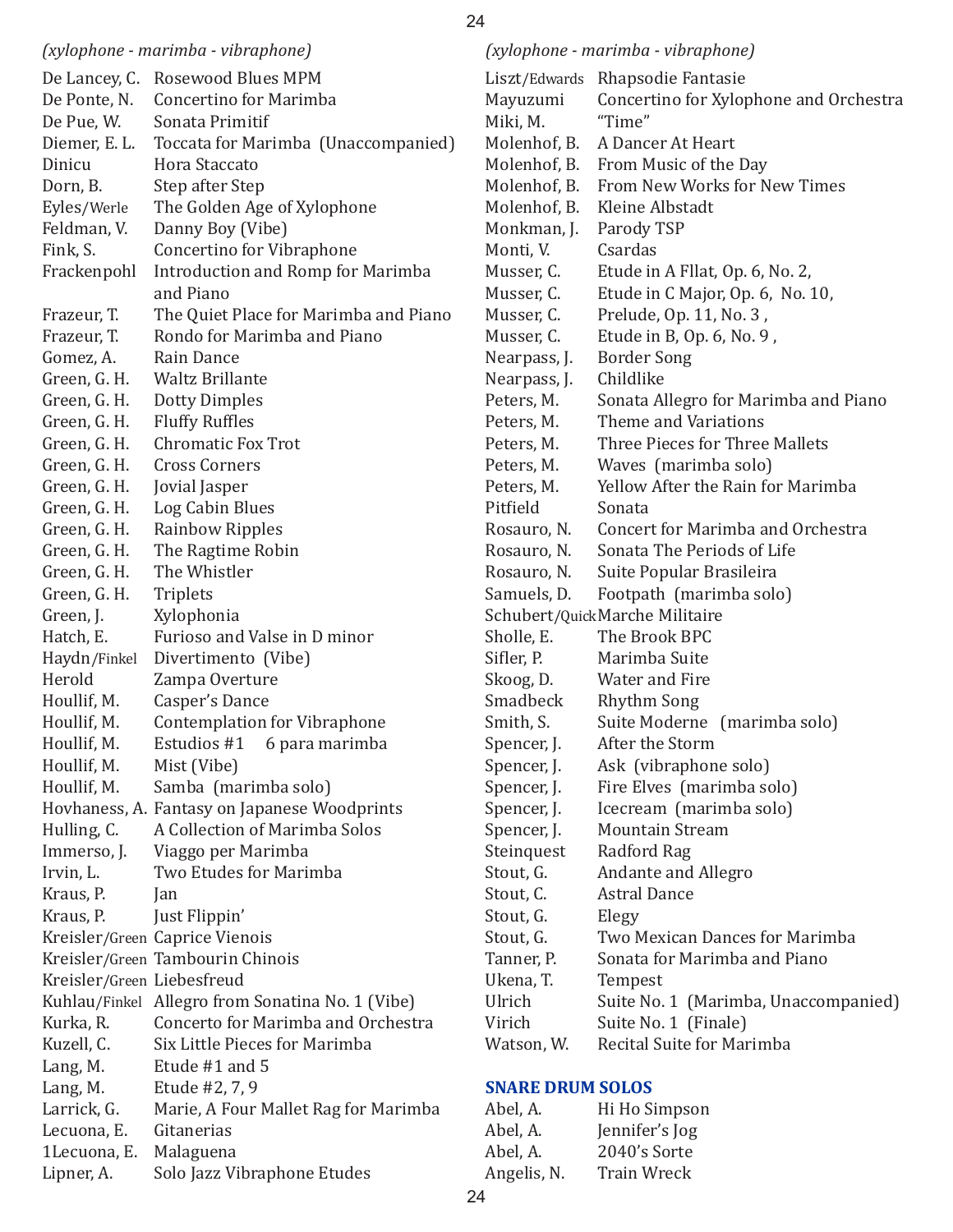| (snare drum)                         |                                                                                            | (snare drum)                             |                                  |
|--------------------------------------|--------------------------------------------------------------------------------------------|------------------------------------------|----------------------------------|
| Baker, J.<br>Barrett, G.<br>Beck, J. | Lonely City Suite<br><b>Rudimental Heights</b><br><b>Advanced Solos for the Snare Drum</b> | Leonard, S.<br>Lynch, M.<br>Machamer, S. | $5 - 6 - 7$<br>Odyssey<br>Twenty |
| Beck, J.                             | <b>Colonial Capers</b>                                                                     | McIntosh, M.                             | Three                            |
|                                      | Three Dances for Solo Snare Drum                                                           | Markovich                                | Stamina                          |
| Benson, W.                           |                                                                                            | Markovich                                |                                  |
| Berg, S.                             | <b>Festival Capers</b>                                                                     | Markovich                                | Tornad<br>The Wii                |
| Berg. S.<br><b>Burns</b>             | Rocky Rhythm<br>Soloistic Studies                                                          |                                          |                                  |
| Cappio, A.                           | Lu-Lu                                                                                      | Marvin, H.<br>Marvin, H.                 | Variety<br><b>HaMaR</b>          |
| Ceroli                               |                                                                                            | McMahan                                  | Hamilto                          |
| Colgrass, M.                         | <b>Trick Stickery</b><br>Six Unaccompanied Solos for Snare                                 | McMahan                                  | Lizard <sup>T</sup>              |
| Dempsey, T.                          | <b>Rodent Tomfoolery</b>                                                                   | McMahan                                  | Mueller                          |
| DiBona, E.                           | Celtic American, The                                                                       | Miller, D.                               | Four Ma                          |
|                                      | Latin Drum Sargent, The                                                                    |                                          | Sna                              |
| DiBona, E.<br>Duggen, S.             | First (The Rudimental Cookbook)                                                            | Moore                                    | Six Solo                         |
| Duggen, S.                           | <b>Method To My Madness</b>                                                                |                                          | Jim Dan                          |
| Firestone                            | <b>Etudes for Drum</b>                                                                     | Morey, C.<br>Morey, C.                   | A Real I                         |
| Firestone                            | Solo No. 11                                                                                | Morey, C.                                | Waltzin                          |
| Firestone                            | Tapology                                                                                   |                                          | One of a                         |
| Freytag, E.                          | And The Kitchen Sink                                                                       | Morton, J.<br>Mouse, J.                  | Accentr                          |
| Freytag, E.                          | Prattfalls                                                                                 | Mouse, J.                                |                                  |
| Funnell, J.                          | <b>Corps-Dially Yours</b>                                                                  | Payson, A.                               | Concep<br>Snare D                |
| Gauger, T.                           | Snare Drum Solo No. 1                                                                      | Pepe, J.                                 | Snare D                          |
| Gauthreaux, S. Technica 9            |                                                                                            | Petercsak, J.                            | Snare D                          |
| Gilbert, K.                          | Barney the Pedantic Weasel                                                                 | Pratt, J.                                | Attachi                          |
| Gilbert, K.                          | Esoteric 6/8                                                                               | Pratt, J.                                | Boston'                          |
| Goldenberg                           | Farfel's Gavotte                                                                           | Pratt, J.                                | <b>Buttern</b>                   |
| Goldenberg                           | 5/8 Etude                                                                                  | Pratt, J. S.                             | Cider Ju                         |
| Goldenberg                           | 5/8 Romp                                                                                   | Pratt, J. S.                             | Conque                           |
| Goldenberg                           | <b>Graduation Etude</b>                                                                    | Pratt, J. S.                             | Coordin                          |
| Goldenberg                           | Ramble Rumple                                                                              | Pratt, J. S.                             | Drum C                           |
| Goldenberg                           | <b>Rim Shot March</b>                                                                      | Pratt, J.                                | Emperc                           |
| Goldenberg                           | 7/8 Romp                                                                                   | Pratt, J. S.                             | Flamaq                           |
| Goldenberg                           | 6/8 Etude                                                                                  | Pratt, J. S.                             | Gladsto                          |
| Harber, S.                           | 1/2 Way There                                                                              | Pratt, J. S.                             | Hodge l                          |
| Harris, E. E.                        | Sonata                                                                                     | Pratt, J. S.                             | My Frie                          |
| Harris, E. E.                        | Theme and Variations                                                                       | Pratt, J. S.                             | Sound (                          |
| Harris, E. E.                        | The Yankee Flamdoodle                                                                      | Pratt, J.                                | Swingir                          |
| Helm, D.                             | The Titan                                                                                  | Pratt, J. S.                             | Syncopa                          |
| Hoey, F.                             | Jet Age 6/8                                                                                | Prentice, H. F.                          | Richard                          |
| Hoey, F.                             | <b>Ruff Drag Strip</b>                                                                     | Prentice H. F.                           | Santa F                          |
| Hoey, F.                             | <b>Unrolly Permutation</b>                                                                 | Queen, J.                                | Tribute                          |
| Hurley, M.                           | Crash Landing                                                                              | Reichett, K.                             | Adagio                           |
| Hurley, M.                           | Mambo King, The                                                                            | Rogers, R. E.                            | Flambo                           |
| Hurley, M.                           | The Phancy Phantom                                                                         | Roy, J. M.                               | Prestidi                         |
| Hurley, M.                           | Phantom of the Phield                                                                      | Schinstine                               | Recital                          |
| Hurley, M.                           | <b>Phantom Phire</b>                                                                       | Schinstine                               | <b>Beating</b>                   |
| Hurley, M.                           | <b>Phantom Phrenzy</b>                                                                     | Schinstine                               | Contrar                          |
| Hurley, M.                           | <b>Scud Attack</b>                                                                         | Schinstine                               | Festival                         |
| Hurley, M.                           | <b>Tower of Terror</b>                                                                     | Schinstine                               | Hectic I                         |
| Jenny, J.                            | At Odds                                                                                    | Schinstine                               | Innovat                          |
| Kettle, R.                           | Three Etudes for Snare Drum                                                                | Schinstine                               | Soliloqu                         |
|                                      |                                                                                            |                                          |                                  |

ssey II nty-Four Swing Street Markovich Stamina Markovich Tornado Winner<br>ety Marvin, H. Variety laR's Delight hiltonian rd Thicket. The ller's Mazurka Marches for the Rudimental Snare Drummer olos for Snare Drum Dandy al Drag zing Hipster of a Kind ntric! ception e Drum Solo No. 1 e Drum Solo e Drum Solo No. 1 ching the 4-Stroke Ruff on's Drumming Crusader ermilk and Crackers r Jug quering Legions of Rome rdination m Corps on Parade Peror Justinian at Constantinople naque Quickstep Istone Cadets ge Podge Friend Norman nd Off (From ThePratt Book) nging the Swiss Pataflafla opating the Single Drag ard's Rampage a Fe Chief<sup>1</sup><br>ute Queen, J. Tribute Reichett, K. Adagio hoyant tidigitation tal Suite for Solo Snare Drum ting the Blues rary Computer, The ival Drummer tic Hickorys vation in Two-Four oquy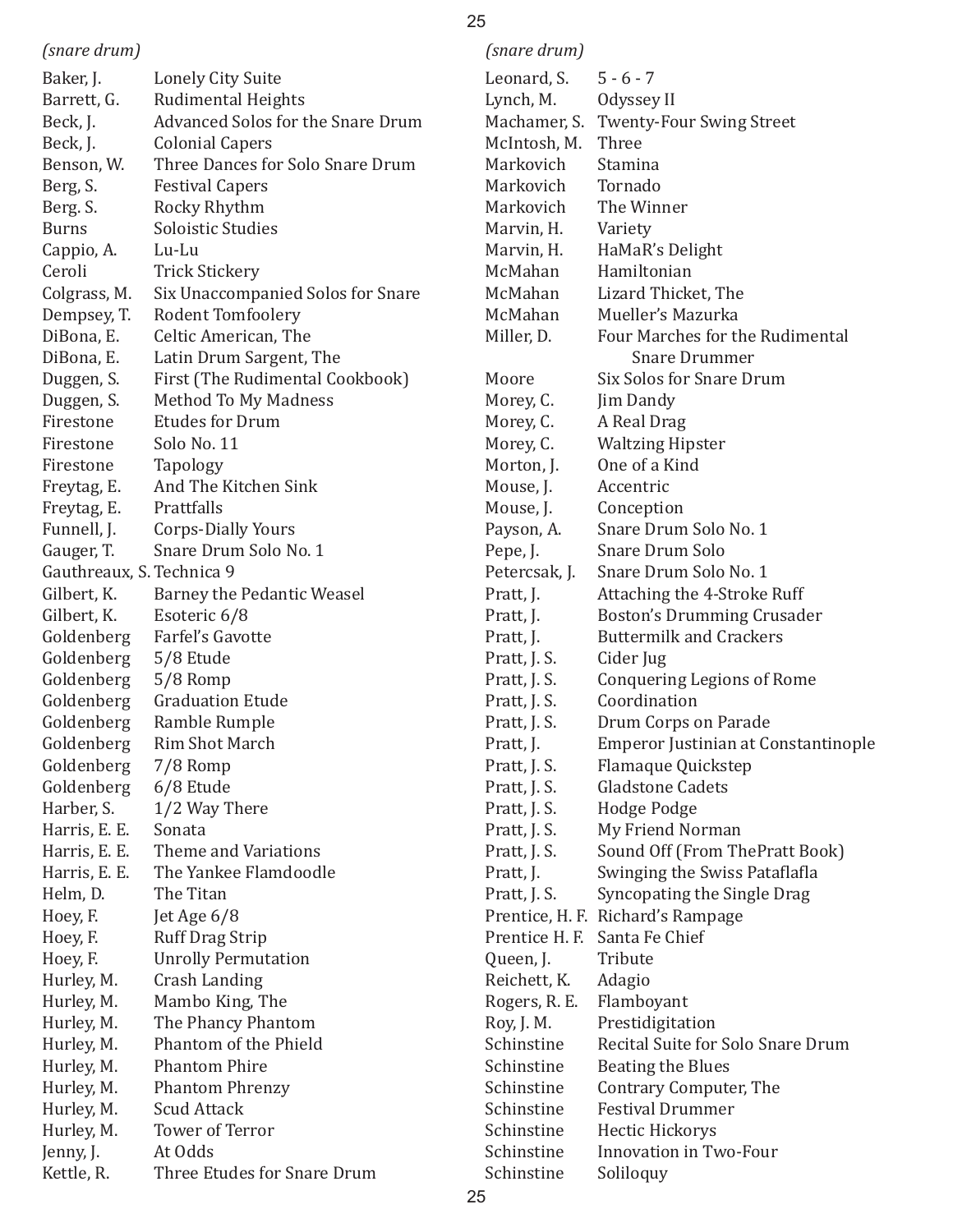*(snare drum)*

Schinstine Space Probe<br>Schinstine Synco-Stix Schinstine Synco-Stix<br>Schinstine Evocation Schinstine Evocation #1<br>Schinstine Evocation #2 Schinstine Evocation #2<br>Schinstine Three Means' Schinstine Three Means To An And<br>Spede, M. Speed Trap Spede, M. Speed Trap<br>Stone, G. L. Massachuse Massachusett's Champion Straight, E. B. Drummer's Downfall<br>Street, G. Steppin' Out Street, G. Steppin' Out<br>Street, G. Swingin' Dow Street, G. Swingin' Down the Street<br>Tuthill, G. Snare Drum Solo Snare Drum Solo<br>Punctuality Varner, M.<br>Wanamaker Wanamaker Bridgemen<br>Wanamaker Crazy Army Wanamaker Crazy Army<br>Wanamaker Drums Corn Drums Corps on the March<br>4th of July Wanamaker 4th of July<br>Wanamaker Hurricane Wanamaker<br>Wanamaker Wanamaker Main Street Strut<br>Wanamaker Spirit of Sanchez Wanamaker Spirit of Sanchez<br>Webster, C. Bolero for Ed Webster, C. Bolero for Ed<br>Whaley, G. Essay for Snai Whaley, G. Essay for Snare Drum<br>Whaley, G. Etude in 32nds Etude in 32nds<br>Recital Solos Whaley, G.<br>White, E. False Images<br>Hit-N-Run Whitlock, J. Hit-N-Ru<br>Whitlock J. In-Pulse Whitlock J. In-Pul<br>Whitlock I. Shala' Whitlock J. Shala'<br>Whitlock I. Tuo Kaerf Whitlock J.<br>Wilcoxon, C. Wilcoxon, C. Battin' 'Em Out Wilcoxon, C. Heating the Rud Heating the Rudiments<br>Lake Woodite Wilcoxon, C.<br>Wilcoxon, C. Swinging the Twenty-Six<br>Africa Hot Wooten, J.<br>Wooten, J. Rudimental Clave

#### **TIMPANI**

| Ameele, D.   | Cadenza No. 1                        |  |
|--------------|--------------------------------------|--|
| Ameele, D.   | Cadenza No. 2                        |  |
| Beck, J.     | Interaction for Music and Sounds     |  |
| Beck, J.     | Sonata for Timpani                   |  |
| Beck, J.     | Three Episodes                       |  |
| Beck, J.     | <b>Triptych Motif</b>                |  |
| Beck, J.     | Three Movements for Five Timpani     |  |
| Bergamo, J.  | Four Pieces for Timpani              |  |
| Britton, M.  | Solo Piece for Timpani               |  |
| <b>Bigot</b> | Timpaniana pour Timbales et Piano    |  |
| Campbell, J. | Blue Hammers                         |  |
| Carter, E.   | Eight Pieces for Four Timpani        |  |
| Cheadle, R.  | <b>Melodic Movements for Timpani</b> |  |
| Cirone, A.   | Sonata No. 1 for Timpani and Piano   |  |
| Curnow, J.   | Fanfare and Scherzo                  |  |
| Erickson, K. | In the Valley of Kings               |  |
|              |                                      |  |

#### *(timpani)*

| Firth, V.                                   | Solo Impressions for Two Timpani    |  |  |
|---------------------------------------------|-------------------------------------|--|--|
| Firth, V.                                   | Solo Impressions for Three Timpani  |  |  |
| Firth, V.                                   | Solo Impressions for Four Timpani   |  |  |
| Solo Timpanist<br>Firth, V.                 |                                     |  |  |
| Frock, G.                                   | Seven Solo Dances                   |  |  |
| Gay, K.                                     | Farfenmarch                         |  |  |
| Gay, K.                                     | Overture for Timpani                |  |  |
| Gomez, A.                                   | <b>International Style Etudes</b>   |  |  |
| Goodman, S.                                 | <b>Ballad for the Dance</b>         |  |  |
| Hinger, F.                                  | Solos for the Virtuoso Timpanist    |  |  |
| Holly, R.                                   | Sonata for Timpani                  |  |  |
| Houliff, M.                                 | Der Paukenmeister                   |  |  |
| Houllif, M.                                 | 3 Settings for Timpani              |  |  |
| Houllif, M.                                 | Suite for Timpani                   |  |  |
| Huston, S.                                  | Suite for Solo Timpani              |  |  |
| Igelsrud, D.                                | Soundings                           |  |  |
| Jones, D.<br>Sonata for Three Unaccompanied |                                     |  |  |
|                                             | <b>Kettle Drums</b>                 |  |  |
| Kashanski, R.                               | Semi-Straight Jazz Waltz, A         |  |  |
| Leonard, S.                                 | Canticle                            |  |  |
| Leonard, S.                                 | Ostinato (From Forms)               |  |  |
| Leonard, S.                                 | Rondino (From Forms)                |  |  |
| Leonard, S.                                 | Solo Dialogue                       |  |  |
| Mancini, D.                                 | Suite for Timpani                   |  |  |
| Mancini, D.                                 | Suite #2 for Timpani                |  |  |
| McCormick                                   | Fanfare Variations for Solo Timpani |  |  |
| Peters, M.                                  | Primal Mood for Four Timpani        |  |  |
| Peters, M.                                  | Randino                             |  |  |
| Peters, M.                                  | The Storm                           |  |  |
| Ramey, P.                                   | Sonata for Three Unaccompanied      |  |  |
|                                             | Timpani                             |  |  |
| Riley, S.                                   | A Delivering                        |  |  |
| Schinstine                                  | Dresden Dance                       |  |  |
| Schinstine                                  | Artistie Sonata, The                |  |  |
| Steinhart                                   | Dance (+4 Timbales or Rotos)        |  |  |
| Tharichen, V.                               | Concerto for Timpani                |  |  |
| Vitto, B.                                   | Scherzo                             |  |  |
| Whaley, G.                                  | Scherzo for Timpani                 |  |  |
| Williams, J.                                | Variations for Solo Kettledrums     |  |  |
| Wuebold, E.                                 | Fantasy for Timpani and Piano       |  |  |
| Youhass                                     | Four Pieces for Unaccompanied       |  |  |
|                                             | Kettledrums                         |  |  |

#### **MULTIPLE PERCUSSION**

| Angelo, J.    | Toccata for Solo Percussionist |
|---------------|--------------------------------|
| Beck, J.      | Episode for Solo Percussionist |
| Burritt, M.   | <b>Sticks of Eloquence</b>     |
| Campbell, J.  | Engine Room                    |
| Campbell, J.  | Fork                           |
| Christian, B. | Rondino                        |
| Christian, B. | Danze Espagnola                |
| Combs, F.     | Gesture for Solo Percussionist |
|               |                                |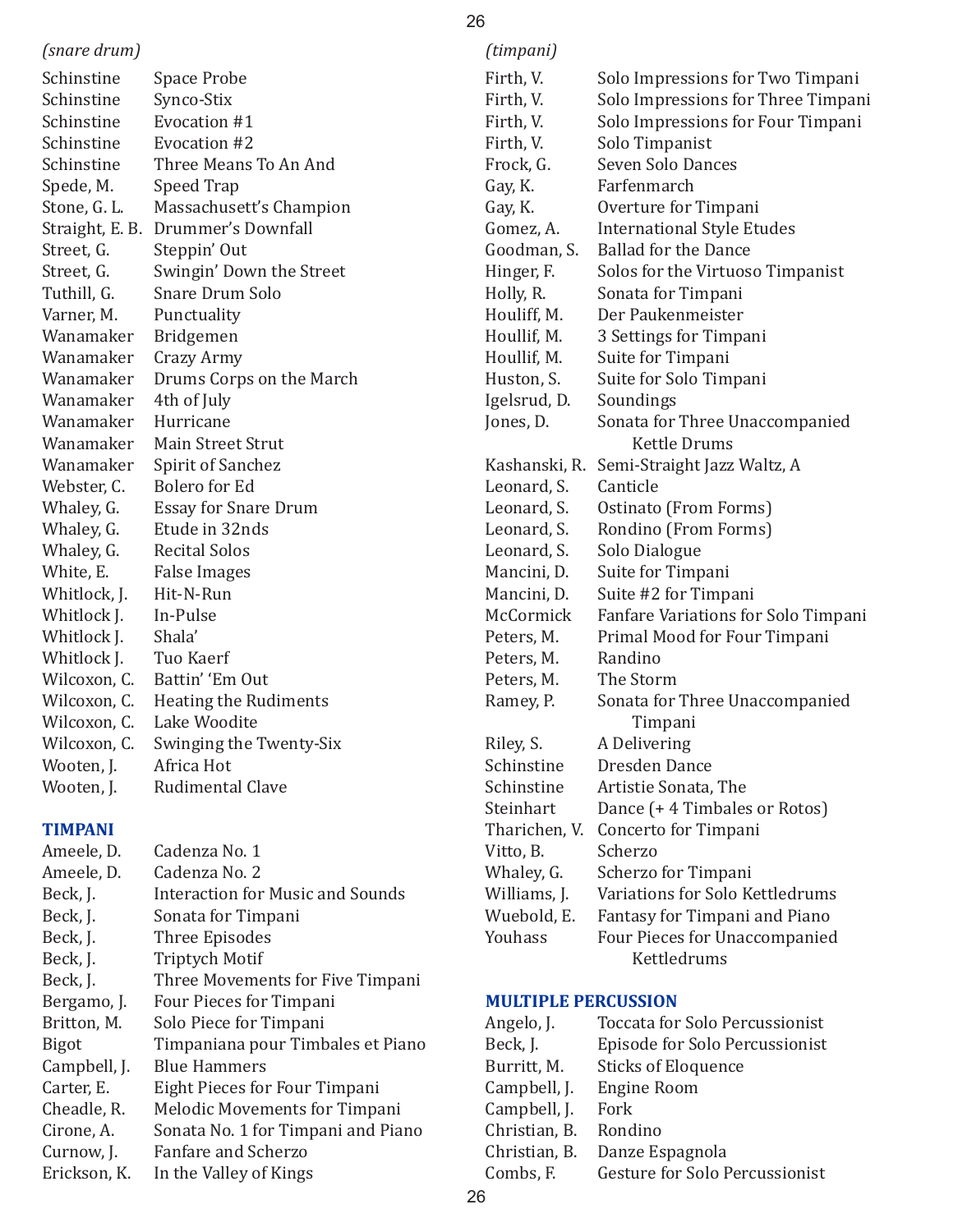|  |  | (multiple percussion) |  |
|--|--|-----------------------|--|
|--|--|-----------------------|--|

| <i>(multiple percussion)</i> |                                                      |  |  |  |
|------------------------------|------------------------------------------------------|--|--|--|
| Davis, T.                    | Multi Percussion, Suite No. 1                        |  |  |  |
| Davis, T.                    | Soliloquy                                            |  |  |  |
| Davis, T.                    | <b>Spanish Dance</b>                                 |  |  |  |
| DeLancey, C.                 | Love of L'Histoire                                   |  |  |  |
| Delecluse, J.                | A La Maniere #3                                      |  |  |  |
| Dervaux                      | Batterie-Sketch                                      |  |  |  |
| Edgerton, M.                 | Songs of Vent                                        |  |  |  |
| Frazeur, T.                  | <b>Mood Piece</b>                                    |  |  |  |
| Frock, G.                    | <b>Concert Etude for Solo Percussionist</b>          |  |  |  |
| Gaetano, M.                  | Multiple Episode No. 1                               |  |  |  |
| Glassock, L.                 | Motion                                               |  |  |  |
| Glassock, L.                 | <b>Statement for Solo Percussion</b>                 |  |  |  |
| Goldenberg                   | <b>Studies in Solo Percussion</b>                    |  |  |  |
| Guager, T.                   | Nomad                                                |  |  |  |
| Holliden, D.                 | Six Ideas for Snare, Bass and Cymbal                 |  |  |  |
| Jager, R.                    | <b>Concerto for Percussion and Band</b>              |  |  |  |
| Johnson, W.                  | <b>Five Words</b>                                    |  |  |  |
| Kastuck, S.                  | Dance I                                              |  |  |  |
| Kraft, W.                    | Da-Dit                                               |  |  |  |
| Kraft, W.                    | <b>English Suite</b>                                 |  |  |  |
| Kraft, W.                    | <b>French Suite for Percussion Solo</b>              |  |  |  |
| Kraft, W.                    | Morris Dance                                         |  |  |  |
| Lopez, R.                    | Two Days                                             |  |  |  |
| McCormick                    | Homage to Harry Partch                               |  |  |  |
| Milhaud, D.                  | <b>Concerto for Batterie and Small</b>               |  |  |  |
|                              | Orchestra (Condensed for Piano)                      |  |  |  |
| Moore, J.                    | Sonata No. 1 for Percussion Soloist                  |  |  |  |
| Payson, A.                   | Die Zwitschermaschine                                |  |  |  |
| Payson, A.                   | Slavic Danse                                         |  |  |  |
| Peters, M.                   | Etude #2                                             |  |  |  |
| Peters, M.                   | Perpetual Motion for Snare Drum<br>and Four Tom-Toms |  |  |  |
| Peters, M.                   | Rondo for Four Tom-Toms                              |  |  |  |
| Pillin, B.                   | Duo for Percussion and Piano                         |  |  |  |
| Ramey, P.                    | Capriccio                                            |  |  |  |
| Rosen, J.                    | Elegy for Solo Percussion                            |  |  |  |
| Russell, A.                  | Sonata                                               |  |  |  |
| Schinstine                   | <b>Etude for Latin Instruments</b>                   |  |  |  |
| Schinstine                   | Etude for Membranophones                             |  |  |  |
| Starer, R.                   | Excursion                                            |  |  |  |
| Stern, R.                    | <b>Adventures for One</b>                            |  |  |  |
| Tagawa, R.                   | <b>Inspirations Diabolique</b>                       |  |  |  |
| Udow, M. W.                  | Contemporary Percussionist, The                      |  |  |  |
| Whaley, G.                   | Three Movements for Two Drums                        |  |  |  |

#### **MULTI-TENOR**

| Aungst, T.  | It's Time (From Modern Multi-Tenor |
|-------------|------------------------------------|
|             | Techniques and Solos)              |
| Bailey, J.  | Green Lightning (From Modern       |
|             | Multi-Tenor Techniques and Solos)  |
| Bissell, P. | <b>Bones (From Tenor Madness)</b>  |
| Carr, C.    | <b>Busy Frames</b>                 |
|             |                                    |

*(multiple percussion)*

| Cruise Control (From Modern<br>Multi-Tenor Techniques and Solos) |
|------------------------------------------------------------------|
| Webster's Rumble (From Modern                                    |
| Multi-Tenor Techniques and Solos)                                |
| Out House                                                        |
| Double Crossed                                                   |
| Twist It Up                                                      |
| Crash Landing                                                    |
| The Phancy Phantom                                               |
| The Phantom of the Phield                                        |
| <b>Phantom Phrenzy</b>                                           |
| <b>SVC (From Tenor Madness)</b>                                  |
| Cha-Da-Da-Cha-Cha (From                                          |
| Modern Multi-Tenor Techniques and                                |
| Solos)                                                           |
| Backstreet Beat (From Modern                                     |
| Multi-Tenor Techniques and Solos)                                |
|                                                                  |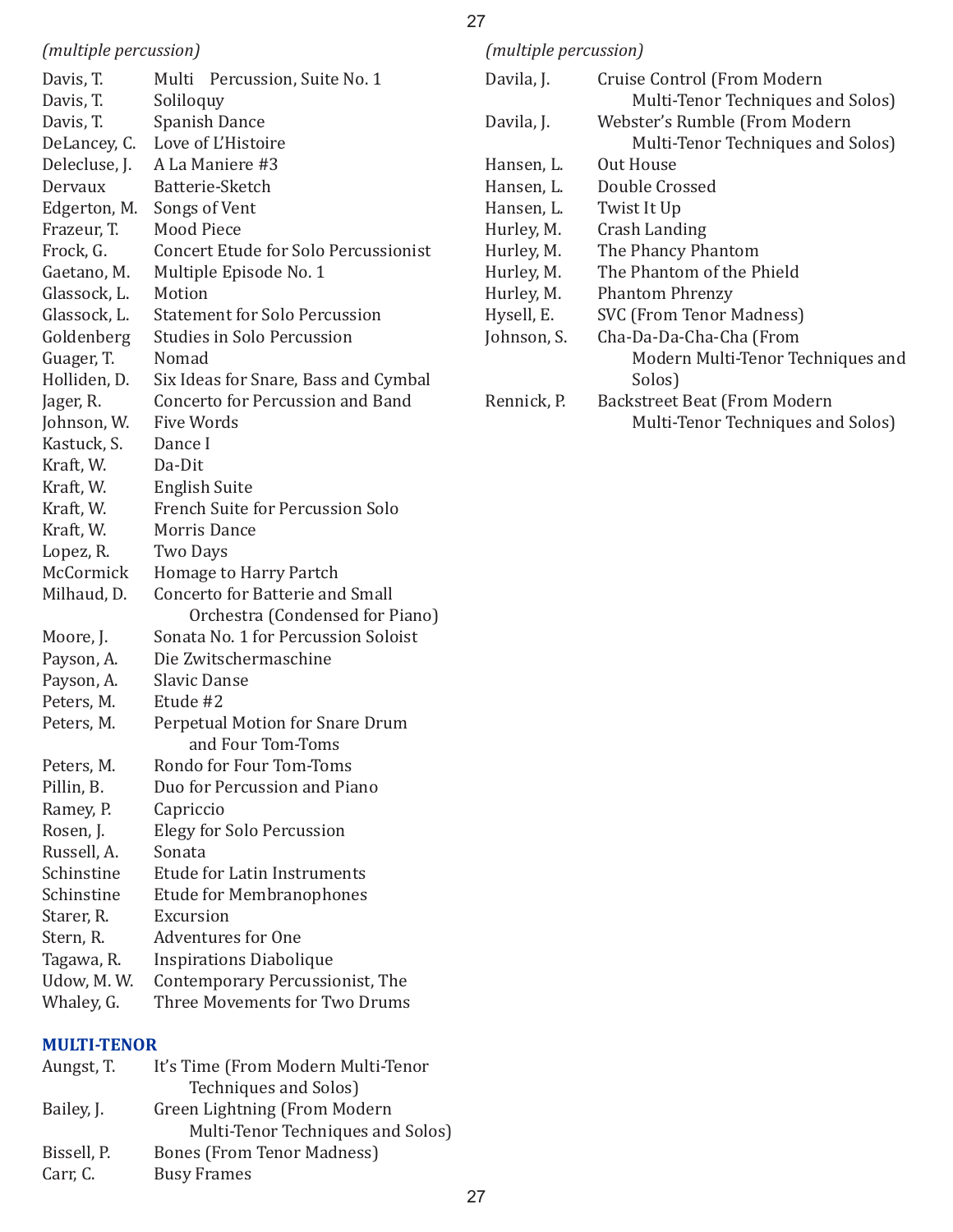#### **FEMALE VOICE**

| Abt                             | Ave Maria                                                |  |  |
|---------------------------------|----------------------------------------------------------|--|--|
| Arne, M.                        | The Lass with the Delicate Air                           |  |  |
| Bach, J.S.                      | Bist du bei mir- German                                  |  |  |
| Bach, J.S.                      | Mein gläubiges Herze- German.                            |  |  |
| Bach, J.S.                      | Quia respexit/ MAGNIFICAT                                |  |  |
| Barber, S.                      | Must the winter come so soon?/ARIA: VANESSA              |  |  |
| Barber, S.                      | Sure on this shining night                               |  |  |
| Beach, Amy                      | Take, O Take Those Lips Away                             |  |  |
| Beethoven, L                    | Ich liebe dich- German only                              |  |  |
| Berger, J                       | Carolina Cabin (text by Langston Hughes)                 |  |  |
| Berger, J                       | In Time of Silver Rain (text by Langston Hughes)         |  |  |
| Bernstein                       | I Hate Music / I HATE MUSIC                              |  |  |
| Bernstein                       | I Just Found Out/ I HATE MUSIC                           |  |  |
| Bernstein                       | Simple Song                                              |  |  |
| Boatner, E.                     | I want Jesus to walk with Me-Spiritual                   |  |  |
| Bohm, C.                        | Still wie die Nacht-German only.                         |  |  |
| Bononcini, B.                   | Per la gloria d'adoravi                                  |  |  |
| Brahms, J.                      | Vergebliches Ständchen                                   |  |  |
| Brahms, J.                      | Wie Melodien zieht es mir                                |  |  |
| Britten, B                      | The Ash Grove, FOLKSONG ARRANGEMENTS                     |  |  |
| Burleigh, H.                    | Deep River                                               |  |  |
| Burleigh, H.                    | Nobody Knows The Trouble I've Seen                       |  |  |
| Burleigh, H.                    | Ride on, King Jesus- Spiritual                           |  |  |
| Burleigh, H.                    | Sometimes I Feel Like a Motherless Child-Spiritual       |  |  |
| Burleigh, H.                    | Wade In The Water                                        |  |  |
| Burleigh, H.                    | Were You There                                           |  |  |
| Caldara, A.                     | Alma del core                                            |  |  |
| Caldara, A.                     | Sebben Crudele                                           |  |  |
|                                 |                                                          |  |  |
| Campra, A.<br>Carew, Molly      | <b>Charmant Papillon</b><br>Everywhere I Look            |  |  |
| Carey, H.                       | Pastoral (also known as: A Spring Morning)               |  |  |
| Carpenter, J.A.                 | When I bring to you colour'd toys/GITANJALI              |  |  |
|                                 |                                                          |  |  |
| Charles, E.                     | When I have sung my songs<br>Le Charme                   |  |  |
| Chausson<br>Copland             | At the River/ OLD AMERICAN SONGS, Second set             |  |  |
|                                 | Once I Thought I'd Never Grow Tall/ARIA: THE TENDER LAND |  |  |
| Copland                         | The Little Horses/OLD AMERICAN SONGS, Second set         |  |  |
| Copland                         |                                                          |  |  |
| Copland, A.<br>Davis, Katherine | Long Time Ago/OLD AMERICAN SONGS, First set              |  |  |
|                                 | Nancy Hanks                                              |  |  |
| Debussy, C.                     | Beau Soir                                                |  |  |
| Donaudy                         | O del mio amato ben                                      |  |  |
| Donaudy                         | Spirate pur, spirate                                     |  |  |
| Donaudy                         | Vaghissima sembianza                                     |  |  |
| Duke, J.                        | A Piper                                                  |  |  |
| Duke, J.                        | I can't be talkin' of love                               |  |  |
| Duke, J.                        | Loveliest of Trees                                       |  |  |
| Durante                         | Vergin, tutto amor                                       |  |  |
| <b>Dvorak</b>                   | God is My Shepherd/BIBLICAL SONGS                        |  |  |
| <b>Dvorak</b>                   | I Will Sing New Songs of Gladness/BIBLICAL SONGS         |  |  |
| Edwards, C.                     | Into the Night                                           |  |  |
| Elgar                           | In Haven                                                 |  |  |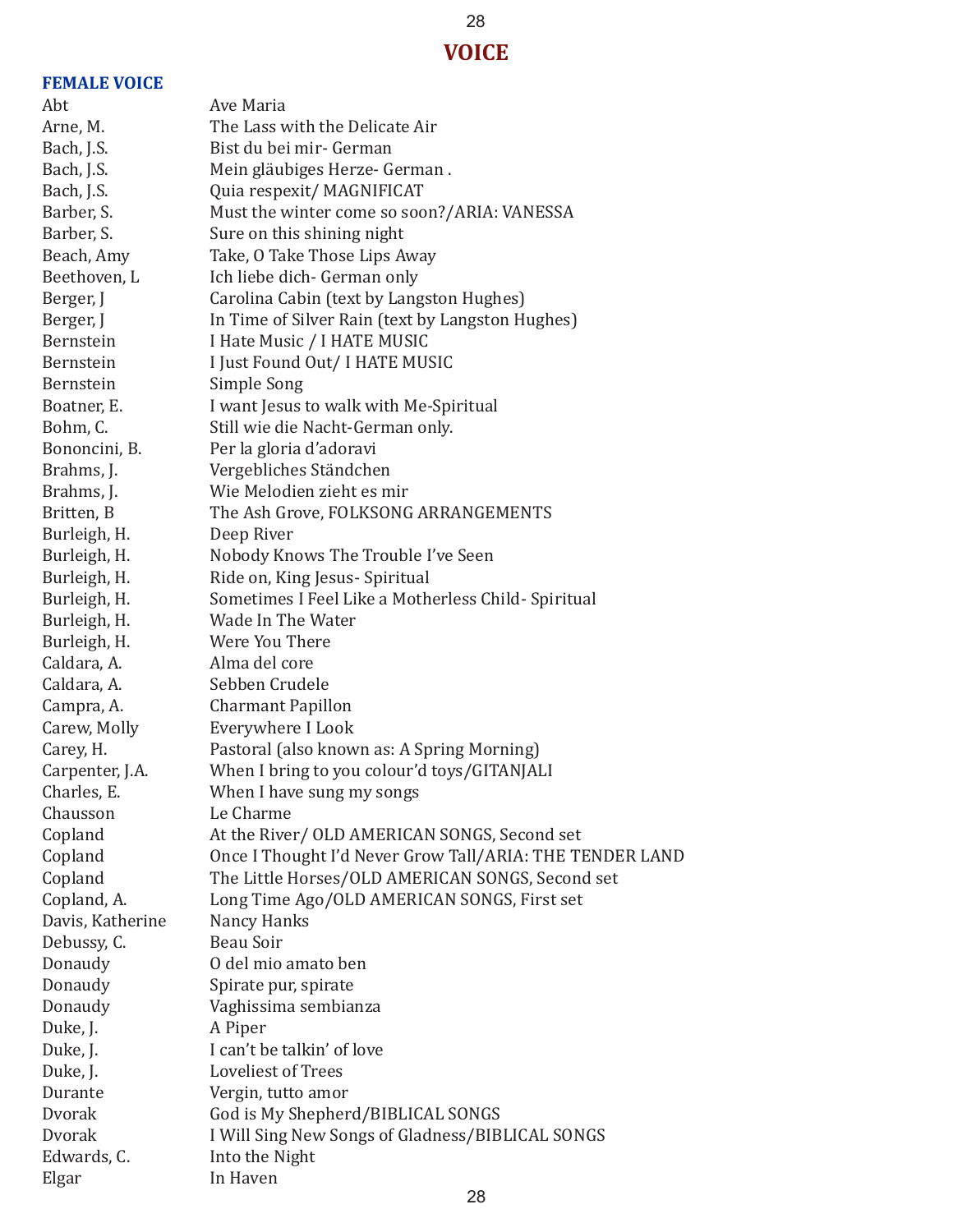| (female voice) |  |
|----------------|--|
|                |  |

| Fauré, G.     | Après un rêve                                                   |
|---------------|-----------------------------------------------------------------|
| Fauré, G.     | En Prière                                                       |
| Fauré, G.     | Ici-Bas!                                                        |
| Fauré, G.     | Les Berceaux                                                    |
| Franck, C.    | Panis Angelicus (O Lord Most Holy) Latin or English             |
| German, E.    | Who'll Buy My Lavender                                          |
| Giannini, V.  | Tell Me, Oh Blue, Blue Sky                                      |
| Gluck         | Che Faro Sena Euridice/ARIA: ORFEO                              |
| Gluck         | O del mio dolce ardor                                           |
| Granados, E.  | El Majo Discreto                                                |
| Granados, E.  | El tra la la y el punteado                                      |
| Grieg, E.     | My Johann                                                       |
| Grieg, E.     | Solvejg's Lied- German or Eng                                   |
| Hahn, R.      | L'Heure Exquise                                                 |
| Hahn, R.      | Si mes vers avaient des Ailes!                                  |
| Handel        | Ah! mio cor                                                     |
| Handel        | Bel piacere                                                     |
| Handel        | Va godendo                                                      |
| Handel, G.F.  | Come and Trip It                                                |
| Handel, G.F.  | Come unto Him/MESSIAH                                           |
| Handel, G.F.  | He shall feed His flock/ MESSIAH (recitative optional)          |
| Handel, G.F.  | How beautiful are the feet/ MESSIAH (only in orig. key of Gm)   |
| Handel, G.F.  | O thou that tellest good tidings to Zion/MESSIAH                |
| Handel, G.F.  | Oh! Had I Jubal's lyre/ JOSHUA                                  |
| Haydn, J.     | My mother bids me bind my hair                                  |
| Haydn, J.     | The Mermaid's Song (begin in meas. 13, play thru 16, cut to 21) |
| Herbert       | Italian Street Song/ARIA: NAUGHTY MARIETTA                      |
| Keen, Marta   | Homeward Bound (arr. Althouse)                                  |
| Kingsley, H.  | The Green Dog                                                   |
| Lat. Am. Folk | Pergúntale a las estrellas                                      |
| Leavitt       | Kyrie                                                           |
| Lehar         | Vilia/ARIA: THE MERRY WIDOW                                     |
| Leoni, F.     | A Little China Figure                                           |
| Liddle, S.    | How Lovely Are Thy Dwellings                                    |
| Marcello, B   | Quella fiamma (Il mio bel foco)                                 |
| Martin, E.    | Come to the Fair                                                |
| Massenet, J.  | Élégie                                                          |
| Mendelssohn   | Auf Flügeln des Gesanges- Germ or English                       |
| Mendelssohn   | Oh rest in the Lord/ELIJAH                                      |
| Menotti       | All that Gold/ARIA: AMAHL AND THE NIGHT VISITORS                |
| Menotti, G    | Lullaby/ARIA: THE CONSUL                                        |
| Menotti, G    | The Black Swan/ARIA: THE MEDIUM                                 |
| Moore         | Under the Greenwood Tree                                        |
| Mozart        | I uomini/ARIA: COSI FAN TUTTI                                   |
| Mozart, W.A.  | Alleluja/ EXULTATE JUBILATE (motet)                             |
| Mozart, W.A.  | Batti, batti/ARIA: DON GIOVANNI                                 |
| Mozart, W.A.  | Non so piu/ARIA: THE MARRIAGE OF FIGARO                         |
| Mozart, W.A.  | Ridente la calma                                                |
| Mozart, W.A.  | Un moto di gioja                                                |
| Mozart, W.A.  | Verdrai carino/ARIA: DON GIOVANNI                               |
| Mozart, W.A.  | Voi, che sapete/ARIA: THE MAGIC FLUTE                           |
| <b>Niles</b>  | The Black Dress/SONGS OF JOHN JACOB NILES                       |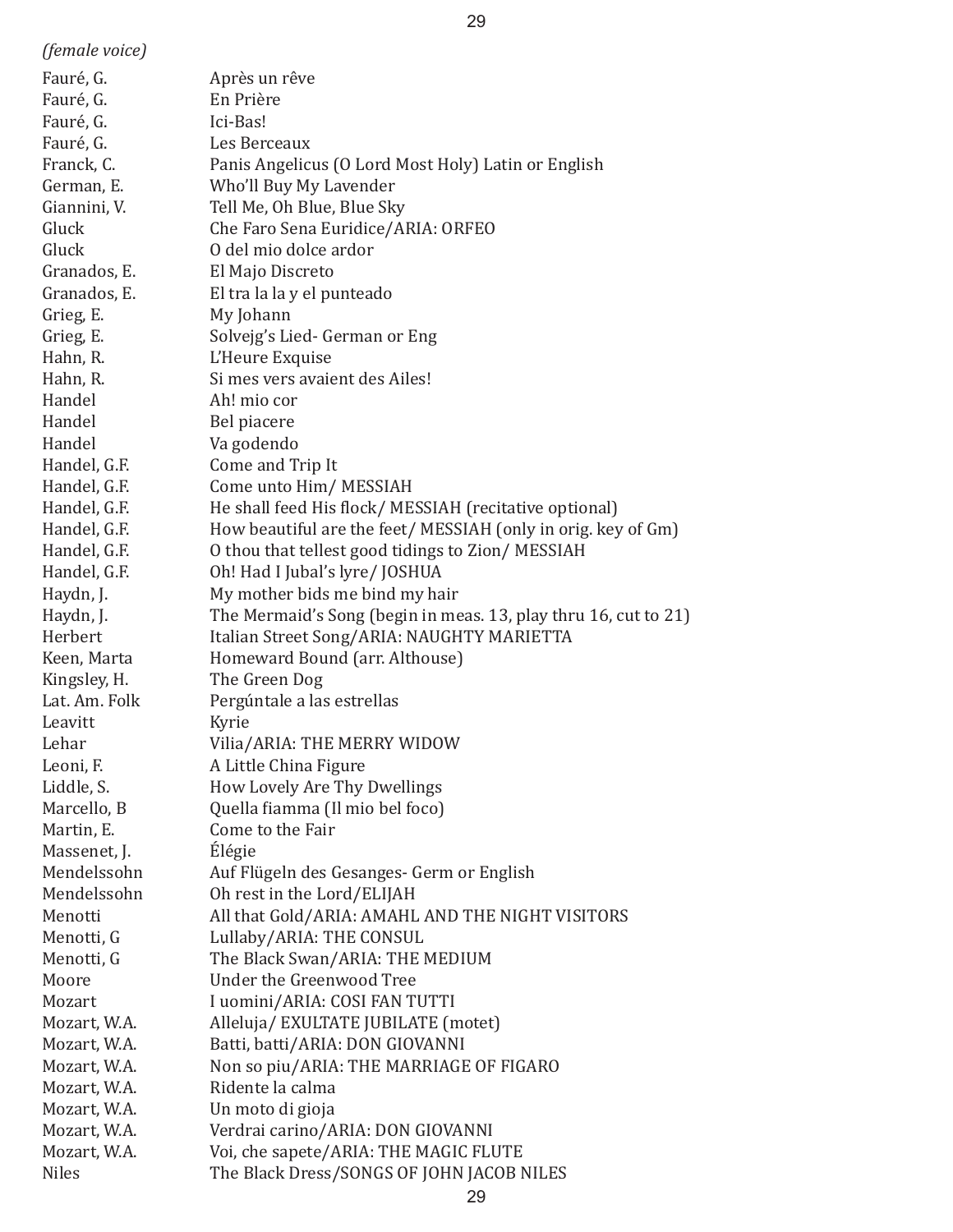| (female voice)       |                                                            |
|----------------------|------------------------------------------------------------|
| Novello              | The Little Damozel                                         |
| Old Engl Air         | When Love is Kind                                          |
| Paisiello, G.        | Chi vuo la zingarella                                      |
| Pergolesi/Parisotti  | Se tu m'ami                                                |
| Puccini, G.          | O mio babbino caro/ARIA: GIANNI SCHICCHI                   |
| Purcell, H.          | Nymphs and Shepherds                                       |
| Quilter              | Dream Valley                                               |
| Quilter              | My Life's Delight                                          |
| Quilter              | Weep You No more, Sad Fountains                            |
| Quilter, R.          | Love's Philosophy                                          |
| Reger                | Waldeinsamkeit                                             |
| Reger, M.            | Maria Wiegenlied- German or English (Virgin Slumber Song)  |
| Rich, Gladys         | American Lullaby                                           |
| Robyn                | A Heart That's Free                                        |
| Rorem                | See How They Love Me                                       |
| Rorem                | The Silver Swan                                            |
| Rosa, S./Anon.       | Star vincino                                               |
| Saint-Saens          | Mon coeur s'ouvre a ta voix/ SAMSON ET DELIA               |
| Scarlatti, A.        | Le Violette                                                |
| Scarlatti, A.        | O cessate di piagrami                                      |
| Scarlatti, A.        | Se Florindo e fedele                                       |
| Schubert             | Gott Im Frühling                                           |
| Schubert             | Wiegenlied (Schlafe, holder, susser Knabe)                 |
| Schubert, F.         | An die Musik                                               |
| Schubert, F.         | Heidenröslein                                              |
| Schumann, R.         | Widmung                                                    |
| Schumann, Clara      | Liebst du urn Schönheit                                    |
| Still, William Grant | Winter's Approach                                          |
| Strauss, R.          | Mein Herr Marquis- German or English (from Die Fledermaus) |
| Strauss, R.          | Zueignung                                                  |
| Sullivan             | Poor Wand'ring One (from Pirates of Penzance)              |
| Sullivan             | The Sun, Whose Rays/ARIA: THE MIKADO                       |
| Thiman               | I Love All Graceful Things                                 |
| Torelli, G.          | Tu lo sai                                                  |
| Tschaikovsky         | Nur ver die Sehnsucht kennt- Germ.                         |
| Vivaldi              | Qui sedes ad dexteram/GLORIA                               |
| Vivaldi, A.          | Domine Deus/ GLORIA                                        |
| Weil                 | The Lonesome Dove                                          |
| Wolf                 | Verborgenheit                                              |
|                      |                                                            |

## **MALE VOICE**

| Preach Not Me Your Musty Rules     |
|------------------------------------|
| Bist du bei mir-German only        |
| Quia fecit mihi magna/ MAGNIFICAT  |
| Sure on this shining night         |
| The Crucifixion/THE HERMIT SONGS   |
| A Simple Song/MASS                 |
| Agnus Dei                          |
| Still wie die Nacht-German or Eng. |
| Per la gloria d'adoravi            |
| <b>Heavenly Grass</b>              |
| <b>Botschaft</b>                   |
|                                    |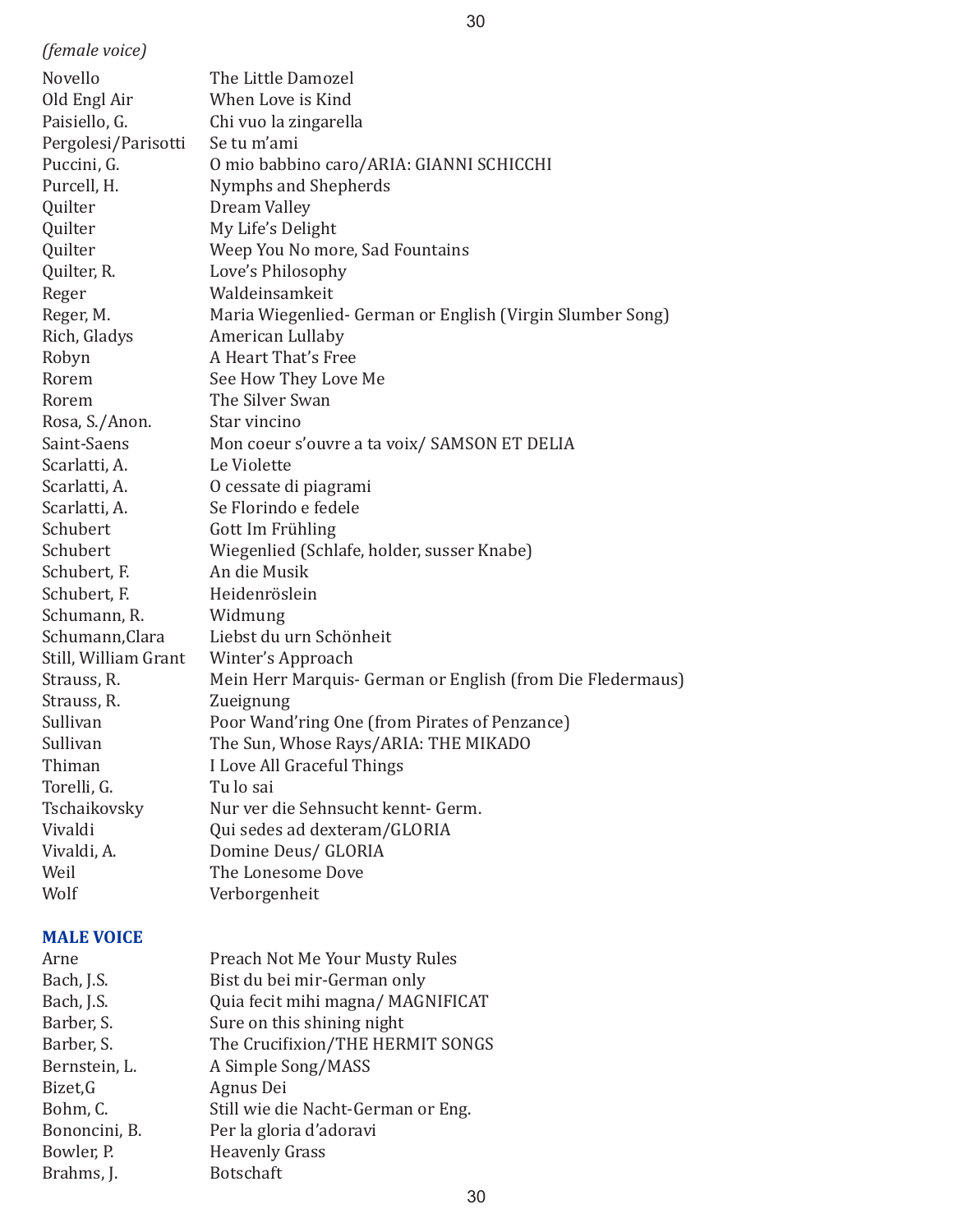|  | (male voice) |
|--|--------------|
|  |              |

| Brahms, J.      | Sonntag                                                  |
|-----------------|----------------------------------------------------------|
| Brahms, J.      | Vergebliches Ständchen                                   |
| Brahms, J.      | Wei melodien zieht es mir                                |
| Britten, B.     | The Salley Gardens, FOLKSONG ARRANGEMENTS, VOL. 1        |
| Burleigh, H.    | Balm in Gilead-Spiritual                                 |
| Burleigh, H.    | Deep River- Spiritual                                    |
| Burleigh, H.    | Nobody knows the trouble I've Seen                       |
| Burleigh, H.    | Ride on, King Jesus- Spiritual                           |
| Burleigh, H.    | Wade in de Water-Spiritual                               |
| Burleigh, H.    | Were You There                                           |
| Caccini, G.     | Amarilli, mia bella                                      |
| Caldara, A.     | Come raggio di sol                                       |
| Caldara, A.     | Sebben Crudele                                           |
| Carrissimi, G.  | Vittoria, mio core!                                      |
| Charles, E.     | My Lady Walks in Loveliness                              |
| Charles, E.     | When I have sung my songs                                |
| Charles, W.     | The Green Eyed Dragon                                    |
| Copland, A.     | Ching-aRing Chaw/ Copland OLD AMERICAN SONGS, Second Set |
| Copland, A.     | The little Horses/Copland OLD AMERICAN SONGS, Second Set |
| Copland, A.     | Zion's Walls/ Copland OLD AMERICAN SONGS, SECOND SET     |
| Debussy, C.     | Beau Soir                                                |
| Delibes, L.     | Bonjour, Suzon                                           |
| Dello Joio, N.  | There is a Lady Sweet and Kind                           |
| Distler         | Eist ein ros entsprungen (German or English)             |
| Dix, J.A.       | The Trumpeter                                            |
| Donaudy, S.     | Spirate pur spirate                                      |
| Dougherty, arr. | Rio Grande                                               |
| Dougherty, arr. | Shenandoah                                               |
| Dougherty, C.   | Across the Western Ocean                                 |
| Duke, J.        | <b>Loveliest of Trees</b>                                |
| Durante, F.     | Danza, danza, fanciulla gentile                          |
| Durante, F.     | Vergin, tutto amor                                       |
| Dvorak, A.      | I will sing new songs of gladness/ BIBLICAL SONGS #5     |
| Edwards, C.     | Into the Night                                           |
| Faure, G.       | Chanson d'amour                                          |
| Faure, G.       | Après un Rêve                                            |
| Franck, C.      | Panis Angelicus (O Lord most Holy) Latin or English      |
| Franz           | Widmung (German)                                         |
| German, E.      | Rolling Down to Rio                                      |
| Gluck, C.       | O del mio dolce ardor                                    |
| Gold, E.        | Music, when soft voices die                              |
| Gounod, C       | O divine Redeemer                                        |
| Grieg, E.       | Ich liebe dich (I Love Thee) German or English           |
| Guion, D.       | At the Cry of the First Bird                             |
| Hahn, B.        | L'Heure Exquise                                          |
| Handel, G.F.    | Arm, arm ye brave/ JUDAS MACCABEUS (recitative optional) |
| Handel, G.F.    | Every Valley/ MESSIAH (Aria Only)                        |
| Handel, G.F.    | Recit., Comfort ye/ MESSIAH (aria optional)              |
| Handel, G.F.    | Recit., Thus saith the Lord/MESSIAH (recitative only)    |
| Handel, G.F.    | Si tra I ceppi/ BERENICE                                 |
| Handel, G.F.    | Where'er you walk                                        |
| Head, M.        | Money, O!                                                |
|                 |                                                          |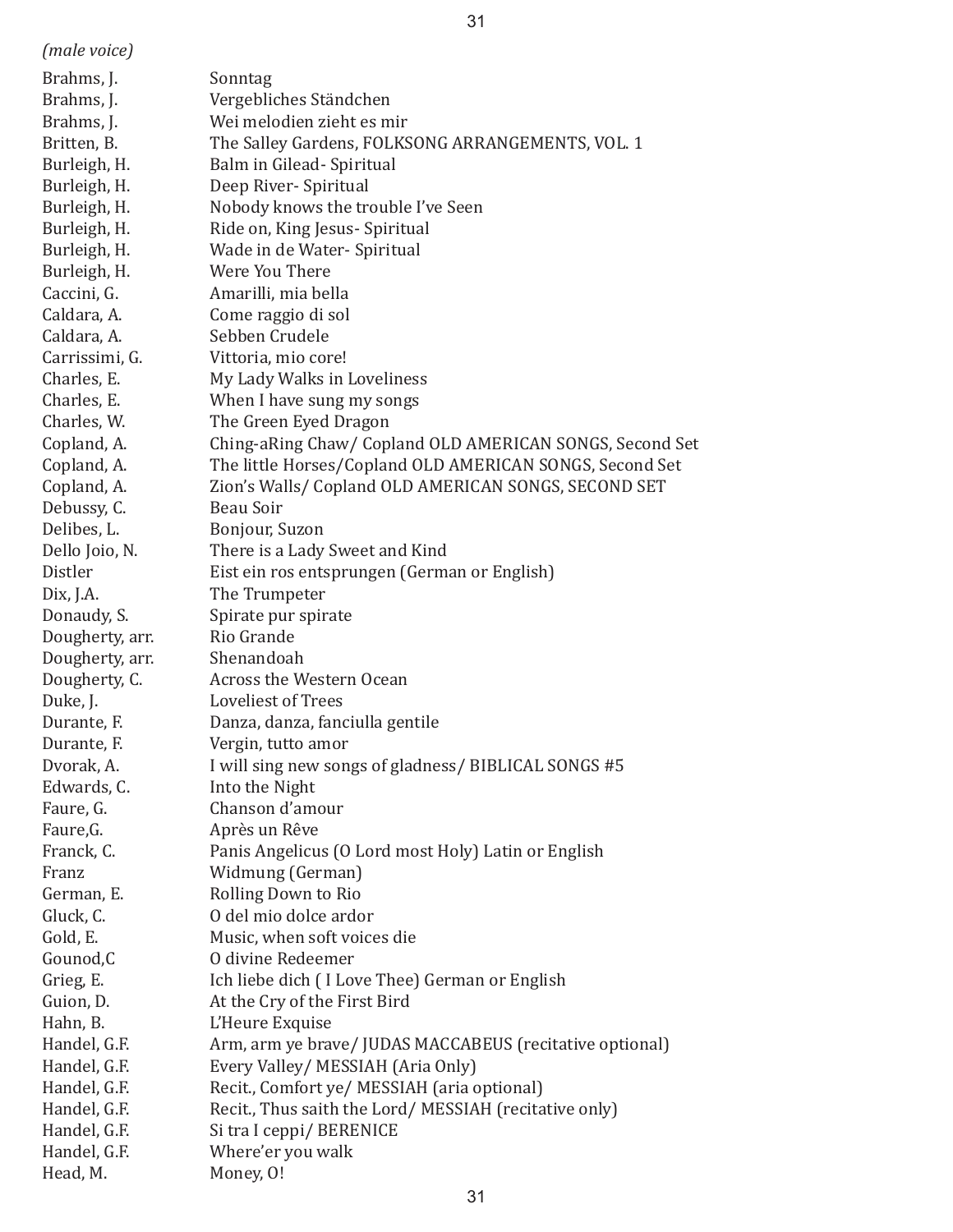*(male voice)* Head, M. The Twins<br>Head, M. When I thin Head, M. When I think Upon the Maidens<br>Hely-Hutchinson Old Mother Hubbard Old Mother Hubbard<br>Sea Fever Ireland, J.<br>Johnson, H. Johnson, H. Ride on, King Jesus- Spiritual<br>Keel. F. Trade Winds Keel, F. Trade Winds<br>Lat. Amer. Folk Pregúntale a Lat. Amer. Folk Pregúntale a las Estrellas<br>Legrenzi, G. Che fiero costume Legrenzi, G. Che fiero costume<br>
Lehman, Liza Myself When Youn Lehman, Liza Myself When Young/ IN A PERSIAN GARDEN Tally-Ho<br>Shenandoah Leyerle, arr.<br>Liddle Liddle How Lovely are Thy Dwellings Lohr, h. The Little Irish Girl<br>Lotti, A. Pur dicesti, o bocca Pur dicesti, o bocca bella<br>23rd Psalm Mallotte, A. H. 23rd Psalm<br>Marcello, B. 11 mio bel foco Marcello, B.<br>Massenet, J. Massenet, J. Ouvre tes yeux bleus<br>Molloy, J. The Kerry Dance Molloy, J. The Kerry Dance<br>Monro My Lovely Celia Monro My Lovely Celia<br>Moore. D. Under the Green Moore, D. Under the Greenwood Tree<br>Mozart. W.A. Deh vieni alla finestra/ARIA Mozart, W.A. Deh vieni alla finestra/ARIA: DON GIOVANNI<br>Mozart, W.A. Ein Mädchen oder Weibchen/THE MAGIC FL Mozart, W.A. Ein Mädchen oder Weibchen/ THE MAGIC FLUTE<br>Mozart. W.A. In diesen heilgen hallen/ARIA: MAGIC FLUTE Mozart, W.A. In diesen heilgen hallen/ARIA: MAGIC FLUTE<br>Mozart, W.A. O Isis und Osiris/ARIA: MAGIC FLUTE Mozart, W.A. O Isis und Osiris/ARIA: MAGIC FLUTE<br>Niles, J.J. Barbara Allen Niles, J.J. Barbara Allen<br>Niles, I.I. Gambler, don't Niles, J.J. Gambler, don't lose your place/GAMBLING SONGS OF JOHN JACOB NILES<br>Niles, J.J. The Black Dress/SONGS OF JOHN JACOB NILES Niles, J.J. The Black Dress/SONGS OF JOHN JACOB NILES<br>Niles, J.J. The gambler's lament/GAMBLING SONGS/SON Niles, J.J. The gambler's lament/GAMBLING SONGS/SONGS OF JOHN JACOB NILES<br>Niles, J.J. The Lass From the Low Contree/SONGS OF JOHN JACOB NILES Niles, J.J. The Lass From the Low Contree/SONGS OF JOHN JACOB NILES<br>Niles, J.J. The rovin' gambler/GAMBLING SONGS/SONGS OF JOHN JACOB The rovin' gambler/GAMBLING SONGS/SONGS OF JOHN JACOB NILES<br>Nina Pergolesi, (Anon)<br>Purcell, H.

Purcell, H. I attempt from love's sickness to fly<br>Purcell. H. If music be the food of love (First Ve Purcell, H. If music be the food of love (First Version in the INT edition)<br>Quilter, R. Blow, Blow thou winter wind

Quilter, R. Blow, Blow thou winter wind<br>Quilter, R. Now sleeps the crimson petal

Quilter, R. Now sleeps the crimson petal<br>Quilter, R. O Mistress Mine

Quilter, R. O Mistress Mine<br>Quilter, R. Take, O Take Tho

Take, O Take Those Lips Away<br>Nebbie Respighi, O.<br>Rorem, N

Rorem, N<br>
Sacco, J.<br>
Brother Will, Brother

Brother Will, Brother John<br>Green Pastures

Sanderson, W.<br>Sandoval, M.

Sandoval, M. Serenata Gitana<br>Scarlatti. A. Già il sole dal Ga

Scarlatti, A. Già il sole dal Gange<br>Scarlatti, A. Sento nel core

Sento nel core<br>An die Musik

Schubert, F. An die Musikaanse Amerikaanse kantalise van die Musikaanse kantalise van die Musikaanse kantalise<br>Geboorte Amerikaanse kantalise van die Maria

Schubert, F.<br>Schubert, F.

Der Wanderer<br>Die Forelle Schubert, F.<br>Schubert, F.

Schubert, F. Du Bist Die Ruh<br>Schubert, F. Ständchen (Leis

Schubert, F. Ständchen (Leise flehen meine Lieder)<br>Schubert, F. Was ist Sylvia? (An Sylvia) German or E

Schubert, F. Was ist Sylvia? (An Sylvia) German or English<br>Schumann, R. Dei Lotusblume German only

Dei Lotusblume German only